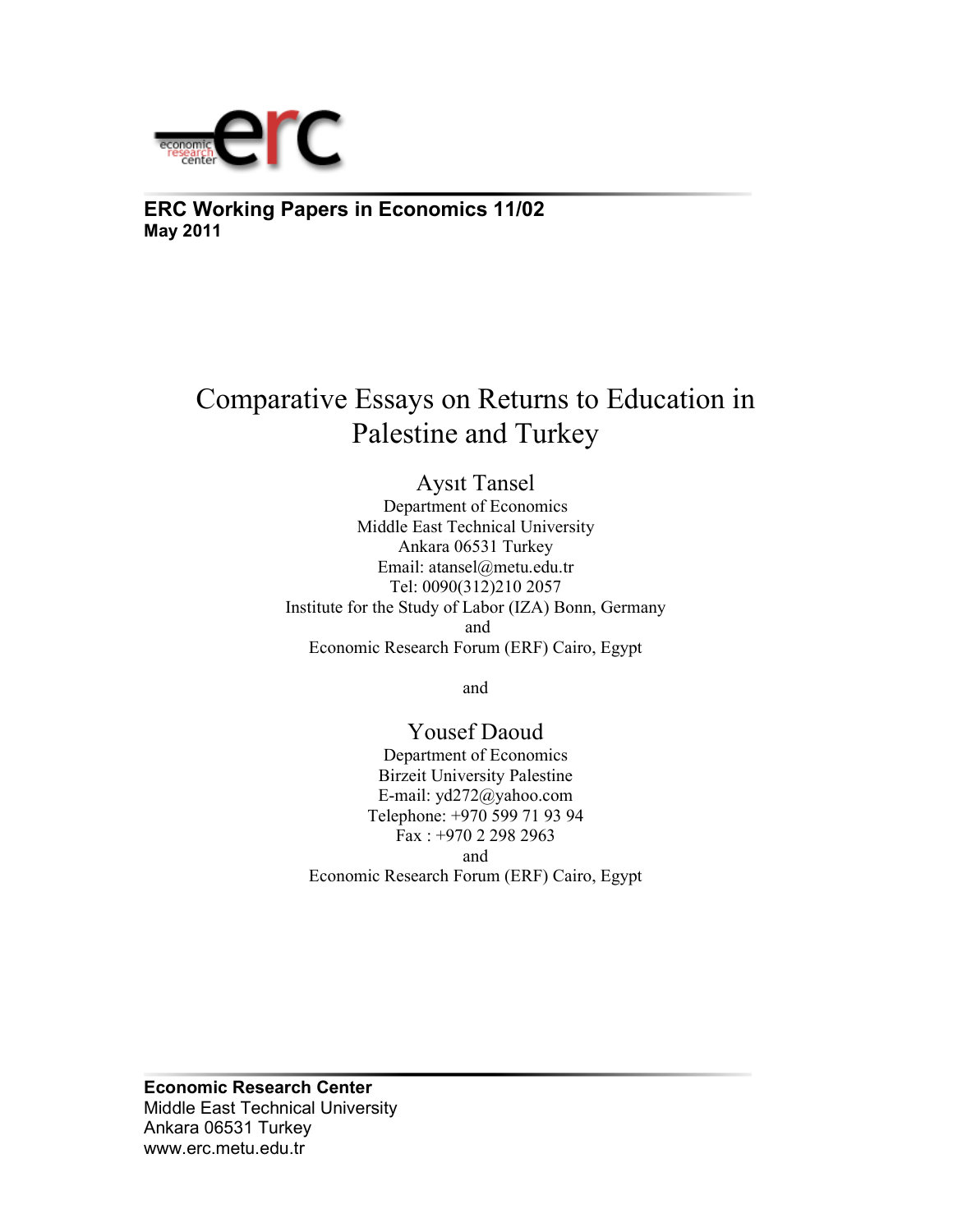## **COMPARATIVE ESSAY ON RETURNS TO EDUCATION IN PALESTINE AND TURKEY\***

AYSIT TANSEL Department of Economics Middle East Technical University 06531 Ankara, Turkey E-mail: atansel@metu.edu.tr Telephone: 90.312.210 20 57 Fax : 90.312.210 79 64 and Institute for the Study of labor (IZA) Bonn, Germany and Economic Research Forum (ERF) Cairo, Egypt

and YOUSEF DAOUD Department of Economics Birzeit University Palestine E-mail: yd272@yahoo.com Telephone: +970 599 71 93 94 Fax : +970 2 298 2963 and Economic Research Forum (ERF) Cairo, Egypt

**May 31, 2011** 

**JEL Codes: J16, J24, J31, J45, O31 Key Words: Returns to Education, Mincer Equation, Gender, Palestine, Turkey**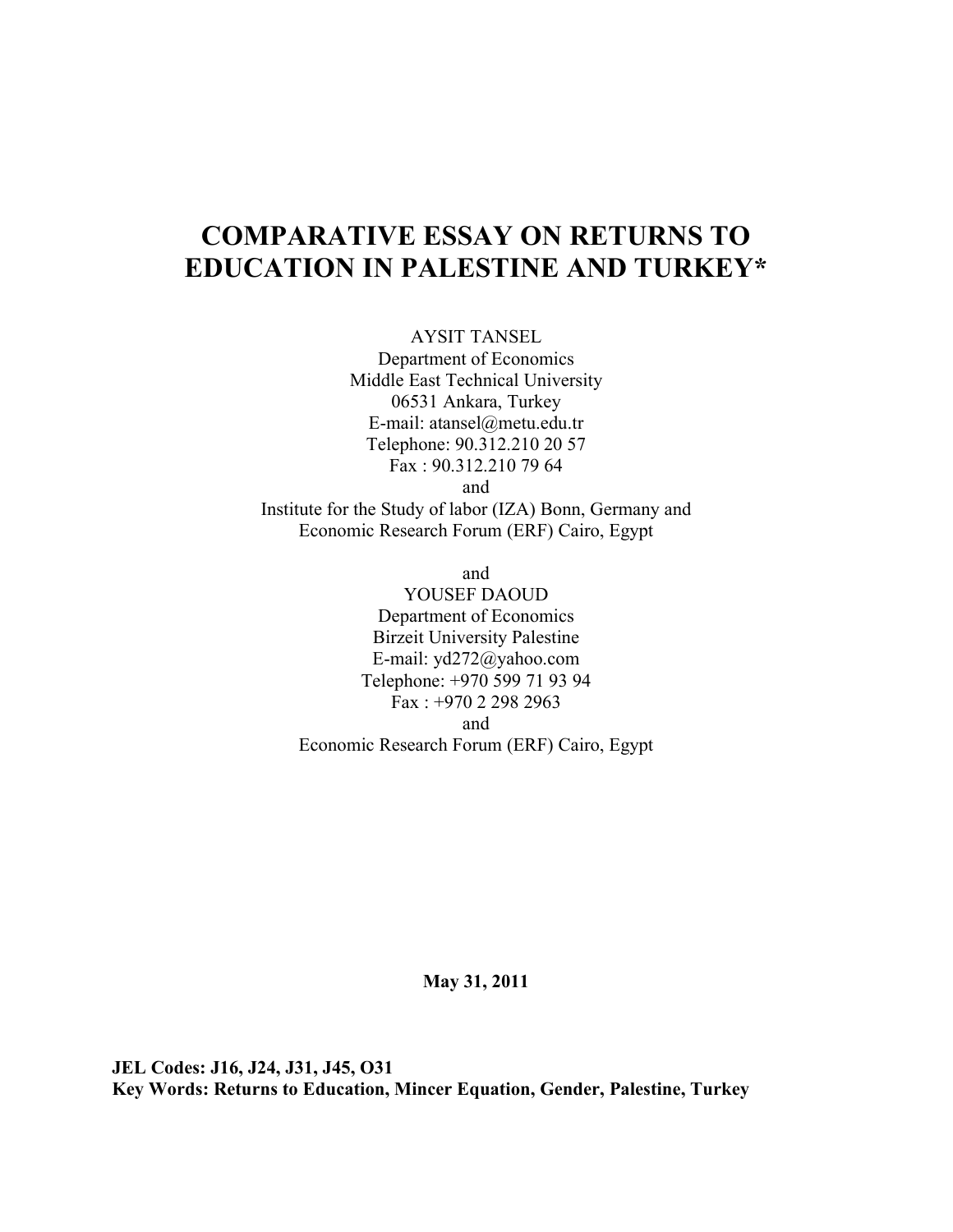## **Abstract**

This study exposes a comparative treatment of the private returns to education in Palestine and Turkey over the period 2004-2008. Comparable data, similar definitions and same methodology are used in the estimations. The estimates are provided first for average returns to education second for returns at different levels of schooling and finally for returns by different sectors of employment. The results suggest that returns to schooling are higher for Turkey at the various levels of education for Females and males and for both years 2004 and 2008. It is believed that the relative size of the Palestinian economy the uniqueness of subjugation to military occupation contribute greatly to this result. In 2008, returns are lower than 2004 levels for all levels of education; the pattern is less obvious for Turkey across the various levels. However, the 2008 crisis seems to have influenced the more educated more severely (MA and above) in both countries. Female returns to education are higher for women than men in both countries; the gender gap has worsened in 2008, but more so for Palestine. The median ratio of male to female return is 0.55 (university) in 2004 and decreased to 0.17 (high school) in 2008 in Palestine. The corresponding figures for Turkey are 0.79 and .082 (both for high school).Finally, it was found that the selectivity corrected return estimates are lower than the OLS estimates in Palestine while they are higher than the OLS estimates in Turkey.

<sup>\*</sup> This paper forms part of a Gender Research and Policy Analysis (GERPA) project on returns to education in Turkey and Palestine. Financial assistance from GERPA is gratefully acknowledged. Thanks are due to Yasemin Arslan for research assistance. Any errors are our own.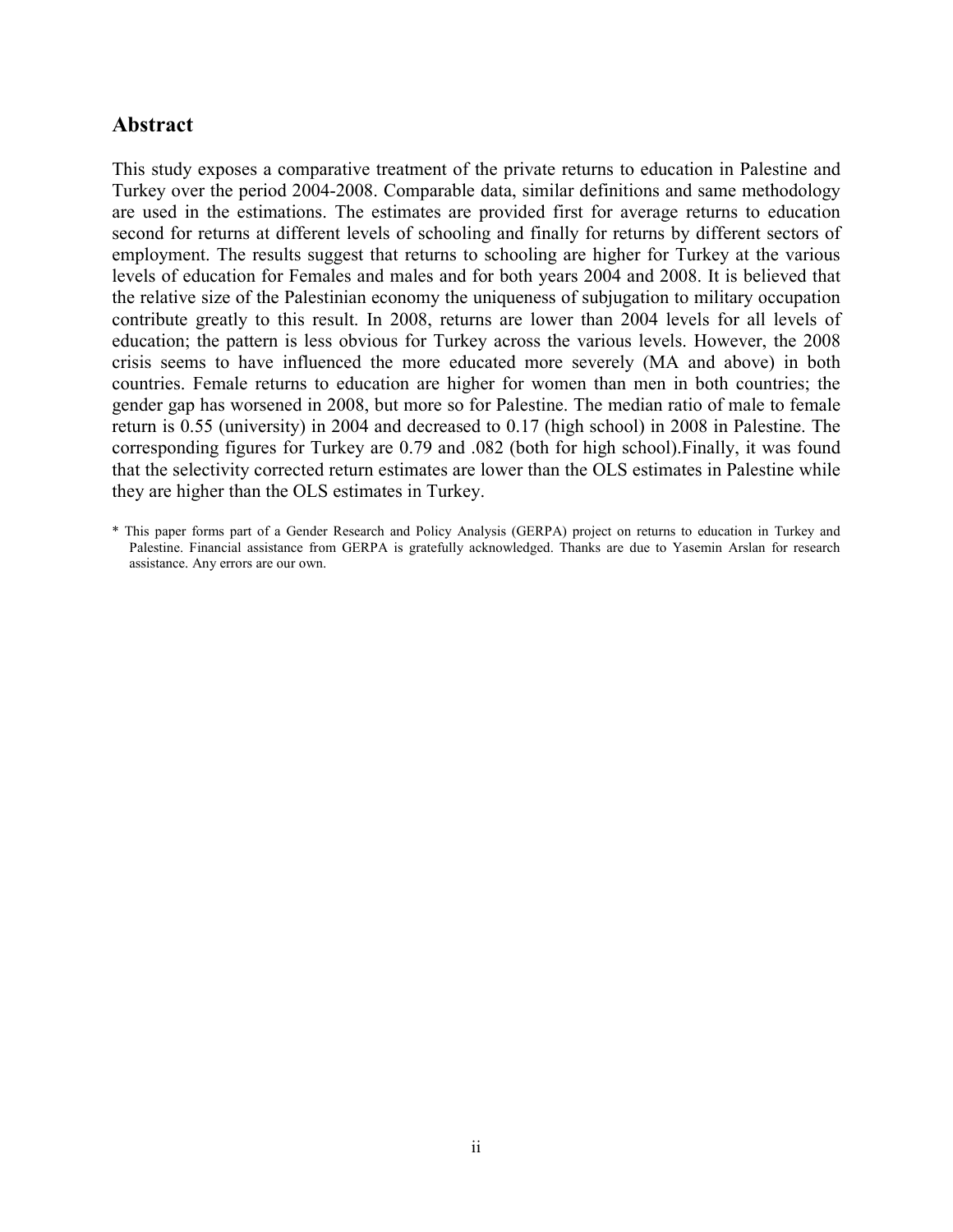## **Contents**

| 1. Introduction                                  | 1              |
|--------------------------------------------------|----------------|
| 2. Educational System                            | $\mathbf{2}$   |
| 2.1 Palestine                                    | $\overline{2}$ |
| 2.2 Turkey                                       | 3              |
| 3. Labor Market Setting and the Economic Context | 5              |
| 3.1. Palestine                                   | 5              |
| 3.2. Turkey                                      | 6              |
| 4. The Data                                      | 7              |
| 5. Methodology                                   | 8              |
| <b>6. Estimation Results</b>                     | 10             |
| 6. Estimation Results with Years of Schooling    | 10             |
| 6.2. Estimation Results with Education Levels    | 11             |
| 6.3 Returns to Education by Sector of Work       | 13             |
| 7. Conclusion                                    | 14             |
| <b>References</b>                                | 16             |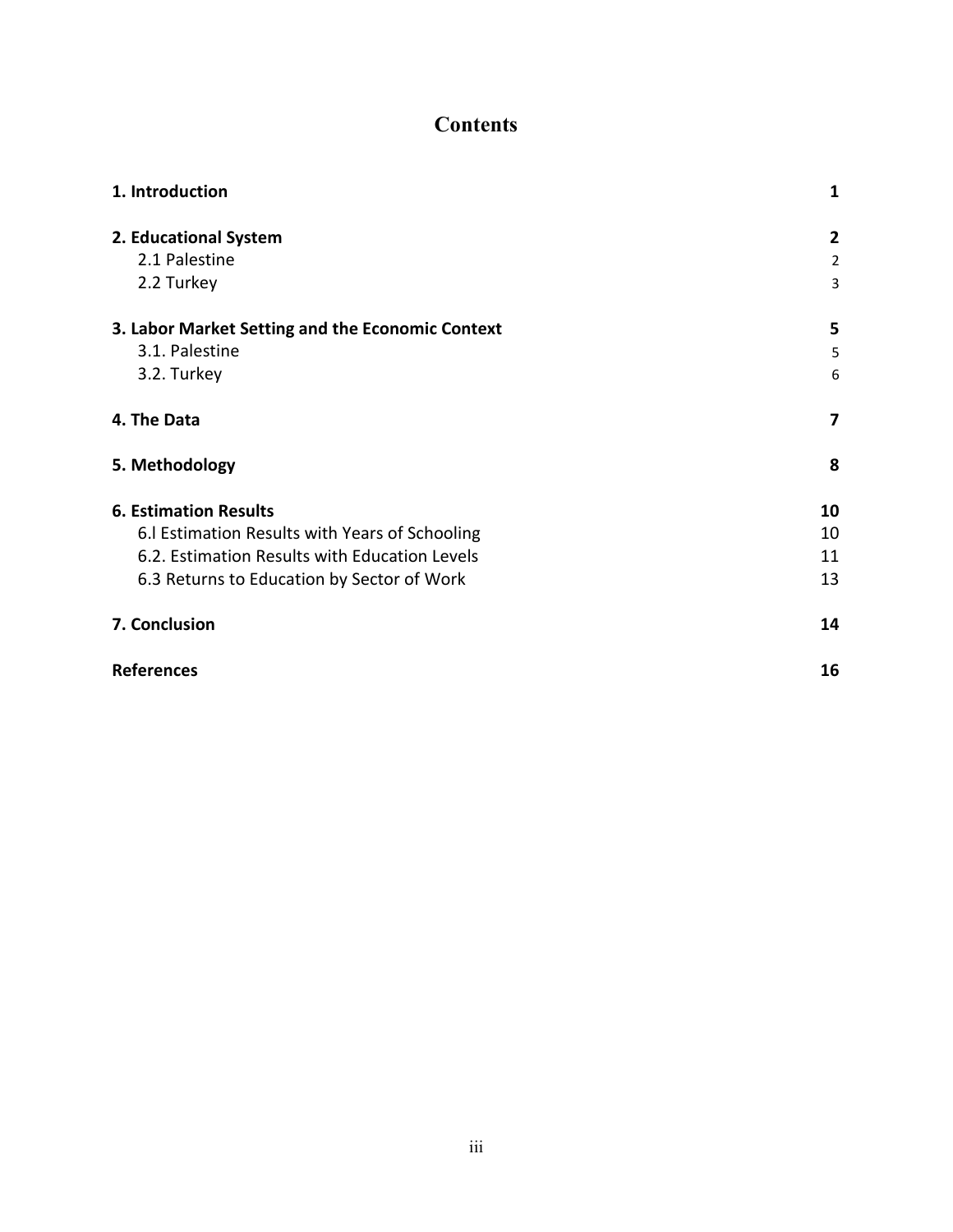## **1. Introduction**

The human capital approach to the study of the demand for education has been pioneered in the ground breaking works of Theodore Schultz, Gary Becker and Jacob Mincer. According to this approach education is an investment of resources of time and money in exchange for future returns. Educational investments are evaluated by the celebrated concept of returns to education. There is a large body of literature that estimates the private returns to education using regression methods. The main objective of this study is to estimate and compare the private returns to education by evaluating the relationship between wages and education in Palestine and Turkey. This comparison is carried out for the years of 2004 and 2008 spanning a five year period. The data sets we use are comparable across the two countries and over time. Same methodology is applied to these data sets. This approach maximizes the comparability between the countries considered.

The Choice of Palestine and Turkey is mainly to highlight the differences between the two countries using Turkey as a benchmark. Turkey has been studied more extensively than Palestine. Although enrollment ratios are similar in both countries at the various levels, labor force participation for women is much lower in Palestine. Private sector capacity is very much stronger in Turkey which has open borders and a stronger export potential. Palestine is a smaller country, which is under occupation, and depends on exporting labor services (mainly to Israel), as well as the public sector. Such structural differences are likely to affect labor market outcomes especially along gender lines. For example, low female participation in Palestine, coupled with many opportunities for women in foreign NGO's and international organizations is likely to raise the return for women compared to men. Meanwhile, demand for unskilled male workers in the Israeli labor market tends to highlight the previous result. The continued demand for education in Palestine despite the low return is a reflection of the political situation. Palestinians tend to continue to invest in education as this is less likely to be confiscated or demolished by the occupation as the physical infrastructure. The years 2004 and 2008 were chosen to emphasize the impact of the 2008 financial crisis on both economies. As one would expect, Turkey is more integrated into the world economy than Palestine; while Palestine is more dependent on foreign aid than Turkey. Thus, it is not clear ex-ante how the financial crises would have affected labor markets in both countries.

We are then able to surmise on what might be the reasons for the observed differences between the returns to education in the two countries. The main conclusions of this study include the following: In both countries the returns increase by the education level implying a convex structure of returns. High returns are observed at the tertiary level in both countries which could be explained by the selection to universities taking place via national examinations after the completion of high school. Labor markets giving more importance to diplomas than productivity could also lead to such a result. There is a gender gap in returns in favor of females in both countries. The gender gap is larger in Palestine than in Turkey. The selectivity corrected return estimates are lower than the OLS results in Palestine while the opposite holds true in Turkey. This result may be due to the much lower female labor force participation in Palestine. Returns suggest a decreasing trend in Palestine and an increasing trend in Turkey over time from 2004 to 2008, suggesting a larger impact of the 2008 financial crises on the Palestinian economy which is more dependent on donor assistance. Finally, returns in the formal and informal private sectors in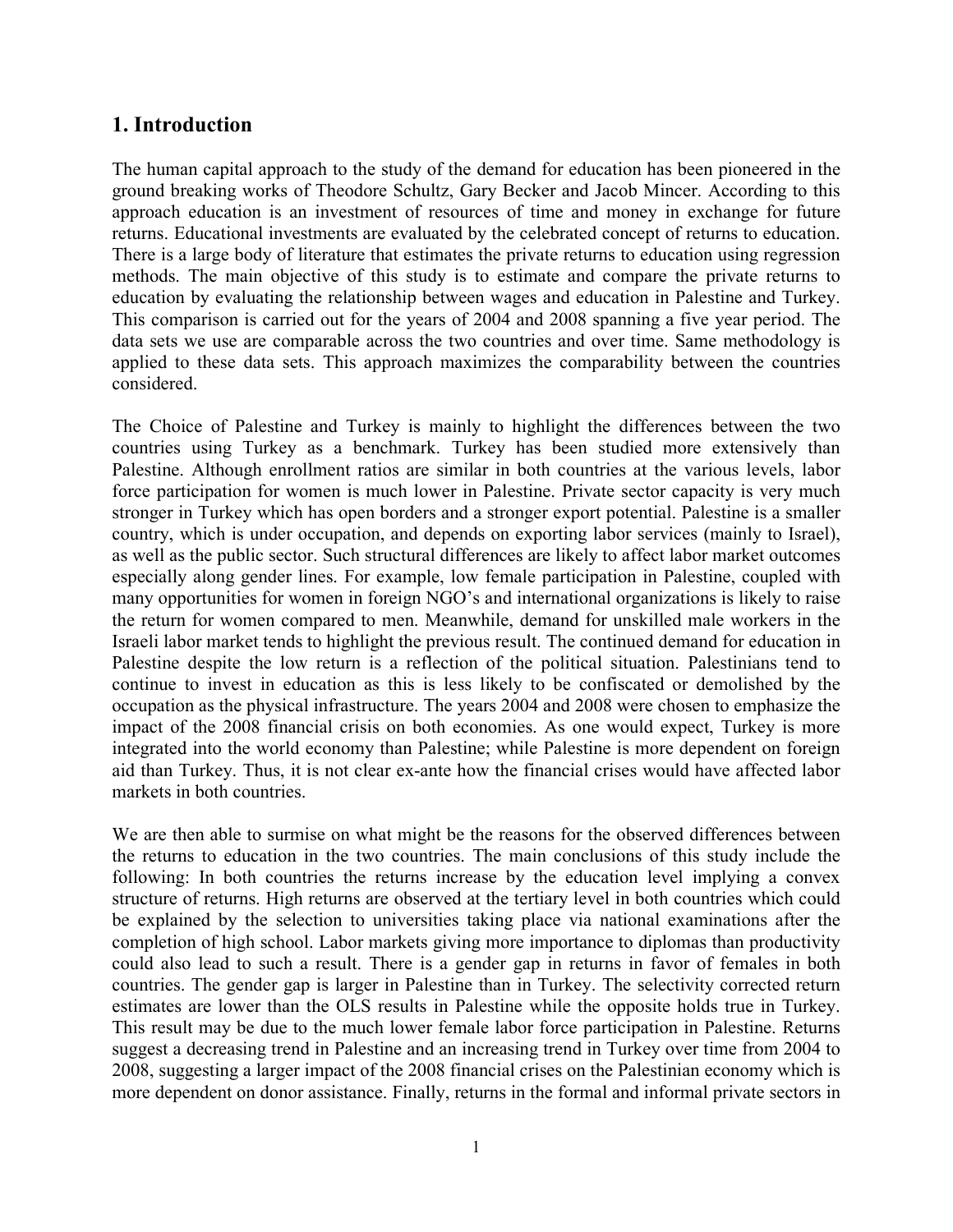Turkey are higher than in Palestine which could be explained by the dominance of the labor market in Palestine by the government sector.

Returns to education from a comparative perspective are considered for the European countries by Asplund and Pereira (1999) and Harmon et al. (2001). Denny et al. (2002) considered a number of countries, Lauer (2005) considered France and Germany and Salehi-Isfahani et al. (2009) studied Egypt, Iran and Turkey. Our study is closer in spirit to those of Harmon et al., Lauer and Salehi-Isfahani et al. who use comparable data and methodology and are concerned with the influence of educational and labor market characteristics on the observed returns to education.

Previous studies of returns to education in Palestine include Angrist (1995; 1996; 1997). In the first paper Angrist argues that returns to education for the Palestinians have been declining in the 1980's due to an increase in the supply of college graduates. In the second paper he shows that Palestinians working in Israel have a large premium over those employed domestically. In the third paper Angrist finds substantial returns to education in Gaza but not in the West Bank. Daoud (2005) compares the returns for a year of stability (1999) with that of the second intifada (2001). In a more recent study Daoud (2010) finds substantial returns to education in Palestine. Previous studies of returns to education in Turkey include Tansel (1994; 1996; 2002; 2005; 2008: 2011). These studies report high returns to university education among other important conclusions.

This paper is organized as follows. Section 2 explains in detail the educational system in Palestine and Turkey. Labor market setting and the economic context in Palestine and Turkey are given in Section 3. The surveys used in the analysis are introduced in Section 4 along with the main features of the data. A brief account of the methodology employed is given in Section 5. Estimation results are presented in Section 6. These results include discussions of the returns to education estimates on years of schooling, by different levels of education and by sector of work. Concluding remarks appear in Section 7.

## **2. Educational System**

## **2.1 Palestine**

The educational system in Palestine is divided into five types: Pre-school education (kindergartens and nurseries), basic education (compulsory  $1<sup>st</sup> - 10<sup>th</sup>$  grade), secondary education  $(11<sup>th</sup> – 12<sup>th</sup> grade)$ , post-secondary education-higher education, and non-formal and continuing education. Education in the pre-school stage is offered in kindergartens for children 4-6 years old; nurseries are for children less than 4 years old. Many of the private schools accept in their first grade classes' only students who finished two years in the kindergartens. The distribution of students at the different stages of education is 75% basic, 11% secondary and 14% tertiary; the figures for the West Bank are slightly lower than the Gaza Strip.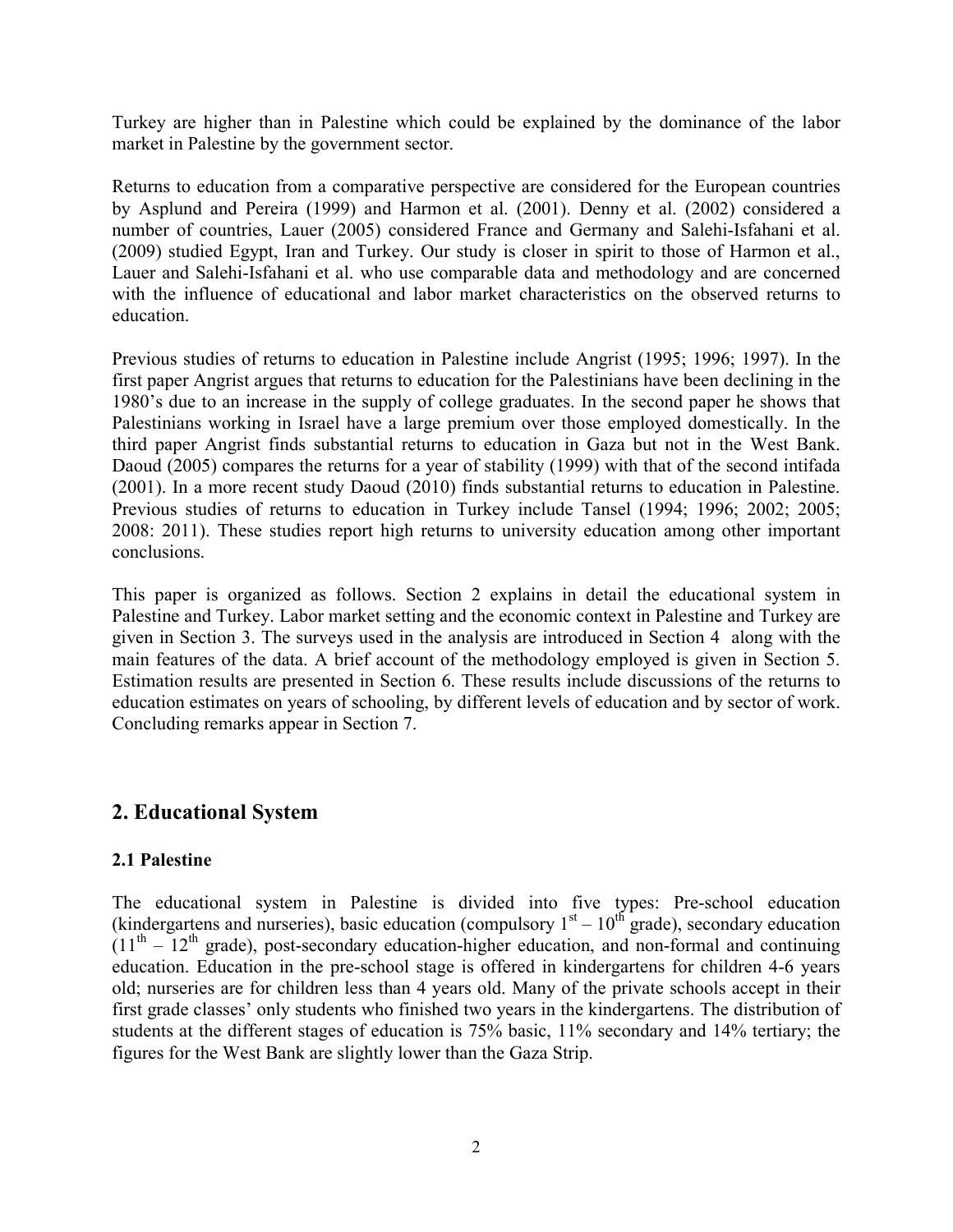There are different branches beyond basic education or the compulsory stage: First, academic secondary education with a duration of two years; which is divided into scientific and literary streams. This stage is concluded by a general high school exam called "Tawjihi" which enables them to enroll in universities. The second is vocational secondary education that has duration of two years. It is divided into 4 streams: industrial, commercial, agricultural and nursing. It prepares the students to sit for the vocational Tawjihi exam, which enables them to enroll in community colleges. Third, vocational training which is divided into a long term training for a period of two years to prepare skilled laborers, and a short term training for a period of 5-8 months to prepare semi-skilled laborers.

After students finish the secondary stage and successfully pass the Tawjihi exam held at the national level they go into higher education. This is divided into two tracks. First is the community college (technical and formal education) where students study for a period of two years and receive a diploma. Second, university education where students study for a period of four years to receive a Bachelor's degree or five years for a Bachelor's degree in engineering. The universities also offer programs for higher diplomas for a period of one year after the bachelor's degree, or a master program for a period of two years after the bachelor's degree (Hashweh, 1998). Non-formal education is offered by ministries other than the Ministry of education (Ministries of labor, social affairs and others), local and international charitable societies (UNRWA)<sup>1</sup>, organization of employers and employees, religious organization and private organization. Financing education in Palestine comes mostly from the government's budget (and donors). Allocations to the Ministry of Education (MoE) as a proportion of GDP were 6.15% in 2004 and increased to be 9.78% in 2008; the proportion of total government spending for the said years were 9.13% and 19.33% respectively. The growth in MoE allocations for this period is nearly 83%<sup>2</sup>.

For the year 2007/2008, gross enrollment ratios for basic education reached 94.5% with 95.5% for female and 93.5% for male. For secondary education it is 57.1% with 60.4% for female and 53.8 for males. It is documented that labor force participation rate by schooling is highest for the group of more than 15 years of schooling and lowest for the group with 13-15 years for men. The situation for females is different in terms of magnitude and order. Females with more than 15 years of schooling have a high participation rate (between 60-80%) and rates rose between 1996 and 2006. Women with 13-15 years of schooling are in the middle with rates falling from 40% in 1996 to 20% in 2006; the lowest group (unlike men) is for the uneducated (less than 13 years) with a rate stable around  $10\%$ <sup>3</sup>.

## **2.2 Turkey**

Figure 1 also provides a description of the educational system in Turkey. The sequential stages involved in the educational system are pre-primary education, primary education, middle schooling (lower secondary education), secondary education and tertiary education. Attendance

l 1 United Nations Relief and Works Agency for Palestinian Refugees (UNRWA) accounted for roughly 23% of all enrolled students in the basic and secondary stages in 2007/2008 school year.

 $\mathcal{L}$  According the World Bank (2008), The MENA average for expenditure on education as a percent of GDP is just over 5% for the most recent year in the period 1999-2003, the reported figure for the West Bank and Gaza is roughly 12% and the highest in the MENA region. But the proportion of government spending is around 18% which is the average for the MENA region.

<sup>3</sup> Daoud (2005) provides detailed accounts of unemployment and participation by schooling.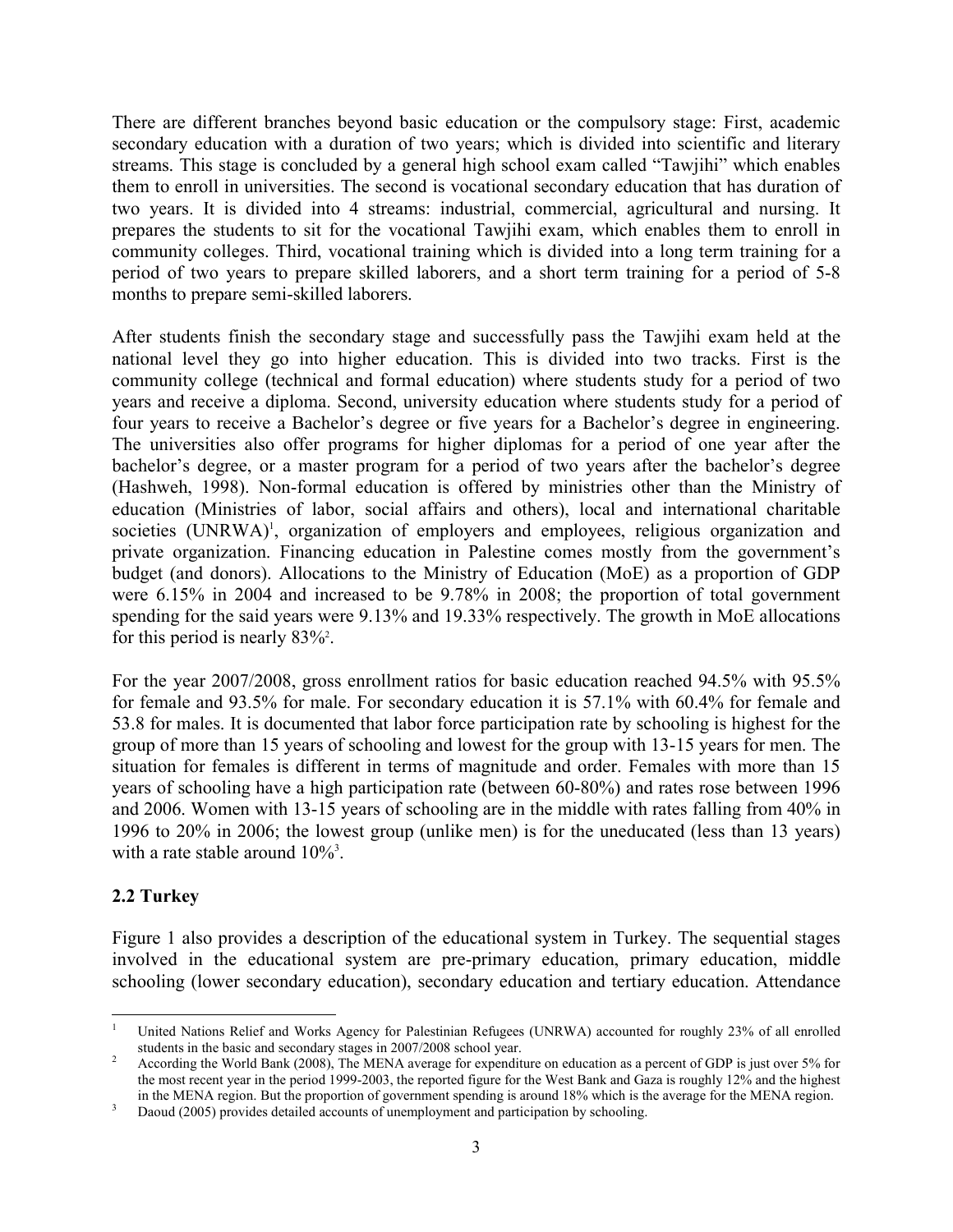at pre-primary schools is voluntary. It is provided for children ages between 3 and 5. It consists of two years of pre-school (ages 3 and 4) and the kindergarten year (age 5). Pre-primary gross enrollment rate is only about 30 percent significantly lower than that of the countries with similar per capita GDP to Turkey. The Ministry of Education aims to achieve universal access to kindergarten by 2014/15 which will become compulsory then.

The compulsory level of schooling was only five years until the educational reform of 1997. In 1997 the compulsory level of schooling is extended to 8 years for all pupils from 6 to 14 years of age. It includes five years of primary and three years of middle (lower secondary) education. Students who complete the compulsory level successfully could take secondary education. Secondary education includes four years of General High Schools, Anatolian High Schools and Vocational High Schools. There is a national, competitive secondary school entrance examination (SBS) which enables successful students to attend best public secondary schools such as Anatolian High Schools and private high schools. General and Anatolian High Schools are composed of options such as science, mathematics and social sciences. After completing high school students take a national, competitive examination for university admission. Tertiary education consists of two years of study leading to an Associate Degree and four to six years of study leading to a Bachelors' degree. There are also post graduate studies leading to Masters and Ph.D. degrees. Two year programs emphasize vocational skills and graduates of vocational and technical high schools are given priority in admission without a requirement of entrance examination. There are private schools at all levels including universities. Public schools are provided free of charge except at the tertiary level for which there is a nominal tuition.

The nationwide university entrance examination entails a highly competitive and selective process. The raw examination score is weighted by several factors such as student's high school type and performance and the average entrance examination performance of students from that high school. Over time the educational achievements have increased at all levels. During the academic year of 1997-98 when eight years of schooling became compulsory the net enrollment ratio at the primary level was 89.5 percent, at the secondary level it was 52.8 percent and at the higher education level it was 19.5 percent. Ten years later, during the academic year of 2007-08 the net enrollment ratios at the primary, secondary and tertiary levels were 97.4 percent, 58.6 percent and 21.1 percent respectively. Finally, during the academic year of 2009-10 the same enrollment ratios were 98.2 percent at the primary level, 64.9 percent at the secondary level and 30.4 percent at the tertiary level.

The Millennium Development Goal (MDG) no 2 set a deadline of 2015 when all boys and girls everywhere complete a full course of primary schooling. Turkey have almost reached this goal today. MDG no 3 promotes gender equality and empowerment of women. It targets to eliminate gender disparity in primary and secondary education by 2005 and at all levels of education by 2015. Eliminating the gender disparity in education in Turkey will not be met by 2015 although the goal of eliminating the gender gap at the primary education is almost achieved. The indicator to be used for gender disparity is the gender ratio which is the ratio of girls to boys in primary , secondary and tertiary education. The gender ratio has improved over time in Turkey. During the academic year of 2000-01 the gender ratio was 89.6 percent at the primary level, 74.4 percent at the secondary level and 73.6 percent at the tertiary level. Eight years later, during the academic year of 2008-09, the gender ratios at the primary, secondary and tertiary levels were 97.9, 89.0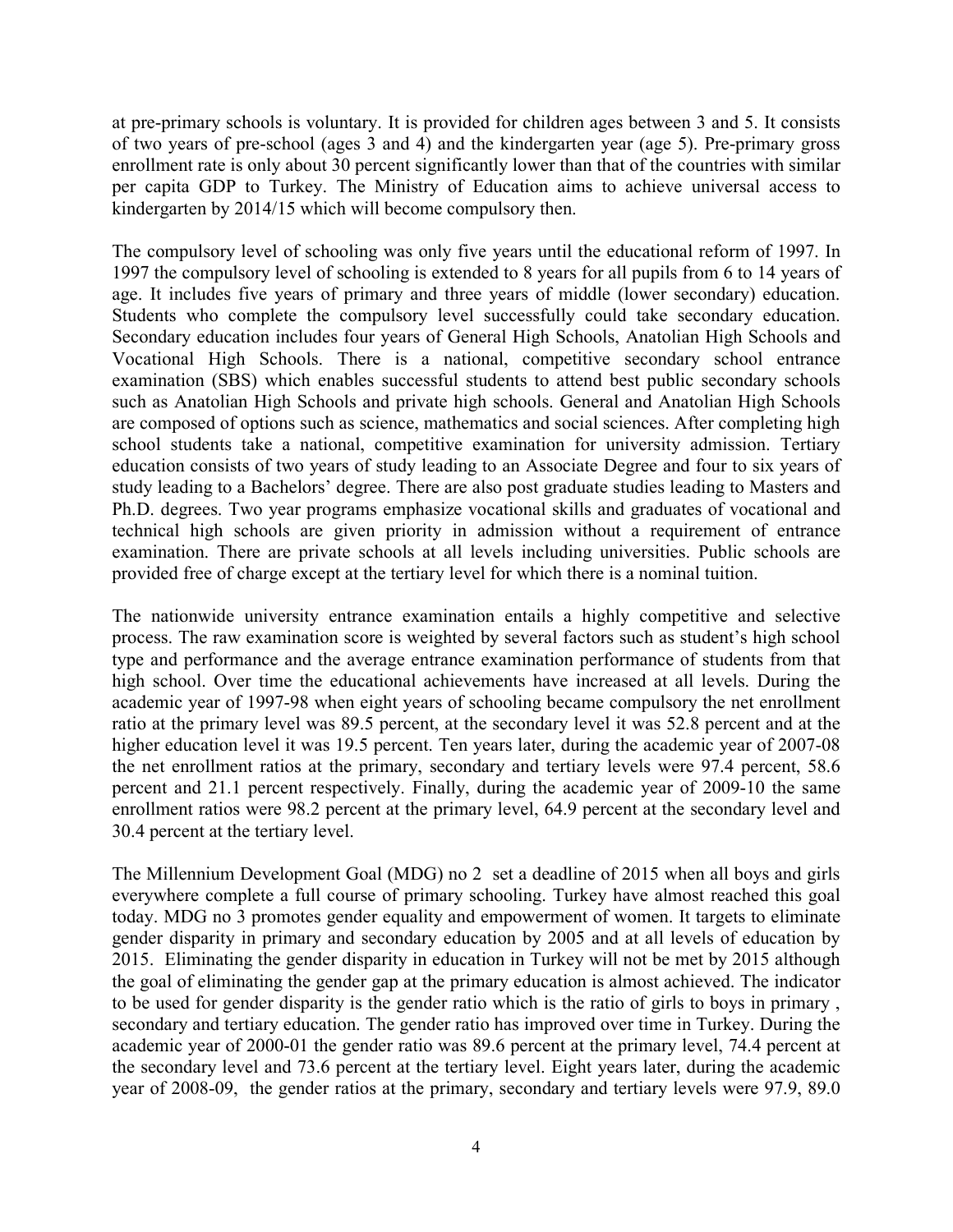and 80.1 percent respectively. As another indicator of gender disparity we can cite the net enrollment ratios. During the academic year of 2009-10, the net enrollment ratios at the primary level were 98.5 percent for boys and 97.8 percent for girls. At the secondary level, they were 67.6 percent for boys and 62.2 percent for girls. At the tertiary level, they were 31.2 percent for boys and 29.6 percent for girls. Although the primary education is compulsory 3.2 percent of girls are not enrolled in primary school. Besides gender differentials there are differentials by household income, educational level and geographic location that persist. In particular, in the central and eastern Anatolia the proportion not in school is high. Especially disadvantaged are girls in rural areas and in eastern Anatolia.

An important point is the low achievement of basic skills. According to PISA (Programme for International Student Assessment) Turkey ranks low among the OECD countries. At the last round of this test, about half of the students in mathematics and about one third of the students in reading were at the first level or below.

There were increases in the share of educational expenditures in Gross Domestic Product (GDP) over time in Turkey. The share of public expenditures, at all levels, in the GDP were 2.40 percent in 1997. It has increased to 2.60 percent in 2000, 3.10 percent in 2005 and 3.80 percent in 2011. The rate of increase from 1997 to 2011 was 58 percent which indicates a substantial increase over the recent years. In spite of this, it is lower than the 9.78 percent in Palestine in 2008. The comparable average shares were 4.6 percent in OECD countries and 7.8 percent in Denmark in 2007.

## **3. Labor Market Setting and the Economic Context**

## **3.1. Palestine**

## **Labor market institution in Palestine:**

Labor markets in Palestine have undergone severe shocks starting with the Israeli occupation in 1967; the opening of Israeli labor markets to Palestinians has had profound impact on education as many young Palestinians left schools for employment in Israel. The expansion of the higher educational system in late seventies and early eighties increased the supply of Palestinian university graduates, hence, lower returns. The establishment of the Palestine National Authority (PNA) increased the demand for educated Palestinian workers; along with that came a period of legislation that dealt with the labor market. Finally, beginning with 1996 political unrest and the second Intifada resulted in Israel closing off Israeli labor markets to Palestinians and substituting them with foreign guest workers (World Bank, 2004, Angrist 1995, Aranki and Daoud 2010, Sayre and Miller, 2004, and Daoud 2005).

Since its establishment, the PNA has enacted many laws dealing, among others, with labor market issues. One such law was the Palestinian Labor Law of 2000; a recent study (Sayer, Daoud, and Kraetsch 2010) shows that this law resulted in longer duration spells, as there was a differential impact between areas in sectors with greater law coverage. The expansion of job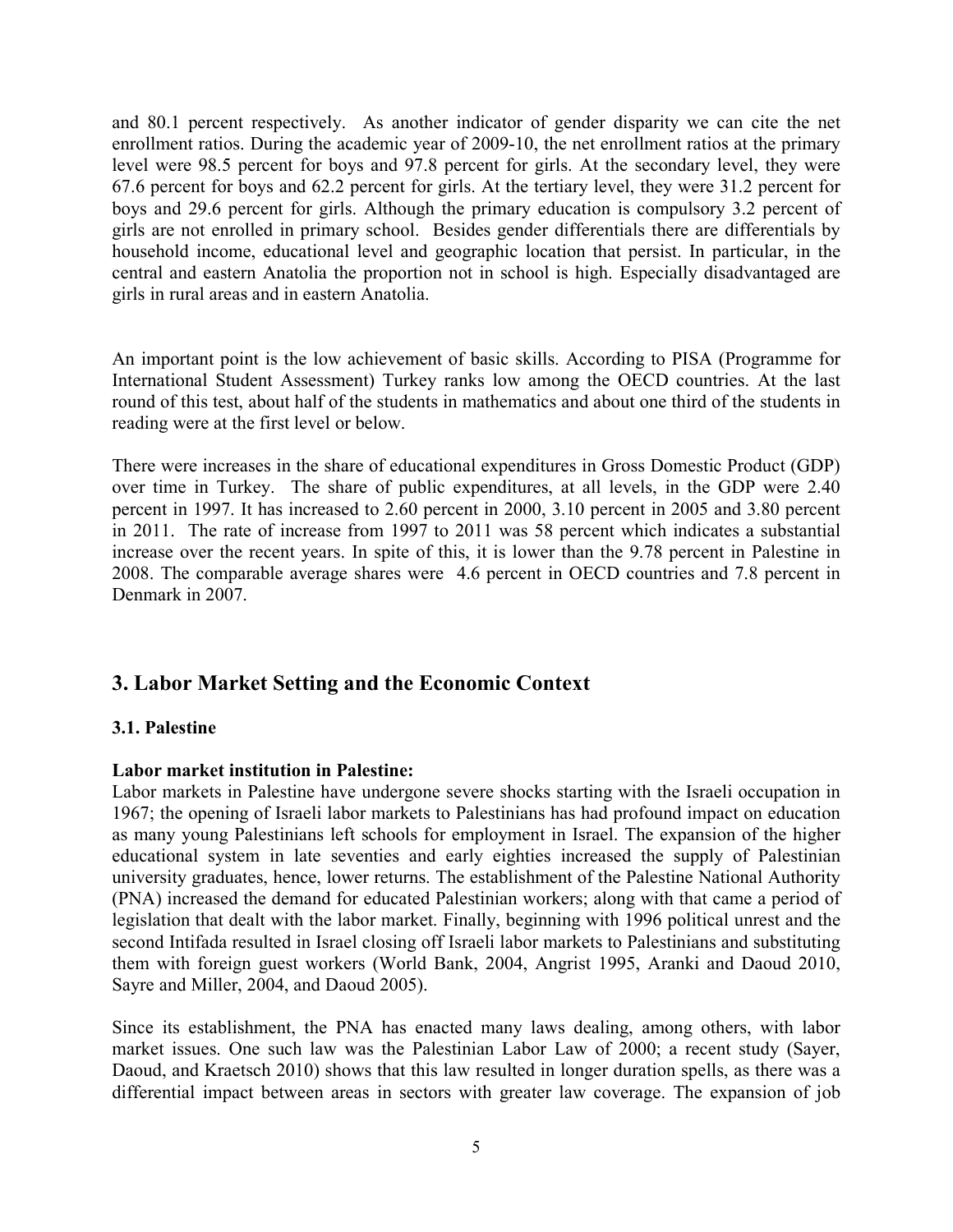security benefits granted by the law may also have resulted in lower employment opportunities for Palestinian youth. In a different paper Sayer and Daoud (2010A), noticed that higher education tends to be associated with longer job tenure; however, it was difficult to attribute the increased tenure to the new law. This improvement in job tenure is coupled with high unemployment and long duration with varying degrees based on a variety of factors. In their recent paper Sayer and Daoud (2010B) find that men are more likely to leave unemployment compared to women; but unlike men, married women are less likely to exit a spell compared to single women.

## **3.2. Turkey**

In 2001 there was a severe financial crisis with the outflow of capital. Exchange rate and inflation rate soared. There were extensive bankruptcies in the banking sector. International agencies listed Turkey as one of the developing countries with the largest foreign debt. Interest payments accounted 45 percent of the budget while education and health expenditures declined. The per capita GDP declined by 9.6 percent in 2001 but recovered quickly in 2002 with a growth rate of 8 percent. The growth rates continued to be high in the following years. The rate of growth was an average of 7 percent during 2002-2007. Although the economy registered impressive growth rates after the 2001 crisis, the labor market impact of the 2001 crisis was adverse. Unemployment increased and remained high. This is dubbed as "jobless growth". Employment declined and remained below the pre-crisis level for several years.

The Global Crisis of 2007-2009 is considered the second largest crisis in history. The buoyancy of the Turkish economy was interrupted by the Global Crisis in the last quarter of 2008 when GDP dropped by 6.5 percent. The rate of growth was less than one percent in 2008. Both the domestic and the foreign demand for goods and services declined and as a result the production and employment fell. The rate of growth of GDP fell consecutively for four quarters in 2008- 2009. In the first quarter of 2009 the GDP fell by 14.5 percent which was the largest ever since 1945. In 2009 GDP fell by 4.8 percent. In 2009 the numbers of unemployed increased by 860 thousand people reaching 3,5 million. In 2008 unemployment rate was 11 percent and increased to 14 percent in 2009. Non-agricultural unemployment rate was 17.4 percent with 16 percent for men and 21.9 percent for women. The unemployment rate was especially high among the youth. For the young (15-24 age group) it was 25.3 percent. These numbers imply that one out of every five women and one out of every four young men was unemployed. The impact of the Global Crisis on workers was large. Real wages declined substantially by about 19 percent. The workers had to accept not only real but also nominal wage cuts. The economy recovered from the Global Crisis in 2010. In 2010 the rate of growth of real GDP was an impressive 8.9 percent. Employment has increased. The number of unemployed people declined to 3.1 million in 2010 from 3.5 million in 2009. The unemployment rate fell substantially in 2009. It fell to 11.9 percent. The non-agricultural unemployment fell to 14.8 percent and the youth unemployment fell to 21.7 percent. The improvements in the economy and the labor market are expected to continue in 2011.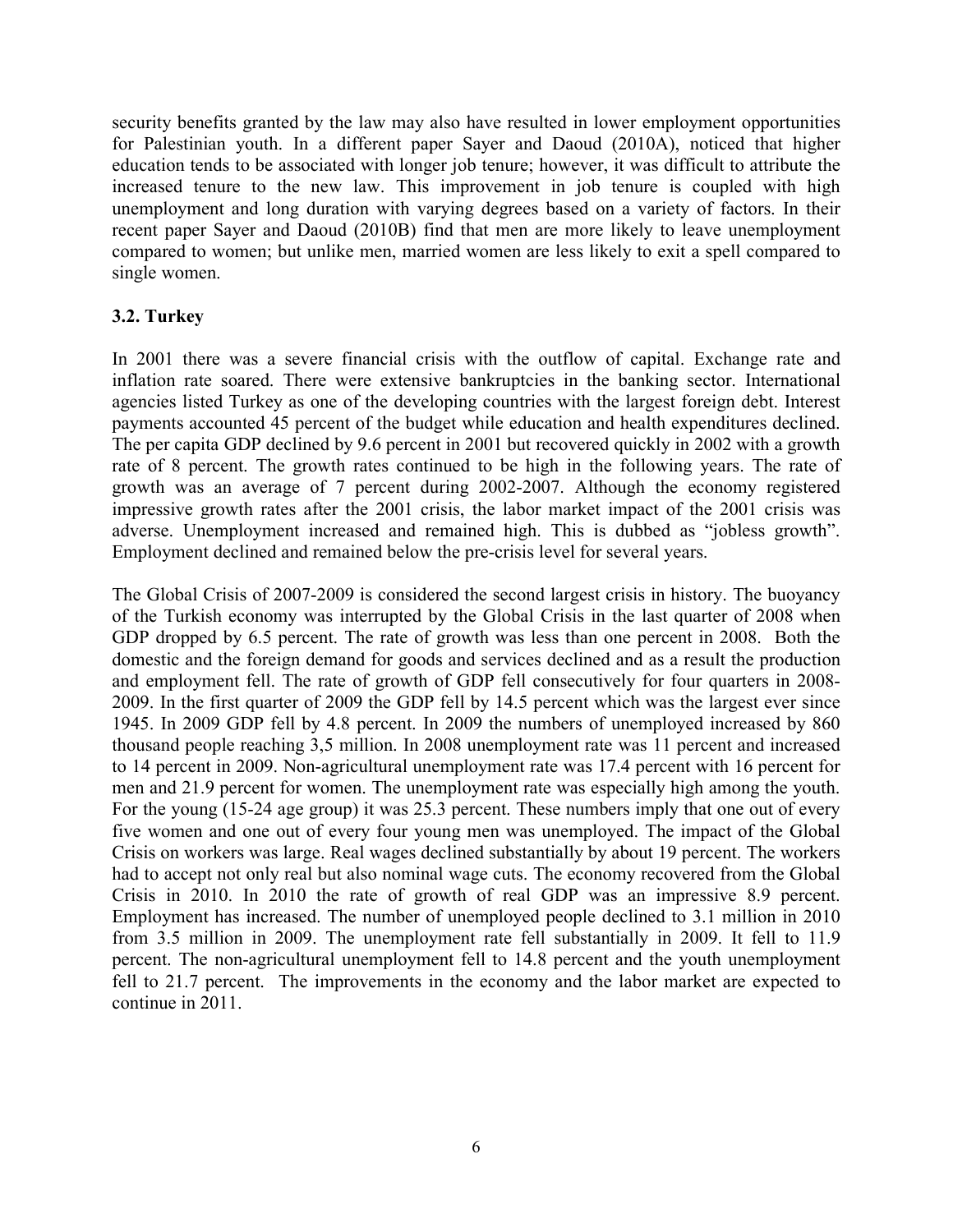## **4. The Data**

 $\overline{a}$ 

Palestinian data are from the Labor Force Survey conducted by the Palestinian Central Bureau of Statistics (PCBS) on a quarterly basis in the West Bank and Gaza Strip. They are based on twostage stratified cluster random samples. The stratification is based on governorate and type of locality such as rural urban or refugee camps. Households were interviewed four times with a two quarter break in the middle providing a short panel.

Turkish data come from the Household Budget Surveys (HBS) of 2004 and 2008. These surveys are conducted by the Turkish Statistical Institute (TURKSTAT). They are based on stratified multistage nationwide samples covering settlements in rural and urban areas.

The year 2004 was a year in which the Palestinian economy was experiencing a recovery after the 2002 slump; 2008 on the other hand, was another recovery after 2007 international boycott after Hamas won the parliament elections. It also witnessed the international financial crises. With Turkey being more integrated into world financial markets than Palestine is, it is expected that would affect labor markets in both countries in a differential manner. The effect on Palestine would be more influenced by donor assistance than is the case for Turkey<sup>4</sup>.

This study will consider female and male wage earners, 15-65 years of age. Wage earners either worked in the survey month or reported positive income for that month. In order to arrive at wage income, earnings from the main and the second job (when applicable) are added together with the imputed values of in-kind payments and bonuses. Consumer Price Index is used to obtain monthly real wages. In order to obtain real hourly wages, weekly real wages obtained from monthly real wages are divided by the reported weekly hours of work. The data concerning education are available only in educational levels for which a qualification is achieved but not in years. Such education levels are converted to number of years by assuming that the individuals achieved their degrees in the minimum required years of schooling and that they did not attend further years of schooling.

In Table 1 we present the descriptive statistics for the total female and male samples. The worker's age in the total sample is about 34-35 years in both Palestine and Turkey and remained stable from 2004 to 2008. In 2004, females in the Palestinian sample are about two years older than those in the Turkish sample while males in the Palestinian sample are about two years younger than those in the Turkish sample. Exactly the same pattern is observed in 2008 with regards to the ages of Palestinian and Turkish female and male wage earners. Experience indicates the potential experience (Mincer, 1974) computed as age minus the years of schooling minus six. In 2004, Palestinian females have about three years more experience than the Turkish females while Palestinian males have about three years less experience than the Turkish males. Further, in Palestine females have more experience than males in both 2004 and 2008, while in Turkey females have less experience than males in both 2004 and 2008. The years of experience have declined in all samples from 2004 to 2008.

<sup>&</sup>lt;sup>4</sup> The four-year span may not be a long enough period to reflect major changes in returns to education, however, domestic changes in the Palestinian labor markets resulting from political havoc are likely to reflect more instability than is the case for Turkey. However, Daoud (2010) provided estimates of private returns to education in Palestine; the evidence he presents that over 1996-2006, private returns to education are stable except for 2002 which affected females' return more severely than it did for males.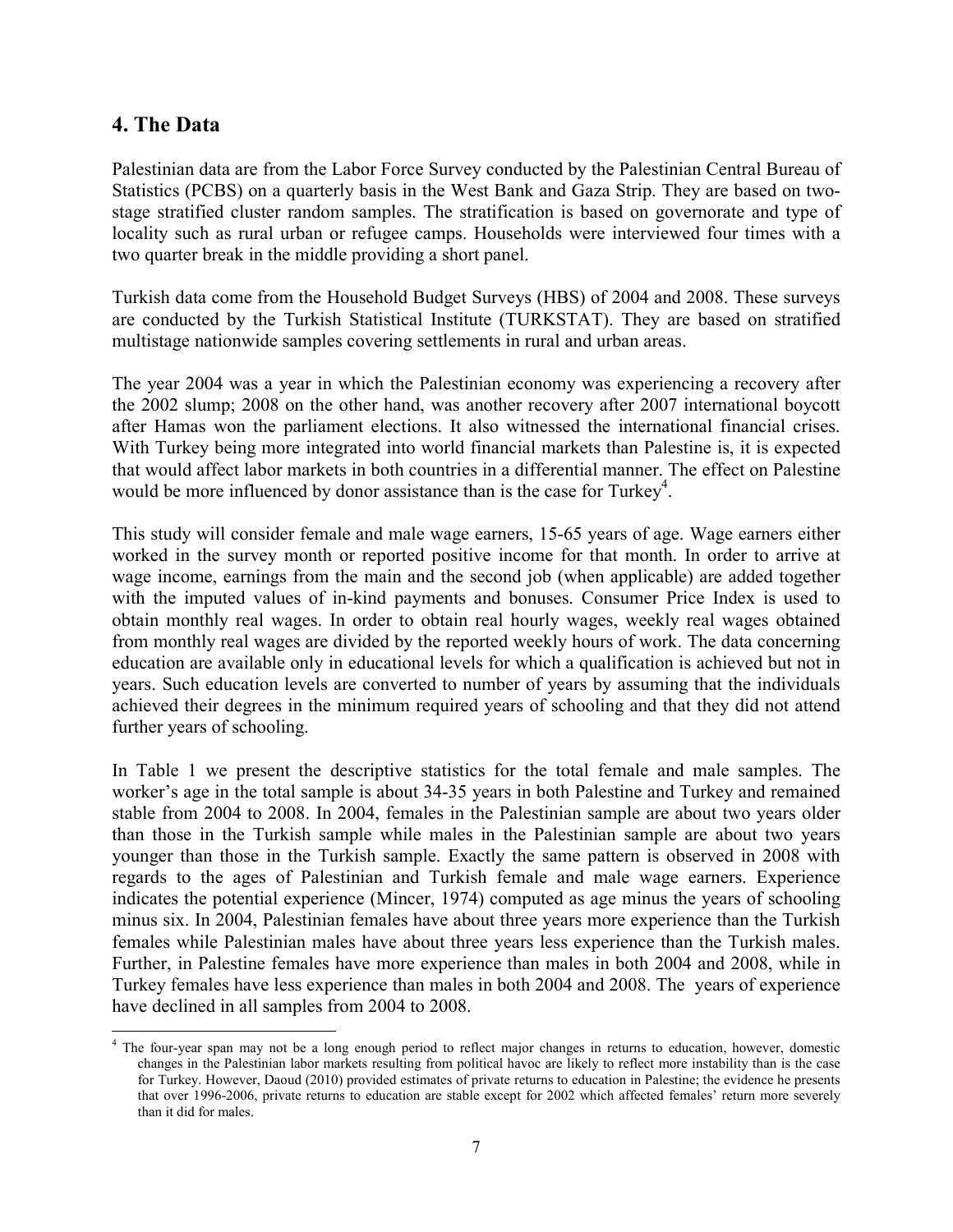The next variable outlined in Table 1 concerns real hourly wages. The real hourly wages are given in New Israeli Shekel for Palestine and in Turkish Lira for Turkey. The mean real hourly wages have increased substantially from 2004 to 2008 in both Palestine and Turkey in all samples. The variance of the wages in Palestine increased from 2004 to 2008 in all samples. In particular, the variance of mean hourly wage almost doubled for the total sample and the male sample with a smaller increase in the female sample. The variance of wages in Turkey in different samples exhibited slight increases or remained stable from 2004 to 2008. The coefficient of variation (the ratio of standard deviation to the mean) could be used as an alternative measure of dispersion. The coefficients of variation for the total sample are 0.32 in 2004 and 0.33 in 2008 in Palestine and 0.68 in 2004 and 0.48 in 2008 in Turkey, indicating slight increase in dispersion in Palestine and slight decrease in dispersion in Turkey.

The Table 1 also provides information on the educational attainments in the two countries. Years of schooling increased by about 5-6 percent from 2004 to 2008 in both Palestine and Turkey. In 2004, the years of schooling is larger in Palestine than in Turkey by about one year. In 2008, years of schooling is also larger in Palestine than in Turkey by about one year in the total sample; by less than one year in the female sample and by about a year and a half in the male sample. The last part of Table 1 gives the distribution of schooling levels and their evolution over 2004- 2008. First, we note the differences between the two countries. The proportion of illiterate and literate (read and write only) individuals are larger in Palestine than in Turkey in all samples in both 2004 and 2008. At the other end of the distribution we observe that the proportions of university graduates are larger in Turkey than in Palestine in all samples in both 2004 and 2008. Next, we note the changes over time. The proportions of illiterate have declined in all samples in both Palestine and Turkey from 2004 to 2008. The proportions of literate individuals declined in all samples slightly in Palestine and increased slightly in Turkey from 2004 to 2008. The proportions of primary school graduates declined in all samples in both countries from 2004 to 2008. The proportions of middle school graduates increased in all samples in both countries from 2004 to 2008. The proportions of general high school graduates increased in Palestine but decreased in Turkey over the same period. No data is collected on the status of vocational high school graduates in Palestine. Proportions of vocational high school graduates have increased in all samples in Turkey from 2004 to 2008. The proportions of those with associate degree (two year tertiary) either increased or remained stable during this period. The proportions of university graduates in Palestine have increased in all samples from 2004 to 2008 while in Turkey they remained stable in the total and female samples and increased in the male sample. In conclusion we can say that there was an increase in the educational attainments from 2004 to 2008 in both Palestine and Turkey.

## **5. Methodology**

We employ Mincer (1958, 1974) model of earnings which is widely used in empirical labor economics to estimate returns to education. This approach has been used for both countries in previous research possibly with different specifications. The approach is unified here for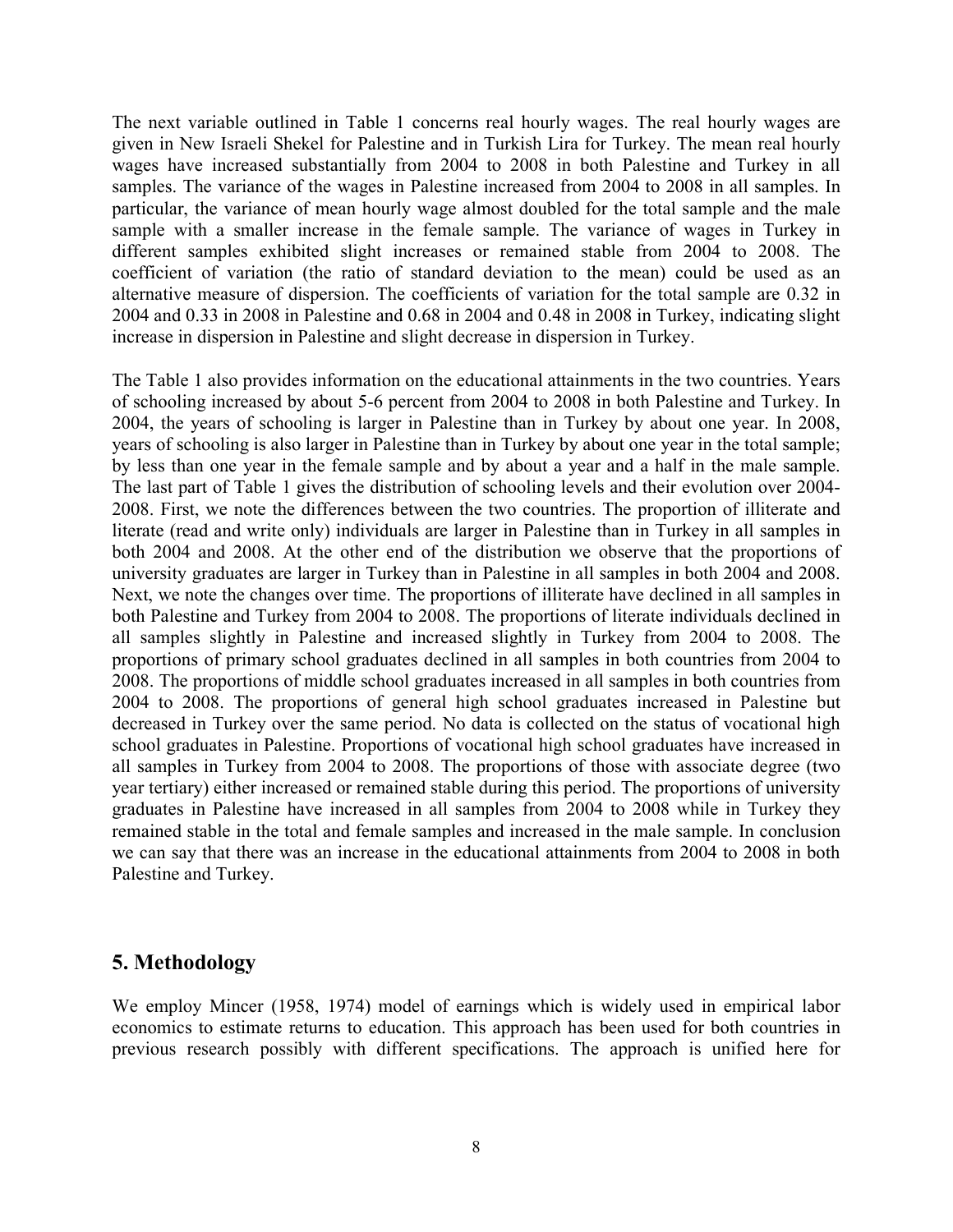comparative purposes. However, we do obtain estimates using Heckman (1976) 2-step procedure to correct for biases that may arise due to self-selection<sup>5</sup>. Mincer study specifies the following model:

$$
ln W = \beta_0 + \beta_1 S + \delta_1 X + \delta_2 X^2 + u(1)
$$

where W is wage, S is years of schooling, X is potential labor market experience, and u is a zero mean error term.  $\beta_1$  is the rate of return to schooling which is assumed to be the same for all education levels. The assumption of constant returns to schooling across different education levels is relaxed in the following specification.

$$
ln W = \beta_0 + \Sigma \beta_j E_j + \delta_1 X + \delta_2 X^2 + u(2)
$$

 $\overline{a}$ 

where Ei is the dummy variable indicating education level i. The lowest education level comprising of illiterate and read and write only not a graduate is the reference category. The other education levels are primary, middle (lower secondary), high school, vocational high school (only for Turkey) two-year tertiary, university, higher diploma (only for Palestine) and Master and Ph.D. degree holders. No information was collected on the vocational high school graduates in Palestine. A higher diploma category comparable to that in Palestine does not exist in Turkey. Other variables are defined as in Equation (1). Equations (1) and (2) are estimated by including a control variable called "urban" in the tables. It indicates whether or not the individual is located in an urban area<sup>6</sup>. Equations (1) and (2) are first estimated by OLS. However, these equations are observed only for the sample of wage earners which is not random. As a result the estimates are likely to be biased. Therefore, we also provide the selectivity corrected estimates. The literature suggests that selectivity is particularly important for women (Schultz, 1988; 1993 and 1995). Women's labor for participation is very low in Palestine (Daoud, 1999) and in Turkey (Tansel, 2002). We specify a probit wage earner relationship which is explained by education, experience, urban and identifying variables.<sup>7</sup> The Heckman two-step estimation procedure is used to estimate the probit selection equation and the wage equation with Inverse Mills Ratio. We do not report the first stage probit estimates in order to save space.

<sup>5</sup> The human capital model suffers from three potential biases, endogeniety (Card(1995)), heterogeneity (Card (2001)), and self selection (Trostel, P., Walker, I., and Woolley, P. (2002). Despite these limitations, no consensus on whether OLS biases the results upward or downward; as this paper documents for self selection. This model is relevant to the Palestinian case simply because the returns to education are very low (compared to Turkey and otherwise). The potential reasons for this low returns to education can be found on the demand or supply sides of the labor market, other institutional and governance factors are also suggested by Oyelere (2008). It is of major interest to policy makers to pin-point those reasons as it has strong implications for future growth.

<sup>6</sup> any locality with four-nine thousand residents and has electricity network, water network, health care center, high school or post office is classified as urban.

<sup>7</sup> The identifying variables in the case of Turkey are individual unearned income, unearned income of the other household members and the amount of land owned (Schultz, 1990 and 1991). The identifying variables in the case of Paestine are number of children less than six, household size, divorced or widowed dummy, employed in Israel or settlement dummy.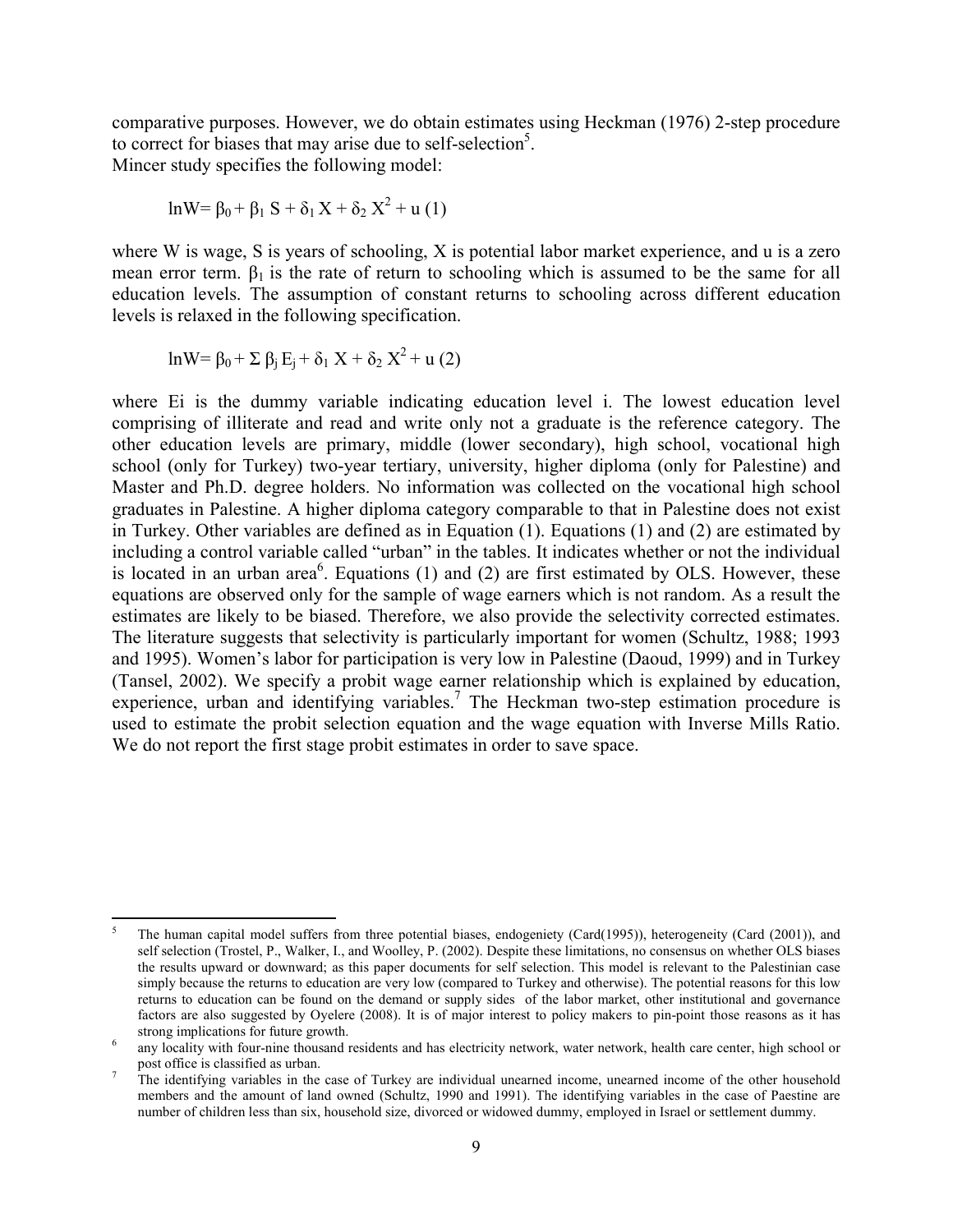## **6. Estimation Results**

In this section we discuss the estimation results in three sub-sections. We first discuss the results with years of schooling, next with education levels and finally by sector of employment. We present both the OLS estimation results and the results with selection correction in order to have an idea about the magnitude of selection bias. The complete estimates of the models considered underlying the tables in this section are presented in the Appendix Tables A1 through A5.

#### **6.l Estimation Results with Years of Schooling**

OLS estimates of returns to education by gender are provided in Table 3. The numbers in these tables are the coefficients on the years of schooling variable in the Equation (1) estimate given Appendix Table A1. All coefficient estimates are statistically significant. The goodness of fit of the regression planes is better for Turkey than for Palestine. The coefficient of determination is around 30 percent in 2004 for Turkey and increased over time to about 35 percent in 2008 while the coefficient of determination for Palestine decreased over time during the same period. While the coefficients of determination are about the same for the female and male samples for Turkey, they are substantially larger for the female samples than for the male samples for Palestine. These results imply that years of schooling and experience explain wages better in Turkey than in Palestine and they explain wages better in the female samples than in the male samples in Palestine. The estimated returns to an additional year of schooling are lower in Palestine than in Turkey. They are 5.4 and 4.1 percent in 2004 and 2008 respectively in Palestine and 11.7 and 11.8 percent in 2004 and 2008 respectively in Turkey. Thus, returns to education in Turkey are about 2-3 times higher than in Palestine. However, returns to education for Palestinian females are somewhat closer to those for Turkish females with 10-11 percent versus about 14 percent respectively.

The overall trend in returns to education is downward in Palestine between 2004 and 2008. The mean hourly wage has risen during this period. The proportion of the better educated as well as the years of schooling has also increased (see Table 1). In contrast, the overall trend in returns to education is upward in Turkey between 2004 and 2008. Both the mean hourly wage and the proportion of the better educated as well as the years of schooling has increased in Turkey during this period.

In both Palestine and Turkey the returns to education for females are larger than those for males. There is a large gender gap in Palestine in the order of 6-7 percentage points while the gender gap in Turkey is in the order of about 3 percentage points. The gender gap has increased somewhat from 2004 to 2008 in both countries.

Selectivity corrected estimates of returns to education by gender are reported in Table 4. For Palestine the selectivity corrected estimates are lower than the OLS estimates while for Turkey the selectivity corrected estimates are higher than the OLS estimates. Thus, the selectivity bias is negative for Palestine and positive for Turkey. We also note that the change in returns to education due to selection correction is minimal for men but rather large for women. This is due to the higher labor force participation of men than for women. Only the women with higher value of time in the labor market than at home participate. This leads to an OLS overestimation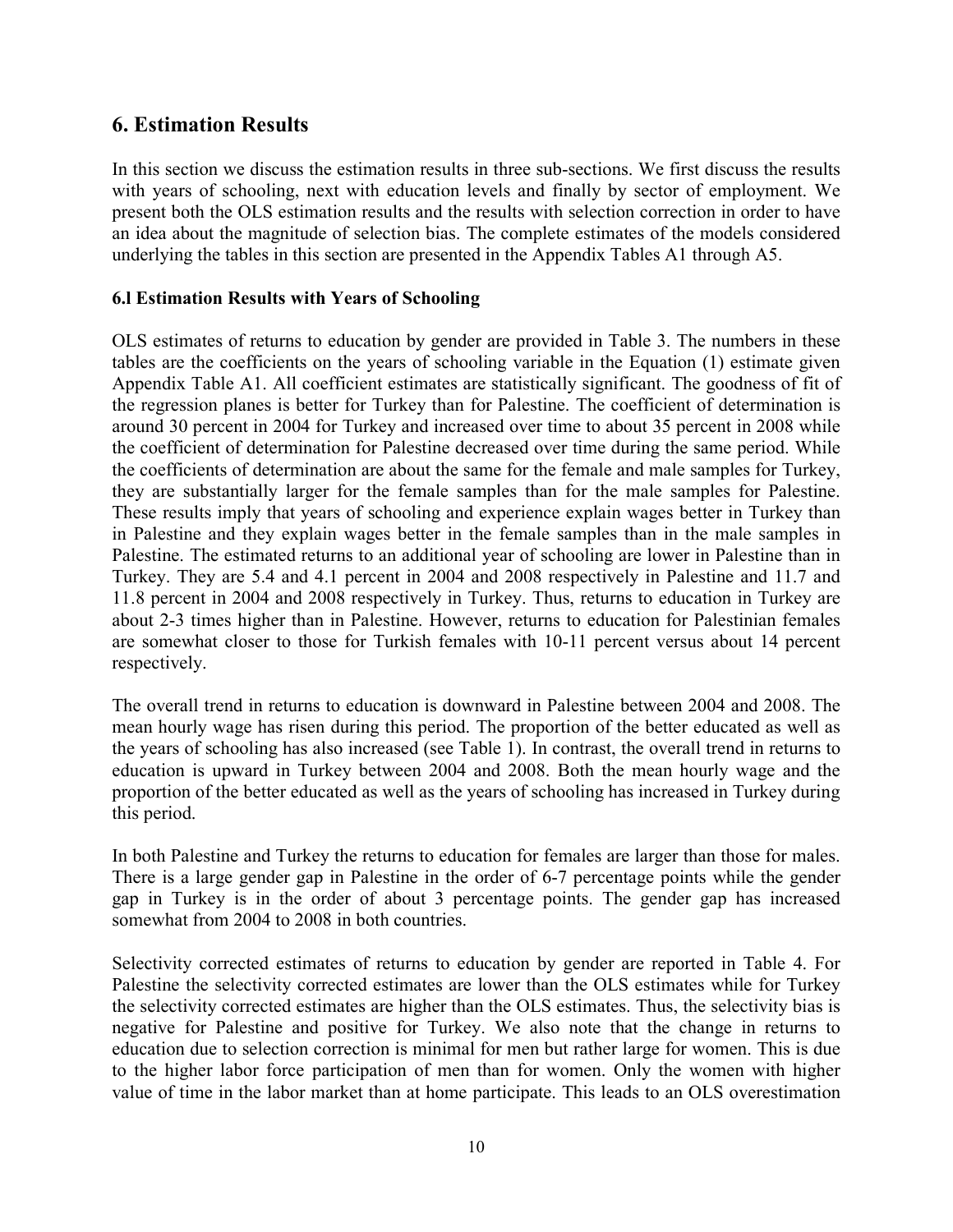by a large amount in Palestine. Evidently, this problem is not as severe for Turkey as it is for Palestine. As noted earlier the labor force participation rates in Palestine are 14 percent for females and 66 percent for males in 2010 (Palestinian Central Bureau of Statistics, 2010) while for Turkey they are 28 percent for females and 71 for males in 2010 (TURKSTAT, 2010). The above mentioned result is also evident by the observation of Appendix Table A2 that the coefficient estimates of lambda are statistically significant in all samples in Palestine while only in some samples in Turkey. Finally, the selectivity corrected estimates for Palestine reveal a declining trend over time (similar to the OLS estimates) except in the female sample while for Turkey they reveal a declining trend in contrast to OLS estimates.

We now turn to a discussion of the returns to experience. The discussion will follow the OLS results in the Appendix Table A1 as they are similar to the results in the Appendix Table A2. The returns to experience are lower in Palestine than in Turkey. The coefficient of experience is positive and around two percent in the female and three percent in the male sample in Palestine while they are four-five percent in the female and about eight percent in the male sample in Turkey. The coefficient estimate on the quadratic term in experience is negative in both countries. Thus, the wage-experience profiles are concave in both countries as it is shown in Figures 5 which is drawn on the assumption of zero for the constant, years of schooling and urban. These profiles are more concave in Turkey than in Palestine suggesting larger marginal returns to experience in Turkey than in Palestine. The returns to experience have increased in the female sample and decreased in the male sample over time from 2004 to 2008 in Palestine while they have increased in all samples over time in Turkey.

We now comment on the coefficient estimate on urban dummy. This coefficient is statistically significant in the female and male samples in 2004 and in the total and male samples in 2008. The estimates imply that female urban dwellers receive on average 7.4 percent more than rural and refugee camp dwellers in 2004 while the coefficient is not statistically significant in 2008. In contrast to this, male urban dwellers receive on average 3.2 percent in 2004 and 6.7 percent in 2008 less than rural and refugee camp dwellers. Thus, while females have an urban premium males do not. This is because females residing in urban centers tend to be employed by NGO's, international organizations or foreign governments unlike the rural and refugee camp dwellers. A comparison of the estimates for Turkey shows that the urban premium is much larger for Turkey than for Palestine. The coefficient estimates are positive and statistically significant in all samples for Turkey. The urban premium is about 11 percent in both 2004 and 2008. Female urban dwellers receive on average 18 percent in 2004 and 20 percent in 2008 more than rural dwellers while male urban dwellers receive on average 10 percent more in both years.

#### **6.2. Estimation Results with Education Levels**

In this section we report the estimates based on Equation (2) which allows returns to education to differ by level of education. The OLS estimates for the total, female and male samples are reported in Table 5. The corresponding selectivity corrected estimates are reported in Table 6. All of the estimates $<sup>8</sup>$  are obtained from the wage equation estimates provided in the Appendix</sup> Tables A3-1 through A4-2. The Figures 3 and 4 reproduce the returns estimates. The returns to

 $\overline{a}$ 8 The estimates in the appendix tables give the difference for each level from the base group. The figures in Tables 5-10 were derived by taking the difference between successive levels and divided by the number of years between levels.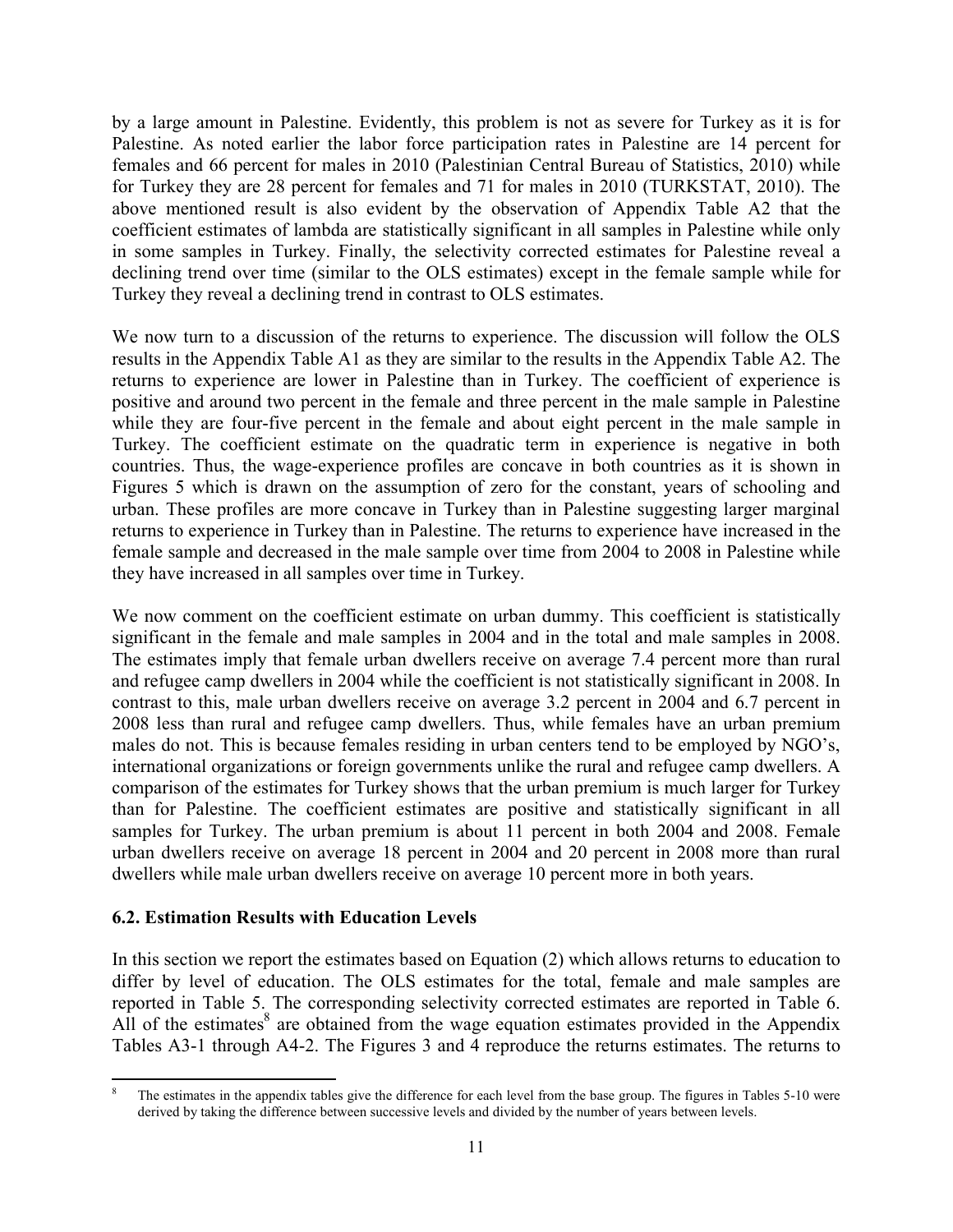education increase by the level of education in both Palestine and Turkey indicating the convexity of the returns structure. These estimates also give an idea about whether or not degrees matter, the so called sheep skin effects. We present the estimates for Palestine and Turkey with two minor differences. In Palestine, the labor force survey does not indicate whether an individual has vocational high school degree or not while in Turkey this is known. Also, the Palestinian educational system allows for a one year program beyond the bachelors degree leading to a Higher Diploma which is not the case in Turkey. The base group is the illiterates and the read and write only in both Palestine and Turkey. The goodness of fit of the wage equations are better for Turkey than for Palestine as indicated by the coefficients of determination. The coefficients of determination have decreased somewhat in Palestine and increased somewhat in Turkey from 2004 to 2008. The goodness of fit of the female wage equations are substantially better than that of the male wage equations in Palestine.

An inspection of Figures 3 and 4 indicates the nonlinear structure of the returns to education in both Palestine and Turkey and in both 2004 and 2008. Considering Figure 3 for the total sample we observe that the returns to education are lower in Palestine than in Turkey at all levels of education especially at the lower levels of education. Returns to education have declined from 2004 to 2008 at all levels except the high school level in Palestine. However, there is a mixed pattern in Turkey: Returns to education declined at the primary, high school, vocational high school and master levels while they increased at the middle school, two-year tertiary and university levels over time from 2004 to 2008. Figure 4 shows the returns to education for the female and the male samples respectively. Returns to education are substantially higher in Turkey than in Palestine for both females and males. However, the returns at the two- year tertiary and the university levels for females are similar to each other in Palestine and Turkey. Returns to females are substantially higher than those to males in both years, in both Palestine and Turkey Returns in Palestine for both females (except at the high school level) and males decline from 2004 to 2008. While in Turkey they decline at all levels except at the two-year tertiary and the university levels for both females and males.

Figure 5 gives the selectivity bias in the returns to education as (OLS minus selectivity) differences for Palestine and Turkey respectively. In Palestine in 2004 and 2008 the OLS estimates are larger than the selectivity corrected estimates in most of the samples except at the higher diploma level. This is especially true for the female sample. In Turkey, in 2004 selectivity corrected estimates are larger than the OLS estimates in all of the samples except in the male sample at the middle school level. In contrast, in 2008 the OLS estimates are larger than the selectivity corrected estimates in all of the samples except in the male sample at the middle school level.

Returns to high school and the vocational high school both have declined from 2004 to 2008 for both females and males in Turkey. A comparison of the high school and vocational high school returns indicate that returns to vocational high school are higher than the returns to general high school in all of the samples in both 2004 and 2008. The differential is larger in 2004 than in 2008. The result of higher returns to vocational than to general high schools is consistent with previous studies for Turkey reported by Tansel (1994; 1996; 2001; 2002; 1996; 2005 and 2008; 2011). However, it is contrary to the results reported for many countries by Psacharopoulos, (1985; 1994) and Psacharopoulos and Patrinos (2004). This result is driven by the fact that there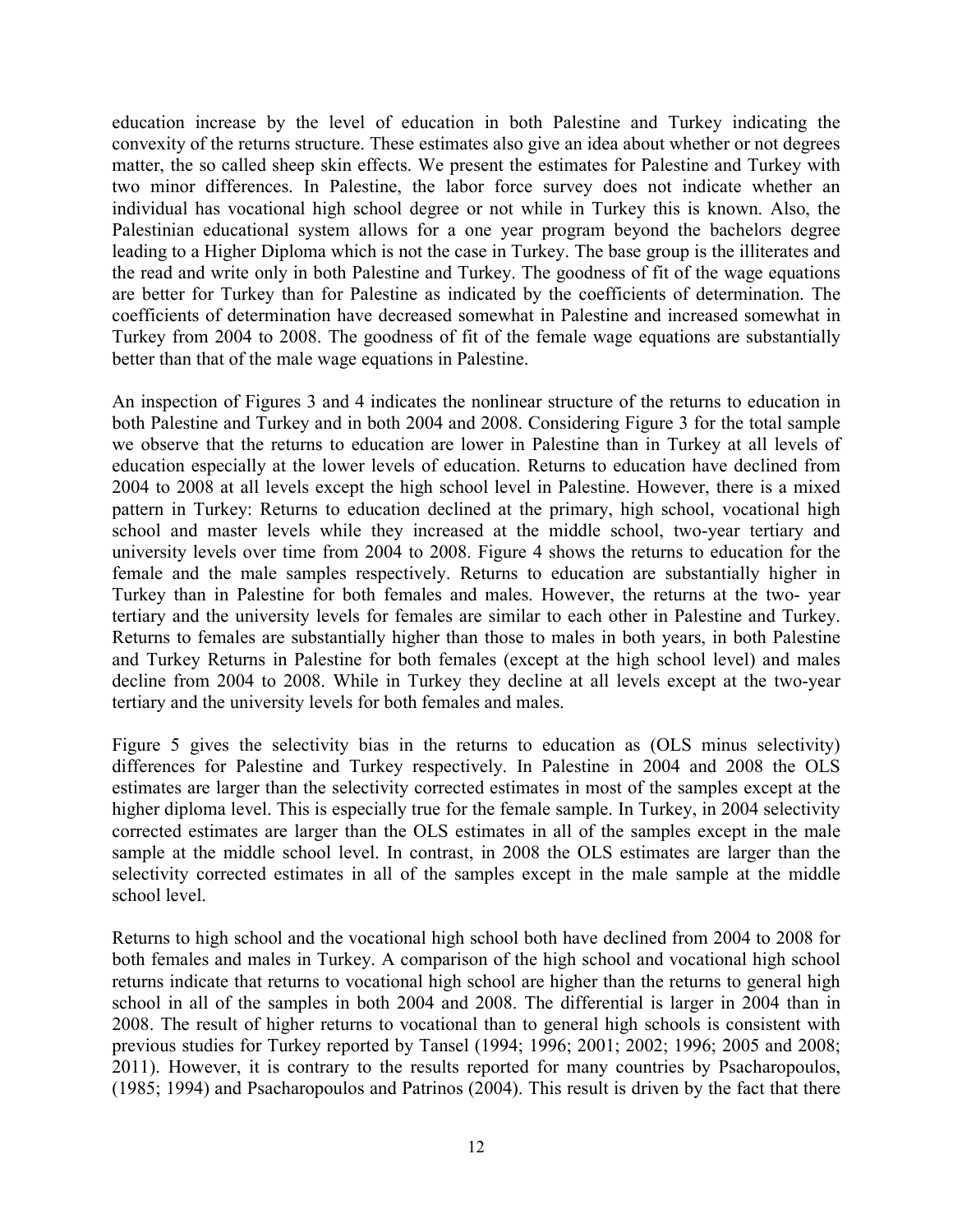is a large group of general high school graduates as compared to vocational high school graduates. General high schools prepare students for the university education and many more students choose general high schools with the hope of entering university. Over time the governments have tried albeit not successfully to increase the number of students choosing vocational high schools.

The estimates of the wage equations with education levels are given in the Appendix tables. We can observe the returns to experience and urban location. However, these estimates are similar to the cases discussed for the wage equations with years of schooling in Section 6.1 Therefore, these results will not be elaborated further here.

## **6.3 Returns to Education by Sector of Work**

In this section we consider whether there are differences in returns to education across various sectors of work including public and private. The sectors considered in Palestine include, public administration, "other", formal and informal private sectors. The "other" category includes NGO's, UNRWA and foreign and international employers. The sectors considered in Turkey include public administration, State Owned Enterprises (SOE), formal and informal private sectors. Formal sector employees are covered by a social security scheme while informal sector employees are not covered by any scheme. Table 2 gives the distribution of wage earners by sector of work. In Palestine those wage earners who work in the informal private sector constitute the smallest group. Their proportion in total has increased from 3.8 to 4.3 percent from 2004 to 2008. There are more males in this category than females. Formal private sector is the largest group in Palestine. The second largest group is the category of public administration worker. Their proportion has decreased from 42 to 31 percent from 2004 to 2008 for the total sample. There are many more females in this category than males. In contrast, the public administration sector in Turkey is only less than half as large as the one in Palestine with its proportion in total is equal to 17 percent in 2004 and has declined slightly in 2008.

The informal private sector is very small in Palestine. The proportions of wage earners in this category are less than 5 percent. The proportion of females is noticeably low with 1.2 percent in 2004 and 0.9 percent in 2008. In contrast, informal private sector is also one of the largest categories in Turkey with proportions equal to 38, 44 and 36 percents in the total, female and male samples in 2004. These proportions declined somewhat in 2008. We note that although the informal private sector is getting smaller over time in Turkey, there are many more women in the informal private sector than men. SOE workers in Turkey are mostly blue collar workers and constitute less than 10 percent of the total in both years.

This discussion of the sectoral distribution of wage earners indicates that Palestinian labor market is dominated by the formal private sector and by the public sector. In the public administration sector wages are likely to be set administratively by level of education and tenure unlike the private sector where wages are determined by productivity. As a result the Palestinian labor market can be considered rigid with small variation in wages. In contrast, the Turkish labor market is dominated by the formal and informal private sectors. Together they account almost 75 percent of the wage earners. In these two sectors especially in the informal private sector wages are likely to be determined by productivity and the employment practices are flexible. The formal private sector has also achieved some degree of flexibility since after the 2003 new labor code.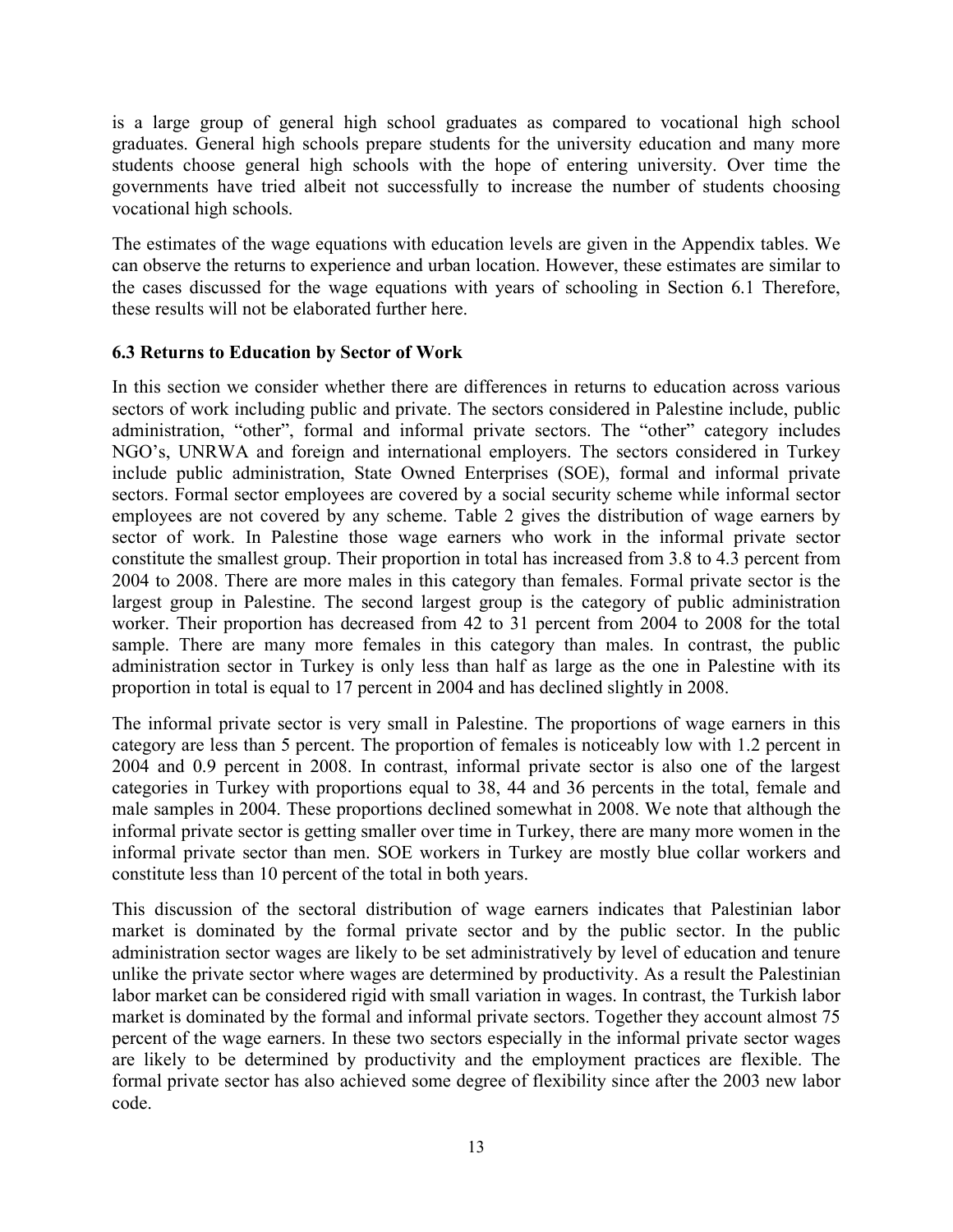With the aim of investigating the effects of different types of labor market structures, we estimated separate wage equations for each sector of work and presented them in the Appendix Tables 5, 6 and 7 for the total, female and male samples respectively. First, we considered only the estimation of Equation (1) with years of schooling because estimation with levels of education combined with sectors of work led to too few observations in several cells. Second, we provided only the OLS estimates for both countries to maintain comparability since we could not find suitable instruments that would explain sector selection in the case of Palestine although sector selection is addressed and found to be significant for Turkey in Tansel (2005 and 2008). The resulting returns to education (the coefficient of the years of schooling) by sector of work are presented in Table 7. The underlying wage equation estimates in the Appendix Tables indicate that the goodness of fit of the equations is better for Turkey than in Palestine. The goodness of fit of the Palestinian wage equations in 2004 is better than those in 2008. In particular, the coefficients of determination for the informal sector in the total and male samples in 2004 and 2008 are rather low, only around five percent.

All of the estimates of the returns to education provided in Table 7 are statistically significant except those for Palestine in the informal private sector in the female sample in both 2004 and 2008 and in the male sample in 2004. We first consider the returns to education estimates for Palestine. In the public administration the returns are around 7-8 percent in both years. In the "other" sector the returns have increased from 2004 to 2008. The highest returns are observed in the "other" sector for females with about 11 percent in 2008. In the formal private sector the returns have declined from 2004 to 2008. The returns for females are higher than for males. They are in particular low for males in 2008 with around 3 percent. The lowest returns are observed in the informal private sector with around 2 percent in the total and male samples in both years. The overall pattern indicates somewhat higher returns in the public administration and "other" sectors than in the private sectors as expected.

The results for Turkey in Table 7 indicate the following pattern. Returns in public administration increase from around 6 percent in 2004 to 8-12 percent in 2008. Returns in the SOEs are around 5-6 percent in 2004 and increase to 7-8 percent 2008. While the returns in the public administration and the SOEs increased from 2004 to 2008, the returns in the formal and informal private sectors decreased over the same period. The lowest returns are observed in the SOEs in 2004 and in the informal private sector in 2008. In comparing the results for Palestine and Turkey we note that the returns in Palestine in the formal and informal sectors are lower than in Turkey in both years. This is an expected result since the labor market in Turkey could be considered to be dominated by the private sector while the labor market in Palestine could be considered to be dominated by the public and the international sector.

## **7. Conclusion**

This study exposes a comparative treatment of the private returns to education in Palestine and Turkey over the period 2004 to 2008. In estimations, we used comparable data, similar definitions and same methodology for both countries. We carried out our comparisons at three levels: First, by estimating the average returns to education; second, by estimating the returns to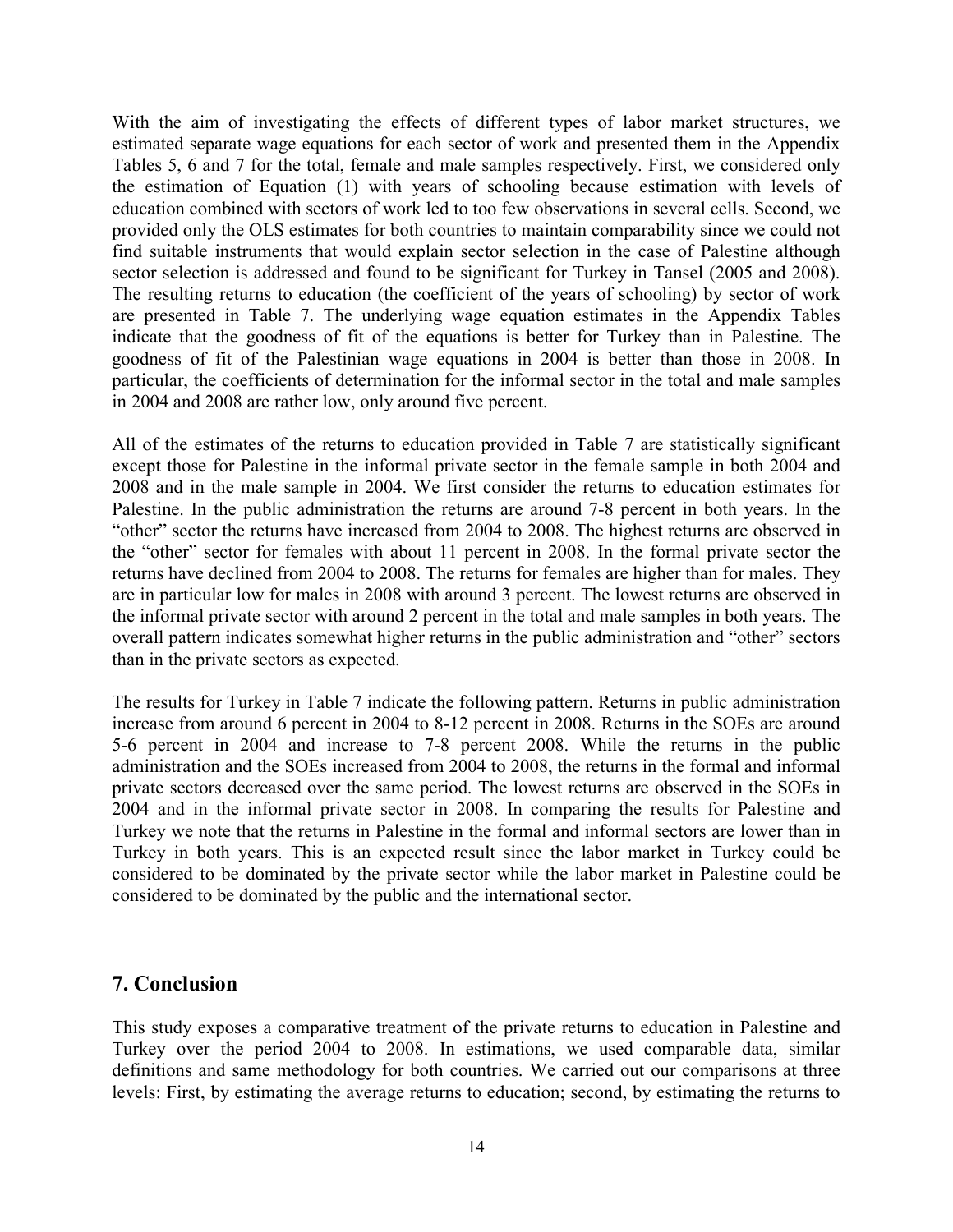education at different levels of schooling; third by estimating the returns by different sectors of employment. Our salient conclusions are as follows. The educational systems of the two countries are comparable with selection taking place via national university entrance examinations after the completion of high school. This could provide one explanation for the high returns observed in both countries at the two-year tertiary and the university levels. In both countries the returns increase with the level of education except in Turkey at the masters level. This implies a convex structure for the returns to education implying nonlinearity in both countries. This could also be a result of the labor markets giving more importance to diplomas than productivity. Returns to education are higher for females than for males in both countries. However, the gender gap is larger in Palestine than in Turkey. The selectivity corrected return estimates are lower than the OLS estimates in Palestine while they are higher than the OLS estimates in Turkey. The returns decrease somewhat from 2004 to 2008 in Palestine while they show an increasing trend in Turkey over the same period. Finally, we find that the returns are higher in the formal and informal private sectors in Turkey than in Palestine as expected since the labor market in Palestine could be considered to be more rigid than the one in Turkey as indicated by its dominance by the government sector and the international organizations.

These results could be useful to policy makers in addressing human capital policy in Palestine and Turkey. The study recommends the following:

- Based on the level of returns to education, the governments are encouraged to gear more resources towards female education for two reasons: first to reduce the gender gap and second it is a more attractive investment. There are also potential gains from increased female schooling; previous work suggests that schooling increases the probability of participation and hence growth.
- The low returns in Palestine (compared to Turkey) could signal a dangerous path for future generations. Every effort is needed to reduce labor market rigidities in order to make investment in education an attractive option.
- The convexity of returns to education tends to signify the importance of higher education. Although enrollment ratios tend to drop for the tertiary education (largely due to cost and resource limitations), some balancing is required in the public financing of lower education and higher education.
- The observed asymmetry in correcting for self selection casts doubt on the robustness of the results (despite the presumed explanation of labor force participation). It is expected that correction for the other biases as well as an explanation of the determinants of the return itself would greatly enhance the outcome of similar studies.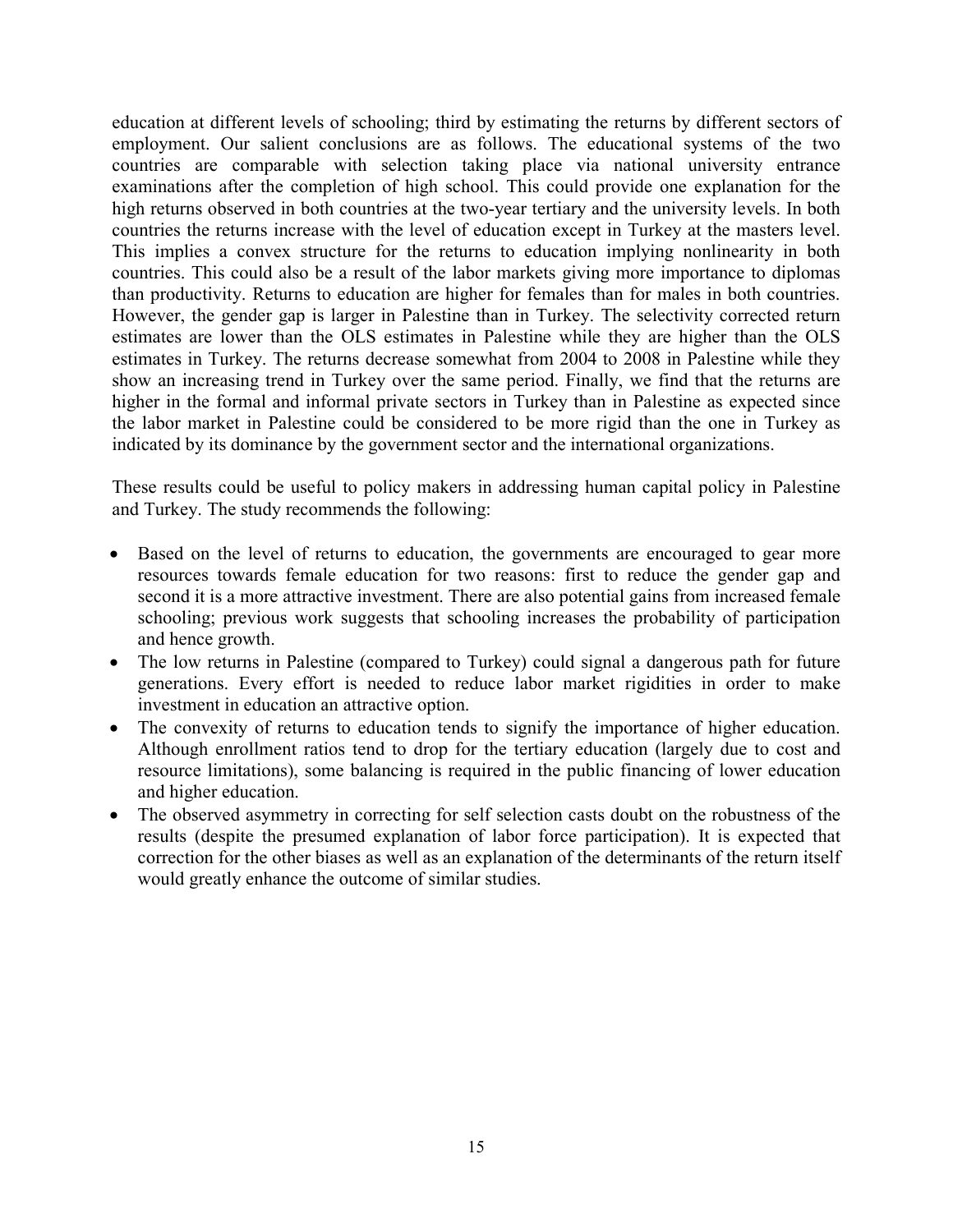#### **References**

- Al-kafri, S., 2006. General Characteristics of the Palestinian Labor Market at the Present Time. Palestine Economic Policy Research institute (MAS), Ramallah.
- Angrist, J., 1995. The Economic Returns to Schooling in the West Bank and Gaza Strip. *American Economic Review*, 85 (5), 1065-1087
- 1996. Short Run Demand for Palestinian Labor. Journal of Labor Economics, 14 (3), 425-453
	- 1997. The Palestinian Labor Market: from Gulf War to Autonomy. The Harvard Refugee Project, Unpublished Paper
- Aranki, T., and Daoud, Y. 2010. Competition, Substitution, or Discretion: An Analysis of Palestinian and Foreign Guest Workers in the Israeli Labor Market, Journal of Population Economics: 23(4), 1275.
- Asplund, R. and Pereira, P. T. (eds.), 1999. Returns to Human Capital in Europe: A Literature Review. Helsinki: The Research Institute of the Finnish Economy.
- Card, D., 1995. Earnings, Schooling and Ability Revisited. In: Polachek, Solomon (ed.), Research in Labor Economics, JAI Press, Greenwich, CT. 14, 23-48
	- 1999. The Causal Effect of Education on Earnings. In: Ashenfelter O., and Card, D. (Eds.), Handbook of Labor Economics. Amsterdam: Elsevier.
- \_\_\_\_\_\_ 2001. Estimating the Return to Schooling: Progress on Some Persistent Econometric Problems. Econometrica, 69 (5), 1127-60
- Denny, K., Harmon, C. P., and Lydon, R., 2002. Cross Country Evidence on the Returns to Education: Patterns and Explanations. CEPR Discussion Paper No. 3199.
- Daoud, Y., 1999. The Determinants of Labor Force Participation Rate for Women in Paletsine. The Forum for Sociol and Economic Policy Reserach in Paletsine, Ramallah, Paletsine.
- 2005. Gender Gap in Returns to Schooling in Palestine, Economics of Education Review, 24, 633-649
- \_\_\_\_\_\_\_ 2010. The Changing Returns to Education in Palestine: A gender Perspective, Work in Progress.
- El-Attar, M., 2010. Could Education Promote the Israeli-Palestinian Peace Process? cemmap working paper CWP27/10, Centre for Microdata Methods and Practice and Institute for Fiscal Studies, London.
- Harmon, C., Walker, I., and Westergaard-Nielson, N., (Eds.) 2001. Education and Earning in Europe. Cheltenham, UK: Edward Elgar.
- Hashweh, M., 1998. Education and Training in Palestine. Palestinian Ministry of Labor, Ramallah, 17-19.
- Heckman, James J., 1974. Shadow Prices, Market Wages and Labor Supply. Econometrica 42, 679-694.
- Heckman, J., Lochner, L., and Todd, P., 2003. Fifty Years of Mincer Earnings Regressions. Working Paper 9732, NBER, Cambridge, MA.
	- 2006. Earnings Equations and Rates of Return: The Mincer Equation and Beyond. In: Hanushek, E., and Wlech, F., (Eds.). Handbook of the Economics of Education. Amsterdam: Elsevier.

\_\_\_\_\_\_\_\_ 2008. Earnings Functions and Rates of Return. Journal of Human Capital. *2* (1), 1-31.

Lauer, C. 2005. Education and Labour Market Outcomes: A French-German Comparison. New York: Springer-Verlag.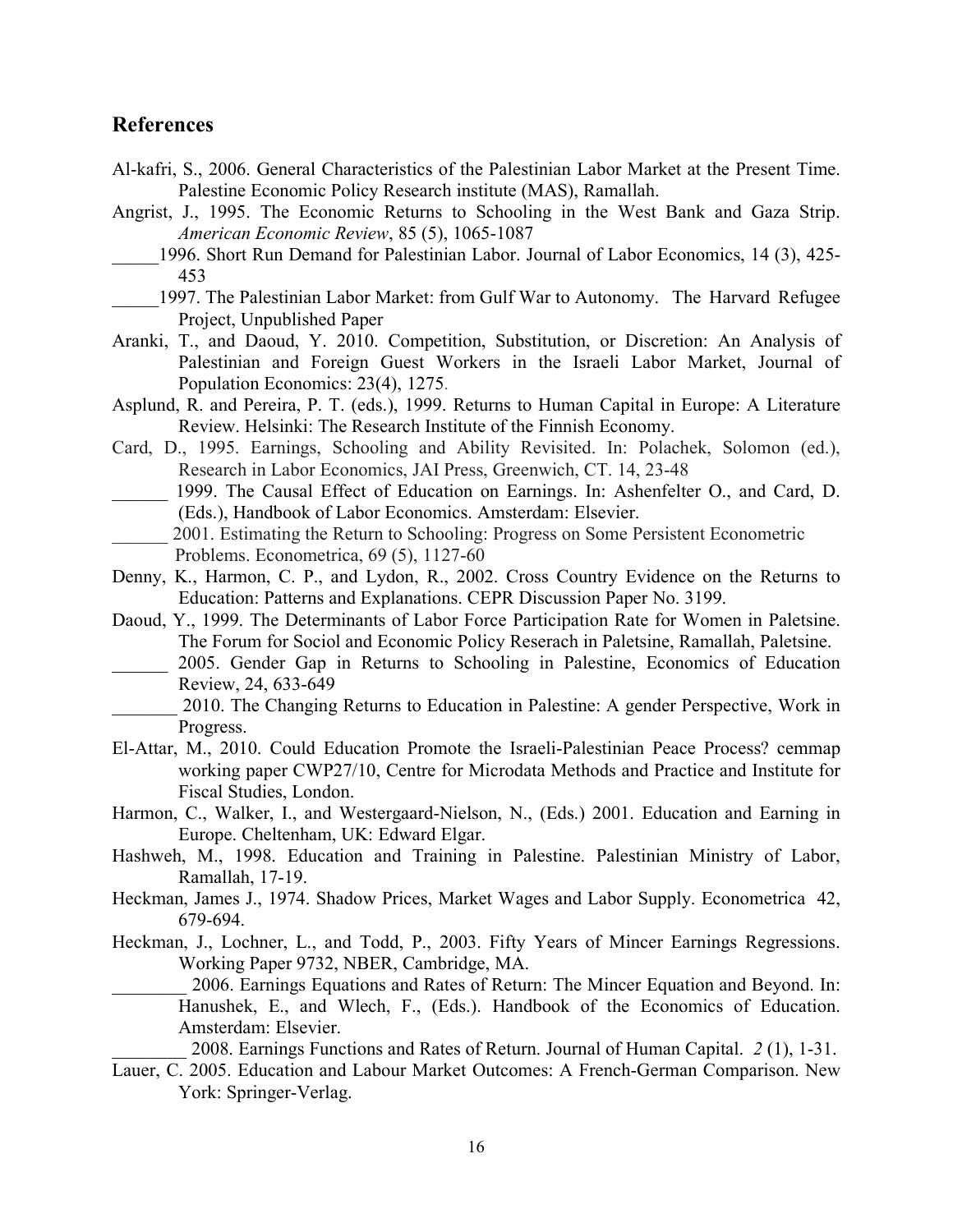- Lawson, R. and Bierhanzl, E., 2004. Labor Market Fexibility: an Index Approach to Cross-Country Comparisons. Journal of Labor Research , 15(1), 117-26.
- Mincer, J., 1958. Investments in Human Capital and Personal Income Distribution. Journal of Political Economy, 56, 281-302.

1974. Schooling Experience and Earnings. National Bureau of Economic Research New York: Columbia University Press.

- Oyelere, R., U. 2008. Understanding Low Average Returns to Education in Africa: The Role of Heterogeneity Across Education Levels and the Importance of Political and Economic Reforms, IZA Discussion Paper No. 3766
- Palestinian Central Bureau of Statistics 2009. Labor Force Survey. Different Years, Ramallah, Palestine.

2010. Web Site http://www.pcbs.gov.ps/Portals/\_pcbs/PressRelease/LF\_Q32010\_E.pdf

- Psacharopoulos, George 1985. Returns to Education: A Further International Update and Implications. Journal of Human Resources, 20, 583-597.
- Salehi-Isfahani, D., Tunalı, I. and Assaad, R. 2009. A Comparative Study of Returns to Education of Urban Men in Egypt, Iran and Turkey. Middle East Development Journal, 1(2), 145-187.
- Sayer, E., and Daoud, Y., 2010A. Turnover and Job Tenure for Palestinian Workers, 1998-2008. ERF working paper series No 578

\_\_\_\_\_\_\_ 2010B. Labor Market Regulation and Unemployment Duration in Palestine. ERF working paper series No 579

- Sayer, E., Daoud, Y., and Kraetsch, M., 2010. The Impact of the Palestinian Labor Law of 2000 on Youth Employment. ERF working paper series No 574
- Sayre, E. and Miller K., 2004. Wage Compression and Returns to Schooling for Palestinian Men from 1995 to 2001. Agnes Scott College, Decatur.
- Tansel, A. 1994. Wage Employment, Earnings and Returns to Schooling for Men and Women in Turkey. Economics of Education Review, 13 (4), 305-320.

1996. Self Employment, Wage Employment and Returns to Education for Urban Men and Women in Turkey. In: Tuncer Bulutay (Ed.), Education and the Labor Market in Turkey. SIS Publication, 1996, Ankara, pp. 175-208.

2001. Self-Employment, Wage-Employment, and Returns to Schooling by Gender in Turkey. In: Salehi-Isfahani, D., (Ed.). Labor and Human Capital in the Middle East: Studies of Markets and Household Behavior. Reading, UK: Ithaca Press, 2001.

\_\_\_\_\_\_\_\_ 2002a. Economic Development and Female Labor Force Participation in Turkey: Time Series Evidence and Cross-Province Estimates. In: Bulutay, T., (Ed.). Employment of Women. State Institute of Statistics (SIS), Ankara: SIS.

2002b. General versus Vocational High Schools and Labor Market Outcomes in Turkey. In: Sirageldin, I., (Ed.). Human Capital: Population Economics in the Middle East. Cairo, Egypt: The American University in Cairo Press.

2005. Public-Private Employment Choice, Wage Differentials and Gender in Turkey. Economic Development and Cultural Change. 53(2), 453-477.

2008. Changing Returns to Education for Men and Women in a Developing Country: Turkey, 1994, 2002-2005. Paper presented at the ESPE conference, June 18-21, 2008, in London, ECOMOD conference, July 2-4, 2008 in Berlin, MEEA conference March 2009, in Nice, France, and ICE-TEA conference, September 1-3, 2010 in Girne, Republic of Northern Cyprus.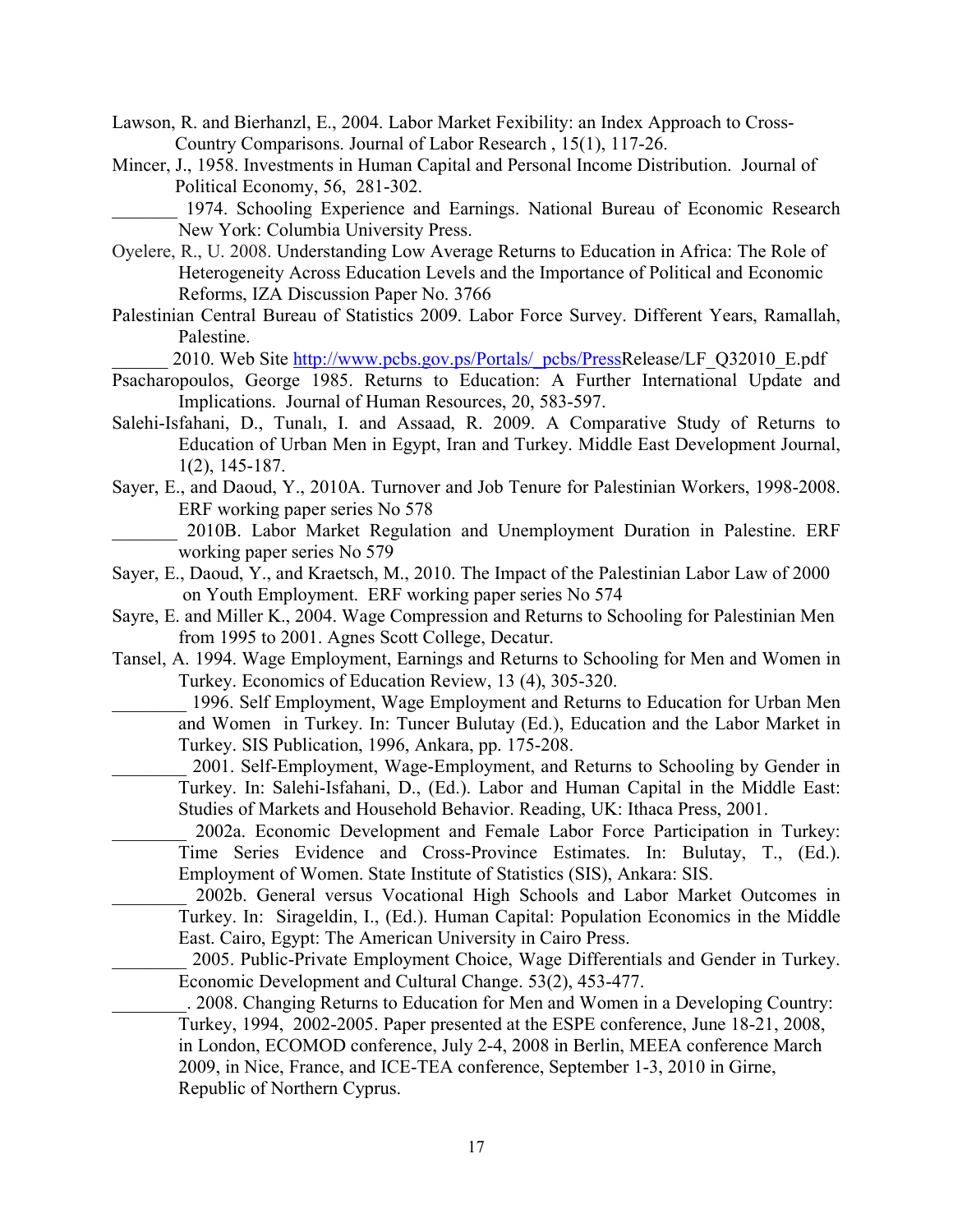- Tansel A. and Bircan, F., 2011. Wage Inequality and Returns to Education in Turkey: A Quantile Regression Analysis. Review of Development Economics, forthcoming.
- Trostel, P., Walker, I., and Woolley, P. 2002. Estimates of Economic Return to Schooling for Twenty-Eight Countries. Labor Economics. 9, 1–16.
- Turkish Statistical Institute (TURKSTAT) 2010. *Haber Bülteni* Hanehalkı İsgücü Araştırması 2010 Eylül Dönemi Sonuçları. 15 December, 2010, No: 215.
- World Bank 2008. MENA Development Report- The Road Not Traveled: Education Reform in the Middle East and North Africa. Washington D.C: World Bank

\_\_\_\_\_\_\_\_ 2004. Gender and Development in the Middle East and North Africa: Women in the Public Sphere. Washington D.C: World Bank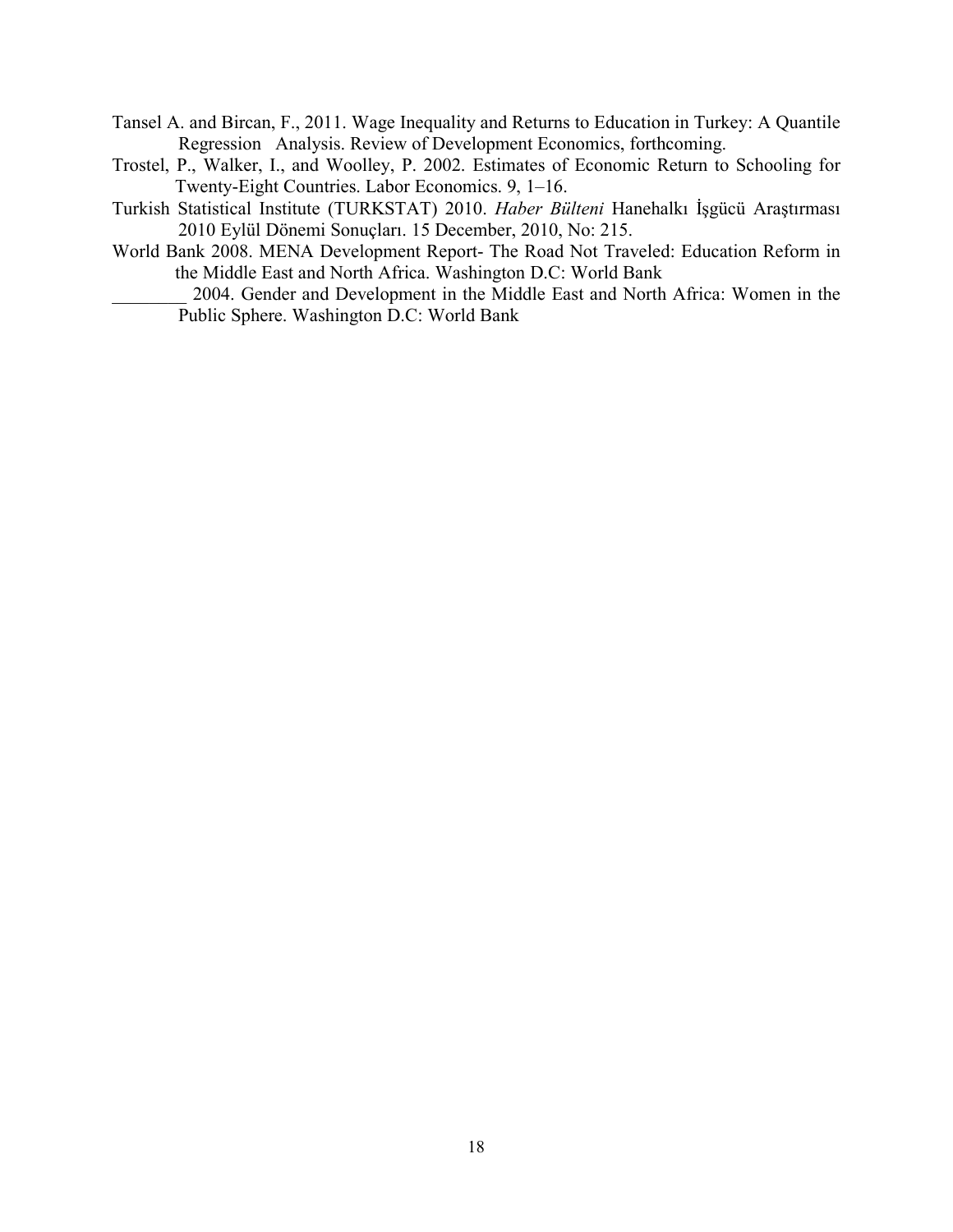

**Figure 1: Educational System In Palestine and Turkey.** 

Turkey:

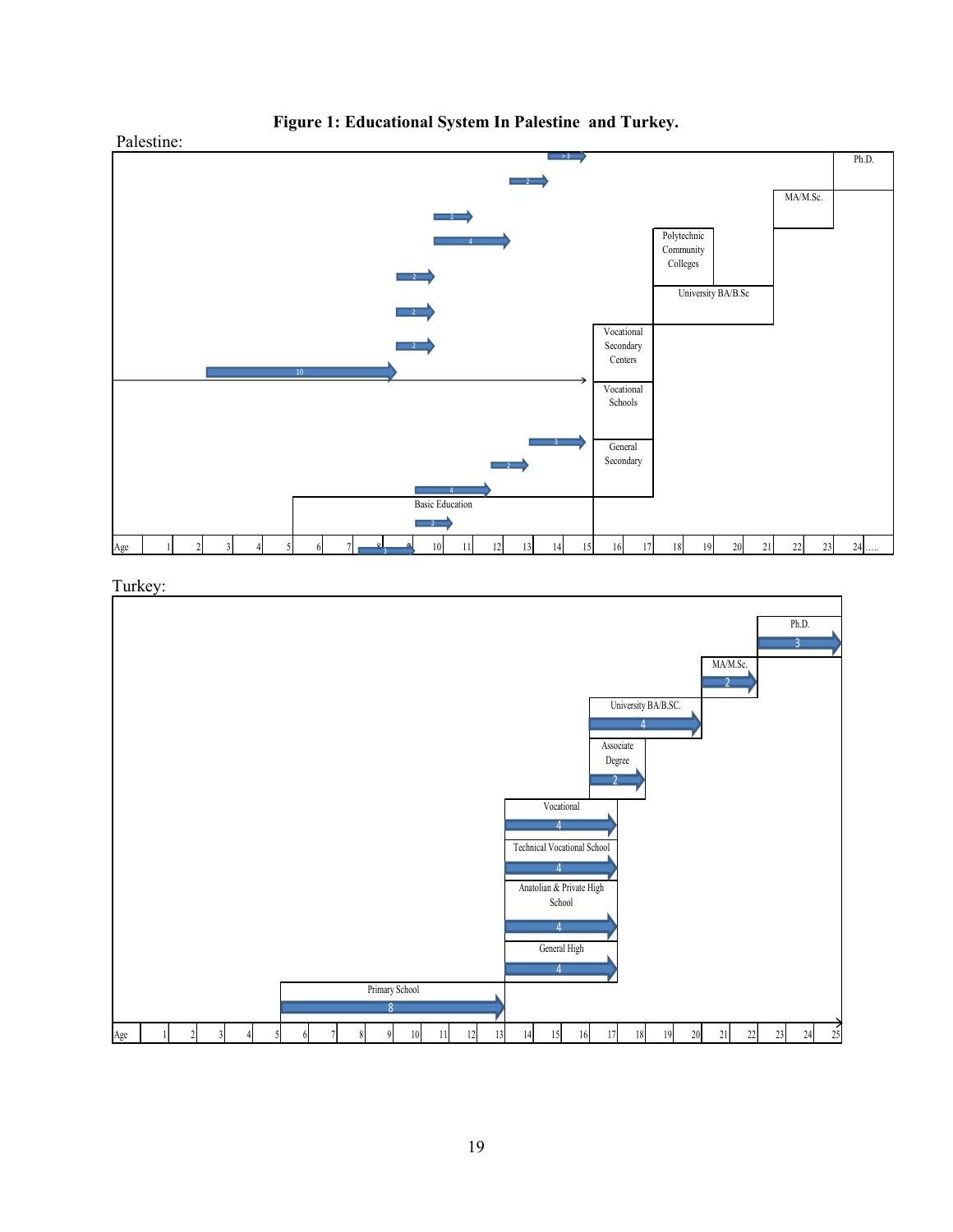

**Figure 2: OLS Estimates of Returns to Education by Level of Education, Total Sample.** 





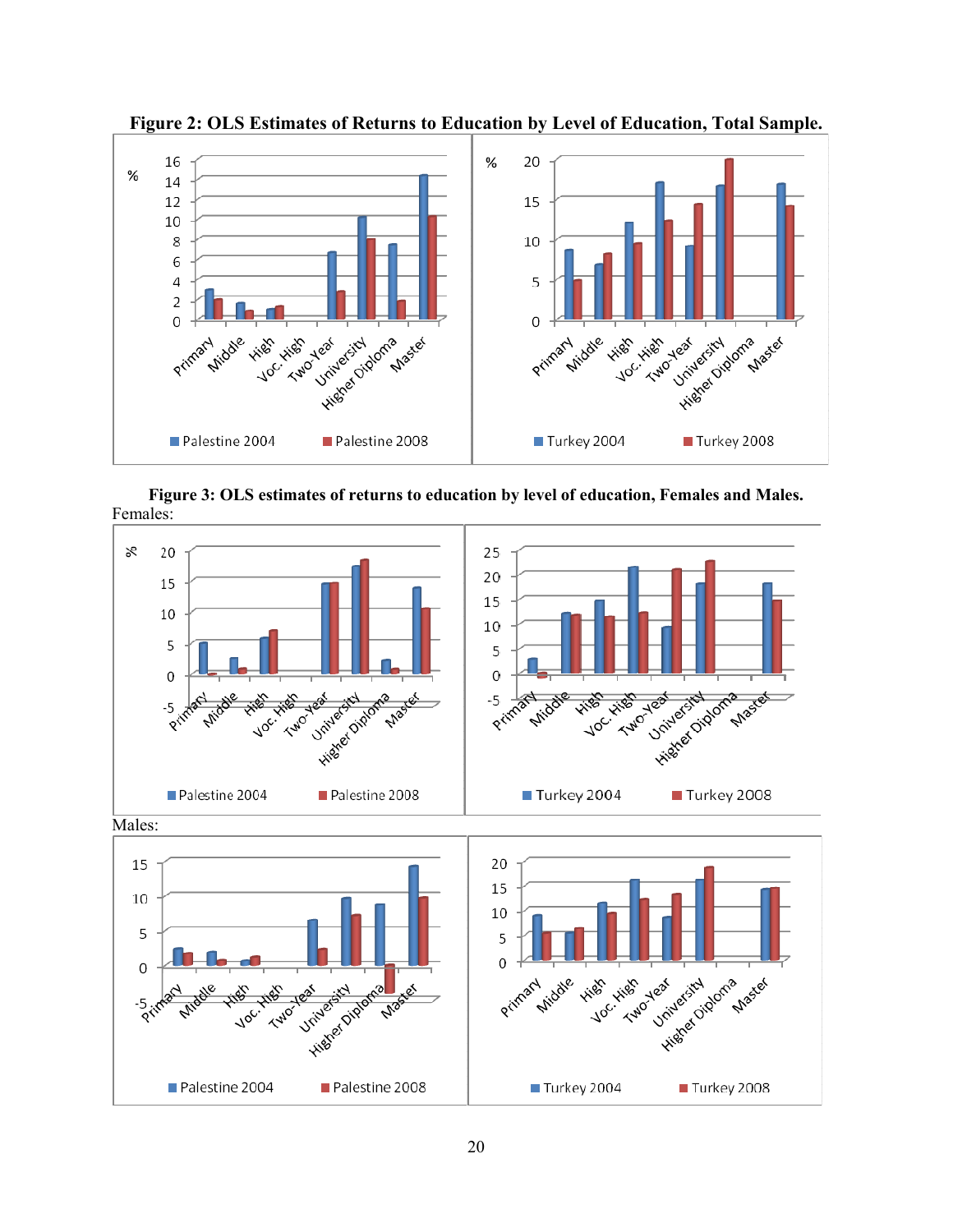

**Figure 4: Selectivity bias (OLS minus Selectivity) for Palestine and Turkey 2004 and 2008,**  Palestine:



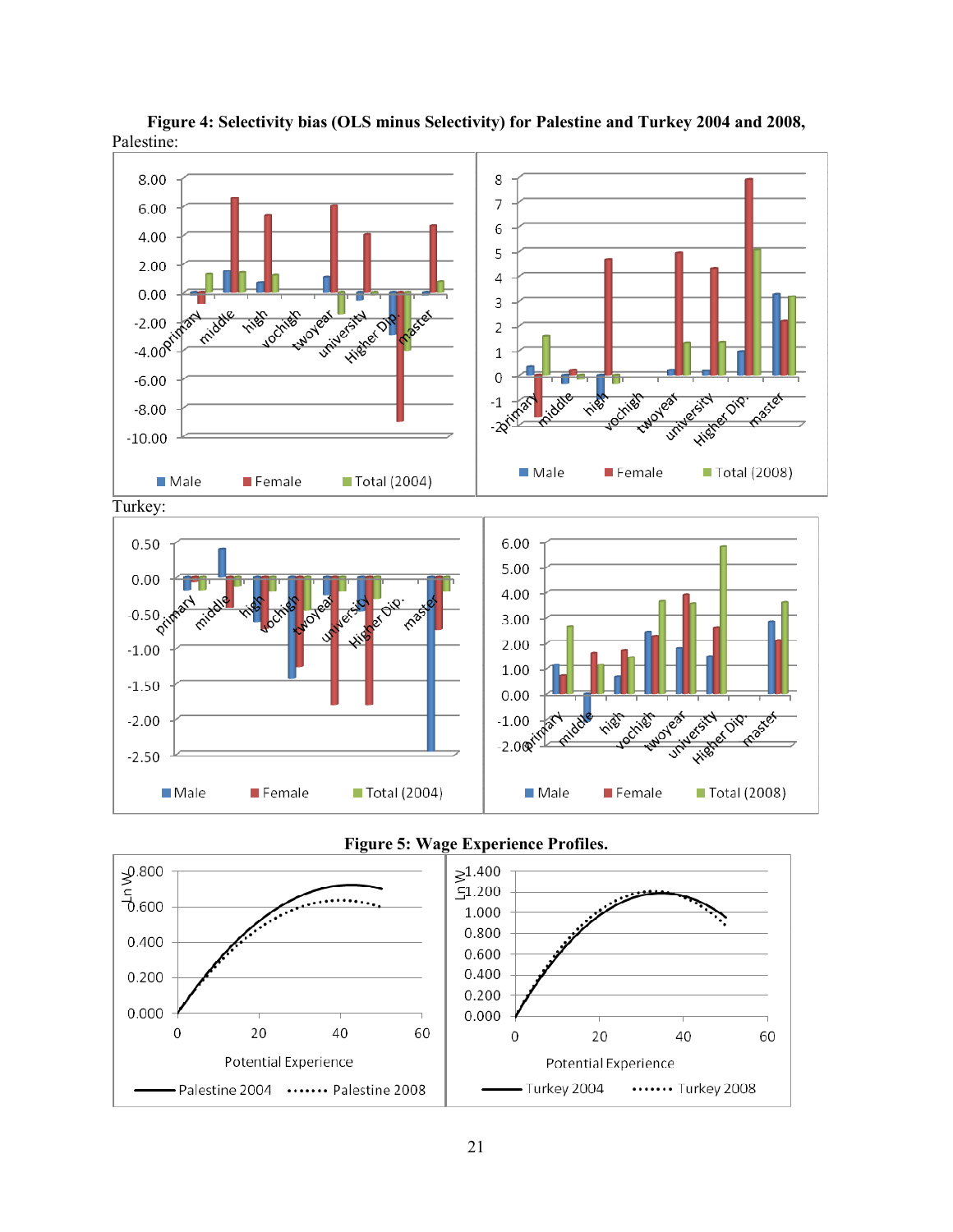|                    |              | 2004      |          |                               |          |                          | 2008         |           |          |                         |                |                |
|--------------------|--------------|-----------|----------|-------------------------------|----------|--------------------------|--------------|-----------|----------|-------------------------|----------------|----------------|
|                    |              | Palestine |          |                               | Turkey   |                          |              | Palestine |          |                         | Turkey         |                |
| <b>Variables</b>   | <b>Total</b> | Female    | Male     | <b>Total</b>                  | Female   | Male                     | <b>Total</b> | Female    | Male     | <b>Total</b>            | Female         | Male           |
| Age                | 34.46        | 34.26     | 34.50    | 34.83                         | 32.32    | 35.55                    | 34.68        | 35.12     | 34.58    | 34.73                   | 32.2           | 35.57          |
|                    | (10.91)      | (9.19)    | (11.24)  | (10.12)                       | (10.17)  | (10.00)                  | (10.62)      | (9.46)    | (10.86)  | (10.52)                 | (10.03)        | (10.53)        |
| Experience         | 16.81        | 14.64     | 17.27    | 20.43                         | 17.53    | 21.26                    | 17.11        | 15.52     | 17.47    | 19.94                   | 16.79          | 20.98          |
|                    | (11.22)      | (10.18)   | (11.37)  | (11.30)                       | (11.81)  | (11.02)                  | (11.11)      | (10.57)   | (11.19)  | (11.57)                 | (11.56)        | (11.38)        |
| Experience sq.     | 408.30       | 317.80    | 427.81   | 545.56                        | 446.62   | 573.58                   | 416.32       | 352.50    | 430.36   | 531.33                  | 415.55         | 569.54         |
|                    | (501.30)     | (405.00)  | (517.71) | (530.53)                      | (532.64) | (526.63)                 | (473.16)     | (432.16)  | (480.61) | (526.89)                | (496.33)       | (531.12)       |
| Mean hourly wage*  | 9.23         | 8.91      | 9.29     | 3.3                           | 3.05     | 3.37                     | 12.08        | 10.71     | 12.39    | 4.9                     | 4.48           | 5.03           |
|                    | (8.73)       | (9.19)    | (8.63)   | (5.11)                        | (4.83)   | (5.18)                   | (16.20)      | (12.35)   | (16.19)  | (5.52)                  | (4.97)         | (5.68)         |
| Log hourly wage*   | 2.02         | 1.97      | 2.03     | 0.839                         | 0.681    | 0.885                    | 2.23         | 2.12      | 2.50     | 1.279                   | 1.102          | 1.337          |
|                    | (0.61)       | (0.65)    | (0.60)   | (0.80)                        | (0.90)   | (0.76)                   | (0.69)       | (0.69)    | (0.69)   | (0.79)                  | (0.93)         | (0.73)         |
| Years of schooling | 11.65        | 13.62     | 11.23    | 8.4                           | 8.79     | 8.29                     | 11.56        | 13.60     | 11.11    | 8.79                    | 9.4            | 8.59           |
|                    | (3.94)       | (3.42)    | (3.91)   | (3.93)                        | (4.44)   | (3.76)                   | (3.81)       | (3.63)    | (3.71)   | (3.89)                  | (4.20)         | (3.76)         |
|                    |              |           |          | Distribution of Education (%) |          |                          |              |           |          |                         |                |                |
| Illiterate         | 0.77         | 0.93      | 0.73     | $\mathfrak{Z}$                | 6        | $\overline{c}$           | 0.80         | 1.30      | 0.69     | $\sqrt{2}$              | 3              | $\,1$          |
| Literate           | 5.02         | 2.82      | 5.50     | $\overline{3}$                | 34       | $\overline{c}$           | 4.66         | 2.53      | 5.13     | $\overline{\mathbf{4}}$ | 6              | $\overline{4}$ |
| Primary            | 16.14        | 5.51      | 18.43    | 37                            | 29       | 39                       | 15.22        | 6.68      | 17.11    | 33                      | 26             | 35             |
| Middle             | 25.29        | 11.87     | 28.19    | 14                            | 11       | 14                       | 28.94        | 11.70     | 32.75    | 16                      | 12             | 17             |
| High               | 15.60        | 8.43      | 17.14    | 20                            | 21       | 20                       | 16.13        | 8.34      | 17.85    | 17                      | 20             | 16             |
| Vochigh            |              |           |          | 8                             | 6        | 8                        |              |           |          | 11                      | 9              | 12             |
| Twoyear            | 13.02        | 28.01     | 9.79     | 5                             | 6        | $\overline{\mathcal{A}}$ | 11.33        | 23.08     | 8.74     | $\overline{7}$          | 10             | 6              |
| University         | 21.15        | 39.74     | 17.14    | 11                            | 16       | 9                        | 20.13        | 41.71     | 15.37    | 11                      | 16             | $10\,$         |
| Higher Diploma     | 0.41         | 0.62      | 0.36     |                               |          |                          | 0.34         | 0.79      | 0.24     |                         |                |                |
| Master             | 2.60         | 2.07      | 2.71     | 1                             | 1        | 5                        | 2.44         | 3.86      | 2.13     |                         | $\overline{2}$ | $\mathbf{1}$   |
| Sum                | 100          | 100       | 100      | 100                           | 100      | 100                      | 100          | 100       | 100      | 100                     | 100            | 100            |
| No.of obs.         | 12778        | 2267      | 10511    | 5,778                         | 1,275    | 4,508                    | 15302        | 2769      | 12533    | 6,263                   | 1,554          | 4,709          |

Table 1: Summary Statistics and Distribution of Education (%).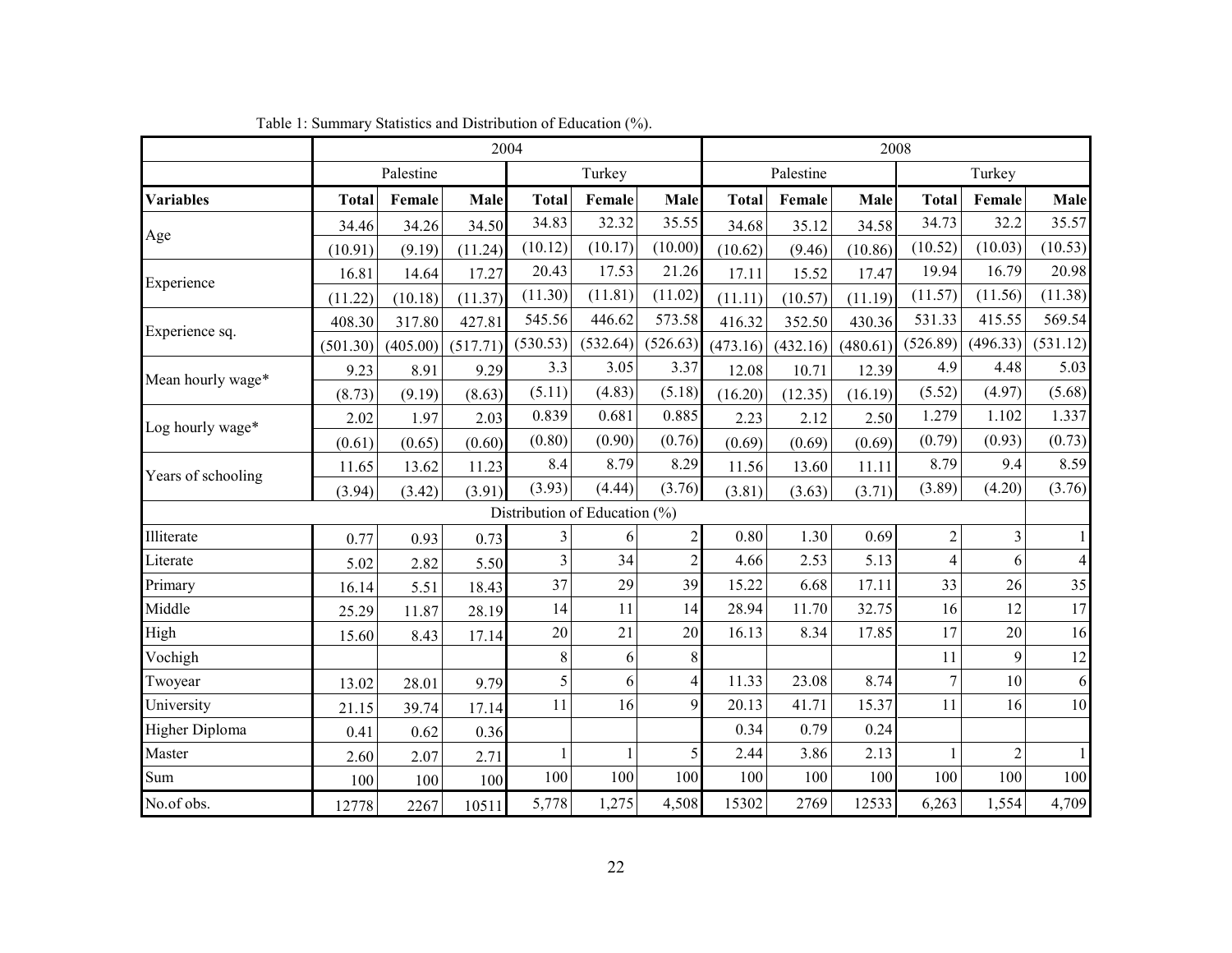Notes: The categories of education are dummy variables given in percentage. Their standard deviations are not reported for brevity but may be computed from their reported means (m) as  $sd = (m(1-m))1/2$ . "Master" category includes also Ph.D holders.

\* Turkish Lira (TL) for Turkey and New Israeli Shekel (NIS) for Palestine.

|                  |        | 2004      |        |       |        |       |       |           |       | 2008         |        |       |  |
|------------------|--------|-----------|--------|-------|--------|-------|-------|-----------|-------|--------------|--------|-------|--|
|                  |        | Palestine |        |       | Turkey |       |       | Palestine |       |              | Turkey |       |  |
| <b>Variables</b> | Total  | Female    | Male   | Total | Female | Male  | Total | Female    | Male  | <b>Total</b> | Female | Male  |  |
| Public Adm.      | 42.3   | 44.7      | 41.8   | 16.7  | 18.6   | 16.2  | 37.8  | 43.7      | 36.5  | 15.5         | 16.8   | 15.1  |  |
| <b>SOE</b>       |        |           |        | 7.5   | 4.3    | 8.4   |       |           |       | 7.2          | 6.1    | 7.6   |  |
| Other*           | 9.3    | 19.4      | 7.1    |       |        |       | 6.6   | 15.5      | 4.7   |              |        |       |  |
| Formal PS.       | 44.9   | 34.8      | 47.1   | 38.0  | 32.9   | 39.5  | 51.7  | 39.9      | 54.4  | 44.1         | 36.4   | 46.7  |  |
| Informal PS.     | 3.6    | 1.1       | 4.1    | 37.7  | 44.2   | 35.9  | 3.8   | 0.8       | 4.5   | 33.2         | 40.7   | 30.7  |  |
| Sum              | 100    | 100       | 100    | 100   | 100    | 100   | 100   | 100       | 100   | 100          | 100    | 100   |  |
| No. of Obs.      | 12,778 | 2,267     | 10,511 | 5,668 | 1,254  | 4,414 | 15295 | 2769      | 12526 | 6,204        | 1,542  | 4,662 |  |

Table 2 Distribution of Wage Earners by Sector of Work, Turkey (percent)

Notes: "Public Adm." is public administration sector. "SOE" is state owned enterprises. "Formal PS" is formal private sector. "Informal PS" is informal private sector;

\* this category includes NGO's, UNRWA, and Foreign and international employers.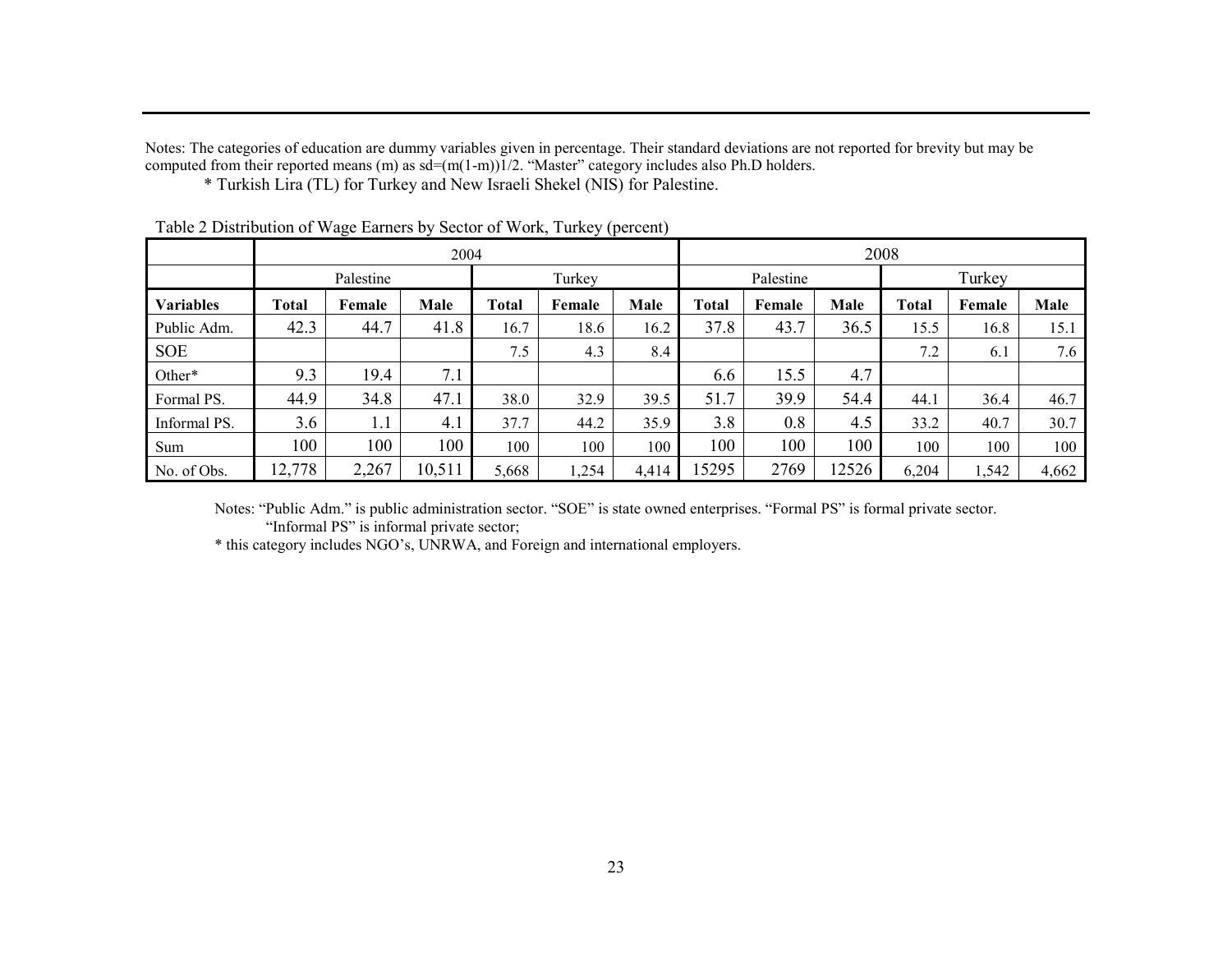| Year | All         |         | Female                 |      | Male        |         |
|------|-------------|---------|------------------------|------|-------------|---------|
|      | Coefficient | t-Ratio | Coefficient<br>t-Ratio |      | Coefficient | t-Ratio |
|      |             |         | Palestine              |      |             |         |
| 2004 | 5.4         | 38.8    | 11.1                   | 25.3 |             | 33.3    |
| 2008 | 4.1         | 26.7    | 10.5                   | 24.0 | 3.6         | 20.9    |
|      |             |         | Turkey                 |      |             |         |
| 2004 | 11.7        | 50.12   | 13.7                   | 28.5 | 10.9        | 41.01   |
| 2008 | 11.8        | 51.4    | 14.1                   | 25.1 | 10.9        | 45      |

**Table 3: OLS estimates of Returns to Education by Gender (percent)** 

**Table 4: Selectivity Corrected Estimates of Returns to Education by Gender (percent)** 

| Year | All         |         | Female      |         | Male        |         |  |
|------|-------------|---------|-------------|---------|-------------|---------|--|
|      | Coefficient | t-Ratio | Coefficient | t-Ratio | Coefficient | t-Ratio |  |
|      |             |         | Palestine   |         |             |         |  |
| 2004 | 4.7         | 27.1    | 6.1         | 6.98    | 4.9         | 27.7    |  |
| 2008 | 3.3         | 16.2    | 6.9         | 9.9     | 3.8         | 17.1    |  |
|      |             |         | Turkey      |         |             |         |  |
| 2004 | 12.2        | 29.64   | 15.1        | 10.36   | 11.24       | 37.1    |  |
| 2008 | 9.96        | 24.7    | 14.4        | 9.8     | 10.3        | 37.9    |  |

Notes to Tables 3 and 4 :

 1) The estimates are the coefficients of the "Years of Schooling" in the OLS Mincer Wage Equation estimates given in the Appendix Tables.

2) All coefficient estimates are statistically significant at five percent level or better.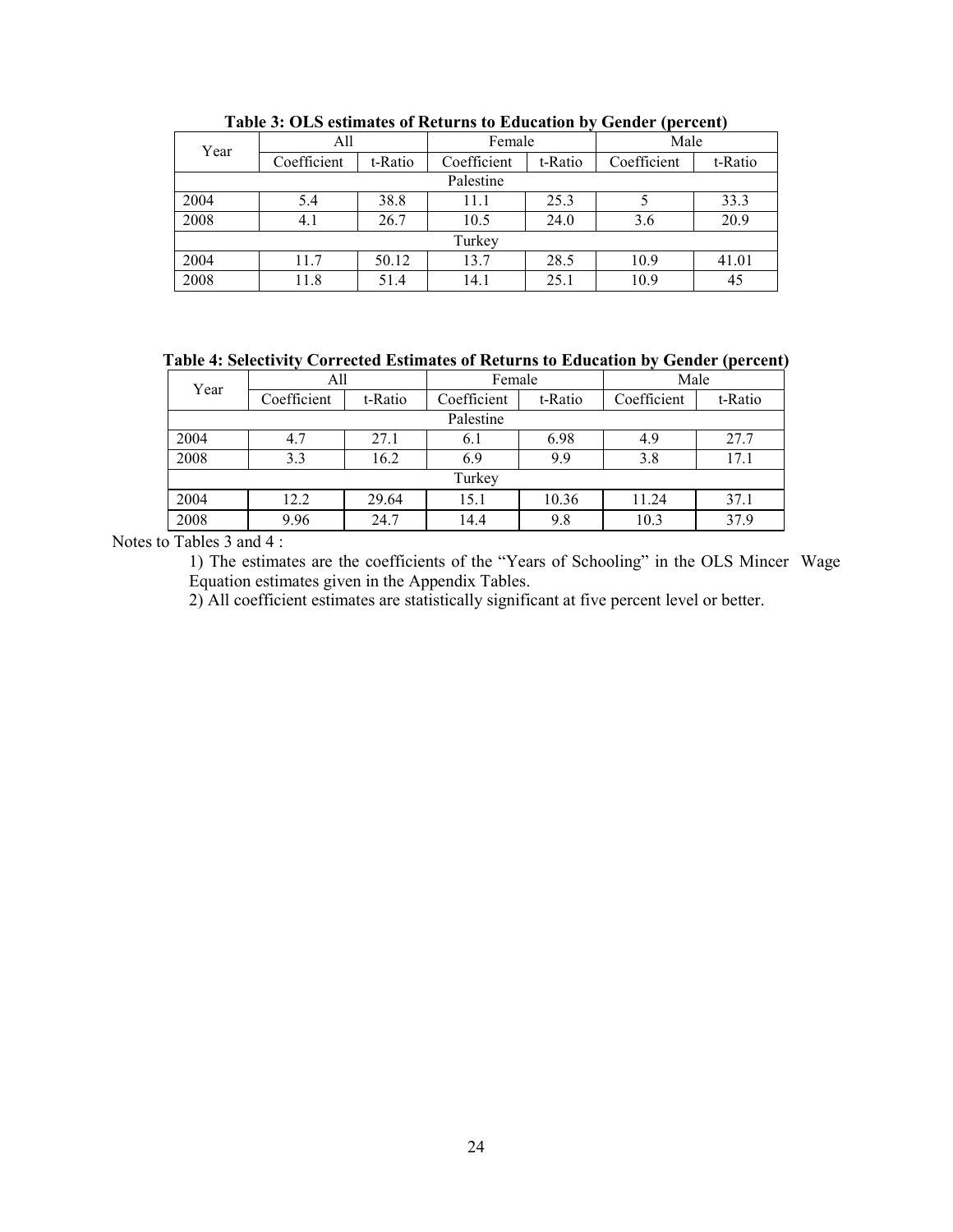| Year | Primary | Middle | High  | Voc. High           | Two-  | University | Higher  | Master |
|------|---------|--------|-------|---------------------|-------|------------|---------|--------|
|      |         |        |       |                     | Year  |            | Diploma |        |
|      |         |        |       | <b>Total Sample</b> |       |            |         |        |
|      |         |        |       | Palestine           |       |            |         |        |
| 2004 | 2.90    | 1.60   | 0.97  |                     | 6.67  | 10.15      | 7.45    | 14.33  |
| 2008 | 1.94    | 0.80   | 1.23  |                     | 2.73  | 7.95       | $-1.80$ | 10.23  |
|      |         |        |       | Turkey              |       |            |         |        |
| 2004 | 8.58    | 6.77   | 12    | 17                  | 9.1   | 16.63      |         | 16.83  |
| 2008 | 4.78    | 8.17   | 9.43  | 12.27               | 14.35 | 19.9       |         | 14.1   |
|      |         |        |       | Female Sample       |       |            |         |        |
|      |         |        |       | Palestine           |       |            |         |        |
| 2004 | 4.92    | 2.47   | 5.77  |                     | 14.43 | 17.30      | 2.15    | 13.83  |
| 2008 | $-0.18$ | 0.80   | 6.97  |                     | 14.60 | 18.25      | 0.75    | 10.50  |
|      |         |        |       | Turkey              |       |            |         |        |
| 2004 | 2.76    | 12.07  | 14.57 | 21.4                | 9.2   | 17.98      |         | 18.03  |
| 2008 | $-1$    | 11.73  | 11.37 | 12.16               | 20.9  | 22.55      |         | 14.57  |
|      |         |        |       | Male Sample         |       |            |         |        |
|      |         |        |       | Palestine           |       |            |         |        |
| 2004 | 2.34    | 1.87   | 0.63  |                     | 6.47  | 9.60       | 8.70    | 14.23  |
| 2008 | 1.68    | 0.70   | 1.17  |                     | 2.27  | 7.15       | $-4.00$ | 9.67   |
|      |         |        |       | Turkey              |       |            |         |        |
| 2004 | 8.9     | 5.4    | 11.47 | 16.1                | 8.55  | 16.1       |         | 14.17  |
| 2008 | 5.38    | 6.33   | 9.3   | 12.17               | 13.25 | 18.65      |         | 14.47  |

**Table 5: OLS Estimates of Returns to Education by Level of Education (percent)** 

Notes:

1) - indicates that no observation is available.

2) Returns to the two-year tertiary level are computed over the vocational high school.

3) Returns to the university level are computed over the general high school for Turkey and general high for Palestine.

4) Masters category includes those who are master degree and Ph.D. degree holders. In the returns computation it is assumed that on the average it takes three years for these degrees over a university degree.

5) All estimates are statistically significant at five percent level or better.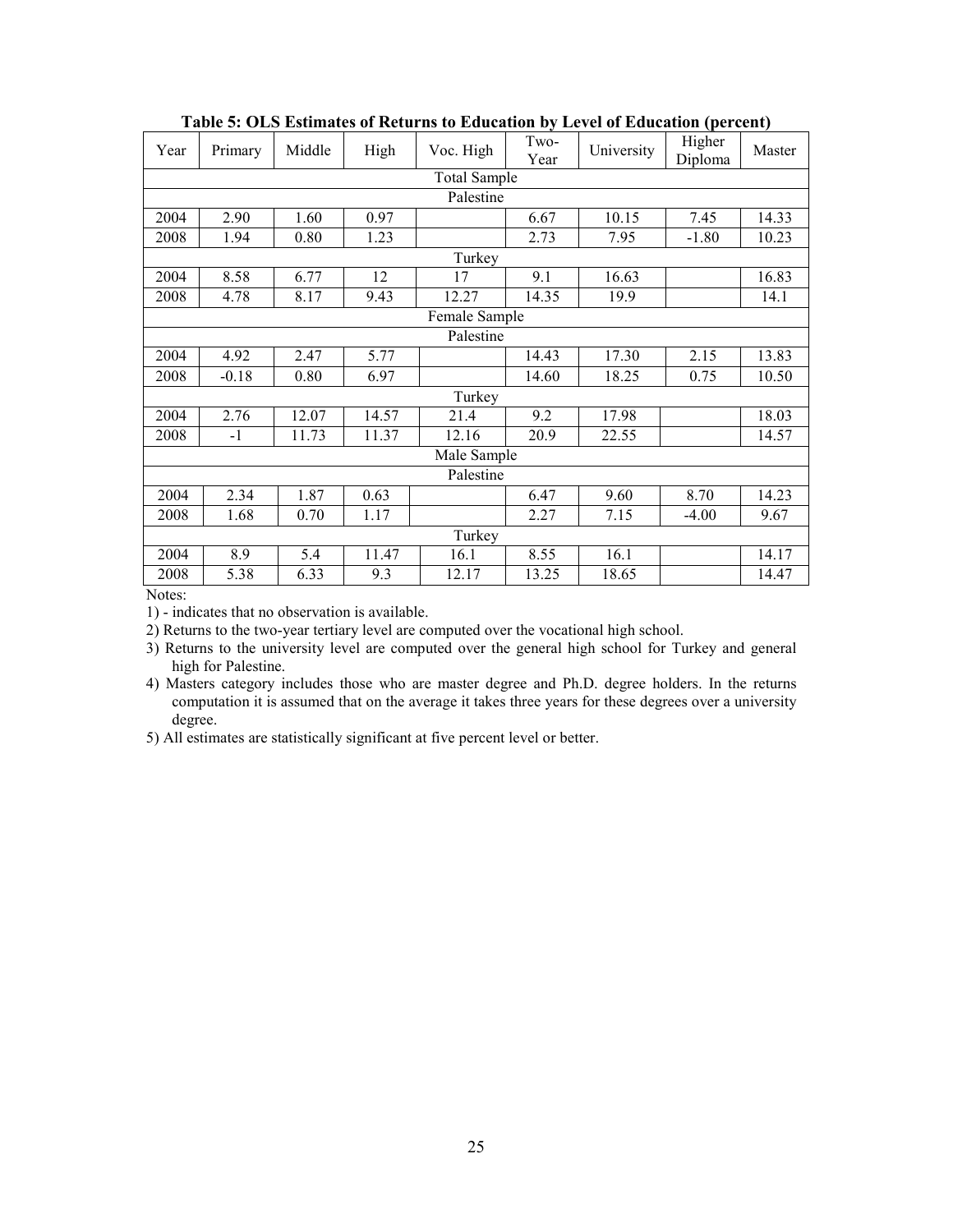| Year | Primary | Middle  | High    | Voc.  | Two-                | University | Higher  | Master |
|------|---------|---------|---------|-------|---------------------|------------|---------|--------|
|      |         |         |         | High  | Year                |            | Diploma |        |
|      |         |         |         |       | <b>Total Sample</b> |            |         |        |
|      |         |         |         |       | Palestine           |            |         |        |
| 2004 | 1.64    | 0.23    | $-0.23$ |       | 8.20                | 10.33      | 11.50   | 13.60  |
| 2008 | 0.36    | 0.97    | 1.57    |       | 1.43                | 6.63       | $-6.85$ | 7.07   |
|      |         |         |         |       | Turkey              |            |         |        |
| 2004 | 8.76    | 6.9     | 12.2    | 17.47 | 9.3                 | 16.93      |         | 17.03  |
| 2008 | 2.14    | 7.03    | 8       | 8.63  | 10.8                | 14.1       |         | 10.5   |
|      |         |         |         |       | Female Sample       |            |         |        |
|      |         |         |         |       | Palestine           |            |         |        |
| 2004 | 5.72    | $-4.07$ | 0.43    |       | 8.40                | 13.28      | 11.15   | 9.20   |
| 2008 | 1.50    | 0.60    | 2.31    |       | 9.67                | 13.95      | $-7.15$ | 8.33   |
|      |         |         |         |       | Turkey              |            |         |        |
| 2004 | 2.82    | 12.5    | 15.3    | 22.67 | 11                  | 19.78      |         | 18.77  |
| 2008 | $-1.71$ | 10.13   | 9.67    | 9.9   | 17                  | 19.95      |         | 12.47  |
|      |         |         |         |       | Male Sample         |            |         |        |
|      |         |         |         |       | Palestine           |            |         |        |
| 2004 | 2.54    | 0.40    | $-0.03$ |       | 5.40                | 10.15      | 11.65   | 14.43  |
| 2008 | 1.34    | 1.03    | 2.13    |       | 2.07                | 6.98       | $-4.95$ | 6.40   |
|      |         |         |         |       | Turkey              |            |         |        |
| 2004 | 9.08    | 5       | 12.1    | 17.53 | 8.8                 | 16.58      |         | 16.63  |
| 2008 | 4.24    | 7.43    | 8.63    | 9.73  | 11.45               | 17.18      |         | 11.63  |

#### **Table 6: Selectivity Corrected Estimates of Returns to Education by Level of Education (percent)**

Notes: See notes to the Table 5.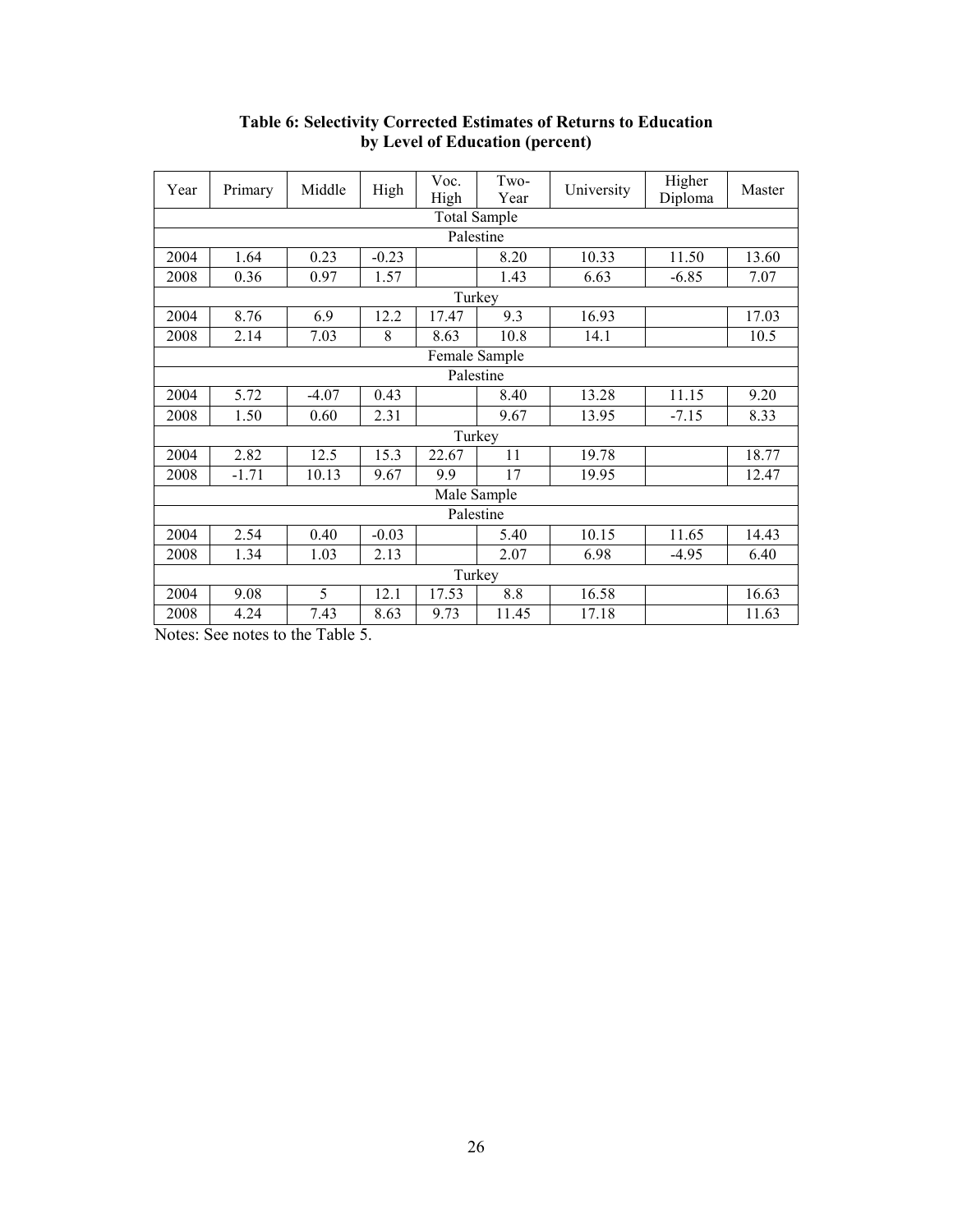|                              |             | Palestine        |                     |        |             |         |             |         | Turkey      |         |             |         |
|------------------------------|-------------|------------------|---------------------|--------|-------------|---------|-------------|---------|-------------|---------|-------------|---------|
|                              | All         |                  | Female              |        | Male        |         | All         |         | Female      |         | Male        |         |
|                              | Coefficient | t-Ratio          | Coefficient t-Ratio |        | Coefficient | t-Ratio | Coefficient | t-Ratio | Coefficient | t-Ratio | Coefficient | t-Ratio |
| <b>Public Administration</b> |             |                  |                     |        |             |         |             |         |             |         |             |         |
| 2004                         | 7.5         | 49.1             | 7.7                 | 11.0   | 7.3         | 44.9    | 6.2         | 11.2    | 6.4         | 4.6     | 6.1         | 10.0    |
| 2008                         | 7.2         | 31.8             | 7.7                 | 11.7   | 6.9         | 27.5    | 9.0         | 15.9    | 11.8        | 9.4     | 8.3         | 13.1    |
| Other                        |             |                  |                     |        |             |         |             |         |             |         |             |         |
| 2004                         | 4.6         | 8.5              | 7.5                 | 6.7    | 4.6         | 7.4     |             |         |             |         |             |         |
| 2008                         | 7.6         | 13.8             | 10.7                | 8.6    | 6.9         | 10.6    |             |         |             |         |             |         |
| <b>SOE</b>                   |             |                  |                     |        |             |         |             |         |             |         |             |         |
| 2004                         |             |                  |                     |        |             |         | 4.9         | 4.2     | 4.5         | 1.6     | 5.5         | 4.5     |
| 2008                         |             |                  |                     |        |             |         | 7.0         | 6.8     | 8.1         | 4.5     | 6.5         | 5.8     |
| Formal Private Sector        |             |                  |                     |        |             |         |             |         |             |         |             |         |
| 2004                         | 4.5         | 17.4             | 8.9                 | 11.5   | 4.6         | 16.8    | 9.4         | 20.6    | 8.8         | 8.5     | 9.7         | 19.3    |
| 2008                         | 2.9         | 11.6             | 8.1                 | 11.1   | 2.9         | 10.8    | 7.6         | 17.9    | 7.2         | 5.5     | 7.9         | 18.6    |
| Informal Private Sector      |             |                  |                     |        |             |         |             |         |             |         |             |         |
| 2004                         | 2.1         | . . 7            | 6.5                 | 1.4    | .6          | 1.2     | 7.4         | 12.1    | 8.0         | 6.4     | 6.4         | 8.9     |
| 2008                         | 2.3         | $\overline{8}$ . | $-7.5$              | $-1.5$ | 2.3         | $1.7$   | 5.4         | 9.6     | 4.8         | 4.0     | 5.1         | 8.1     |

#### **Table 7: OLS Estimates Returns to Education by Sector of Work and Gender (percent)**

Notes: The coefficient estimates are the coefficients of the "Years of Schooling" in the Mincerian wage equations given in Appendix Tables.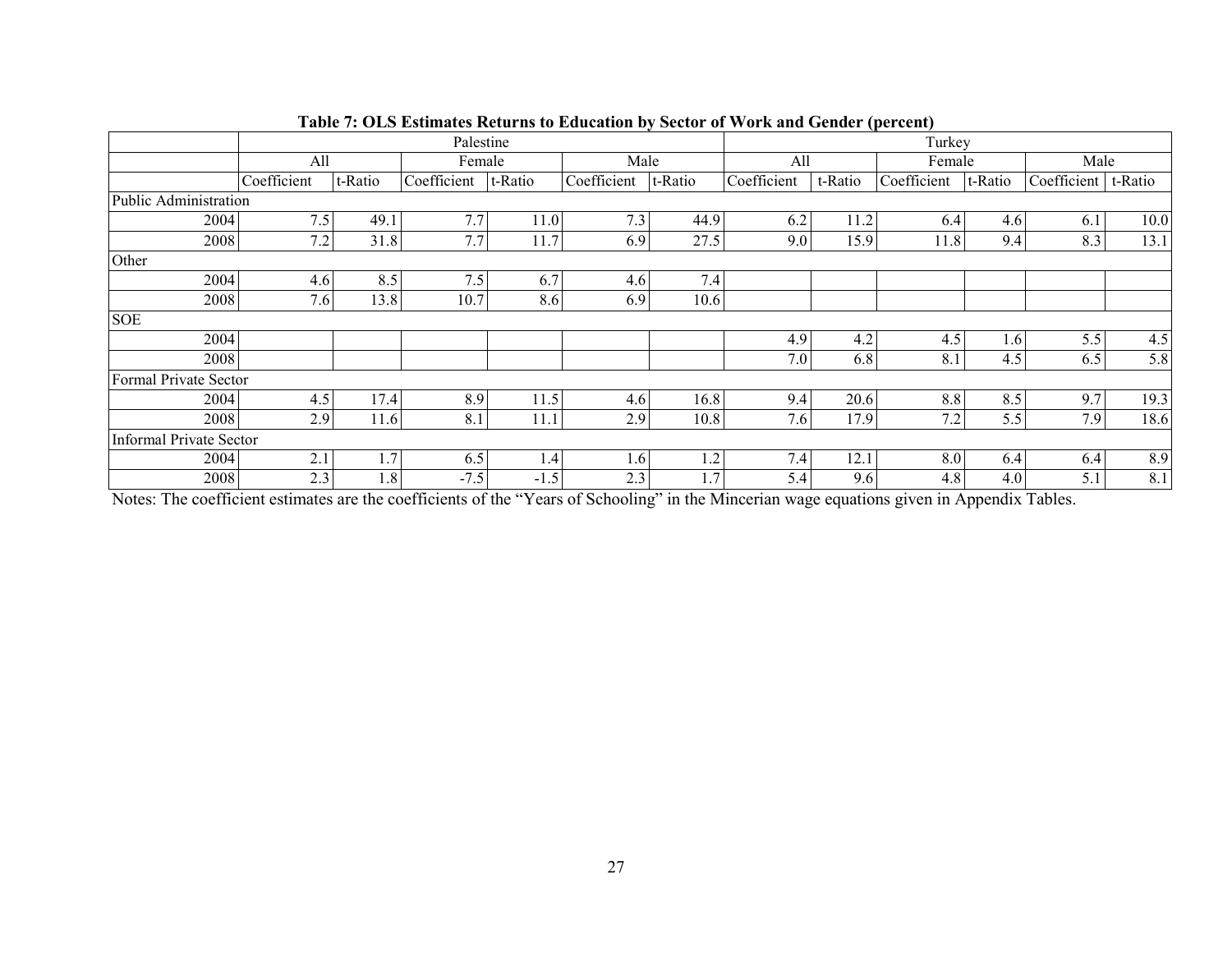|                     |             | 2004        |             |             | 2008        |             |
|---------------------|-------------|-------------|-------------|-------------|-------------|-------------|
| <b>VARIABLES</b>    | Total       | Female      | Male        | Total       | Female      | Male        |
|                     |             |             | Palestine   |             |             |             |
| Experience          | $.034***$   | $.020***$   | $.036***$   | $.032***$   | $.022***$   | $.034***$   |
|                     | (22.39)     | (6.27)      | (21.61)     | (18.89)     | (7.46)      | (17.85)     |
| Exper2 $(x10^{-3})$ | $-0.4***$   | 0.1         | $-0.51***$  | $-0.4***$   | $-0.0005$   | $-0.51***$  |
|                     | (12.44)     | (1.62)      | (13.06)     | (10.55)     | (0.07)      | (10.70)     |
| Years of<br>school  | $0.054***$  | $0.111***$  | $0.050***$  | $0.041***$  | $0.105***$  | $0.036***$  |
|                     | (38.80)     | (25.27)     | (33.26)     | (26.76)     | (23.99)     | (20.93)     |
| Urban               | $-0.008$    | $0.074***$  | $-0.032***$ | $-0.044***$ | 0.040       | $-0.067***$ |
|                     | (0.78)      | (3.00)      | (2.94)      | (3.76)      | (1.57)      | (5.23)      |
| Constant            | $1.02***$   | 0.106       | $1.09***$   | $1.41***$   | $0.347***$  | $1.50***$   |
|                     | (44.02)     | (1.51)      | (44.46)     | (55.82)     | (4.87)      | (54.68)     |
|                     |             |             |             |             |             |             |
| Observations        | 12014       | 1,952       | 10,062      | 13,278      | 2,394       | 10,884      |
| R-squared           | 0.174       | 0.316       | 0.172       | 0.09        | 0.253       | 0.087       |
| Adj.Rsq             | 0.174       | 0.314       | 0.172       | 0.089       | 0.252       | 0.087       |
| F test              | 571.9       | 197.27      | 468.05      | 329.18      | 178.46      | 249.35      |
| P-value             | 0.000       | 0.000       | 0.000       | 0.000       | 0.000       | 0.000       |
| Root MSE            | 0.55        | 0.54        | 0.55        | 0.66        | 0.61        | 0.66        |
|                     |             |             | Turkey      |             |             |             |
| Experience          | $0.0687***$ | $0.0408***$ | $0.0772***$ | $0.0736***$ | $0.0554***$ | $0.0789***$ |
|                     | (24.13)     | (6.891)     | (23.35)     | (27.56)     | (10.57)     | (25.16)     |
| Exper2 $(x10^{-3})$ | $-0.992***$ | $-0.440***$ | $-1.17***$  | $-1.12***$  | $-0.846***$ | $-1.21***$  |
|                     | (15.70)     | (2.987)     | (16.55)     | (17.94)     | (6.590)     | (16.94)     |
| Years of<br>school  | $0.117***$  | $0.137***$  | $0.109***$  | $0.118***$  | $0.141***$  | $0.109***$  |
|                     | (50.12)     | (28.50)     | (41.01)     | (51.37)     | (25.09)     | (44.97)     |
| Urban               | $0.111***$  | $0.184***$  | $0.0980***$ | $0.111***$  | $0.197***$  | $0.0988***$ |
|                     | (4.678)     | (2.872)     | (3.972)     | (5.143)     | (3.191)     | (4.714)     |
| Constant            | $12.72***$  | $12.62***$  | $12.75***$  | $-0.721***$ | $-0.960***$ | $-0.636***$ |
|                     | (289.1)     | (133.6)     | (256.3)     | (18.92)     | (11.13)     | (15.00)     |
|                     |             |             |             |             |             |             |
| Observations        | 5,778       | 1,275       | 4,503       | 6,263       | 1,554       | 4,709       |
| R-squared           | 0.324       | 0.369       | 0.318       | 0.354       | 0.352       | 0.378       |
| Adj.Rsq             | 0.32        | 0.37        | 0.32        | 0.35        | 0.35        | 0.38        |
| F test              | 758.72      | 218.76      | 550.07      | 880.34      | 202.15      | 672.4       |
| p-value             | 0.00        | $0.00\,$    | 0.00        | 0.00        | 0.00        | 0.00        |
| Root MSE            | 0.66        | 0.72        | 0.63        | 0.64        | 0.75        | 0.58        |

**Table A1: OLS Estimates of Wage Equations with Years of Education, 2004, 2008**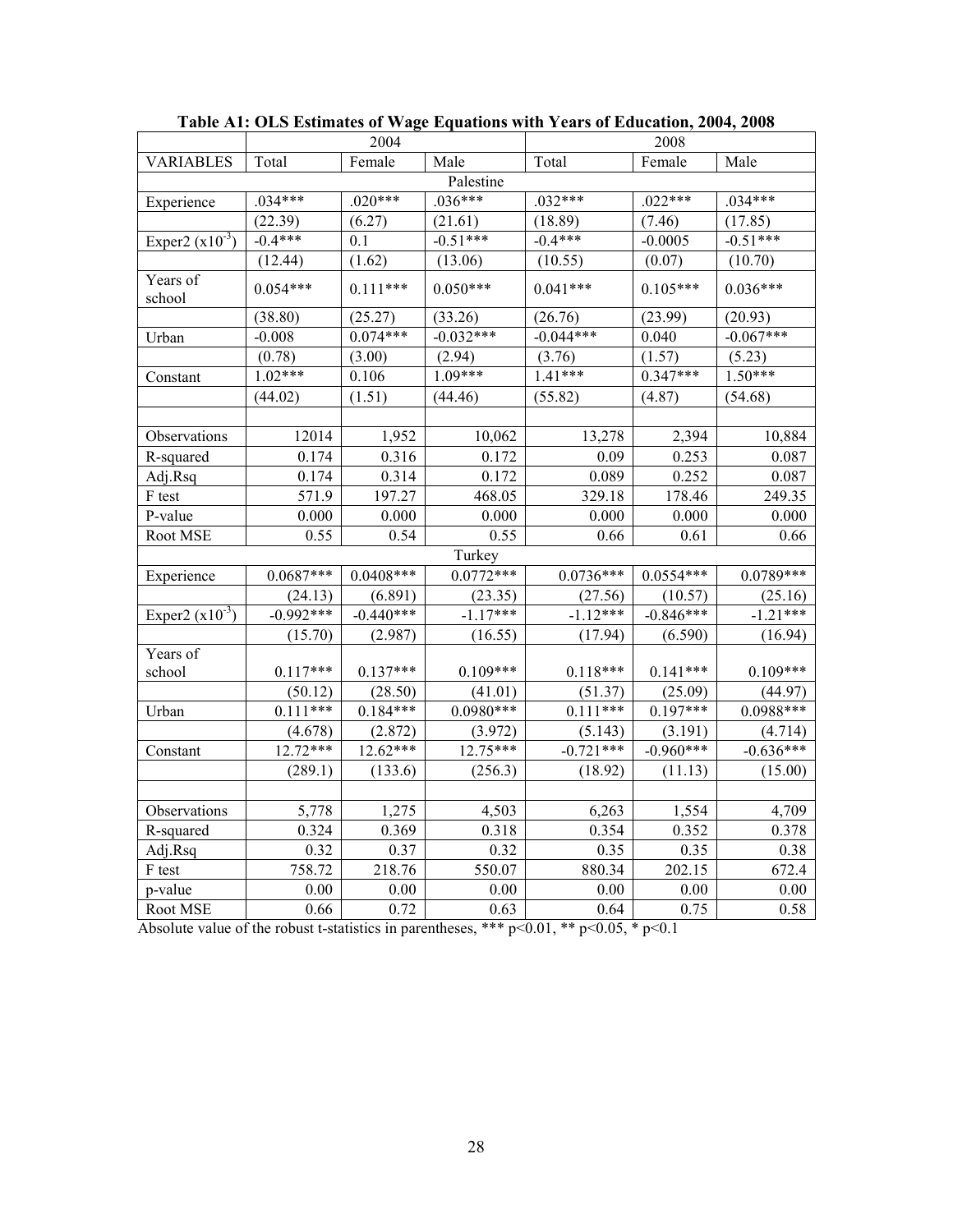|                     |             | 2004                  |             |             | 2008        |             |
|---------------------|-------------|-----------------------|-------------|-------------|-------------|-------------|
| Variables           | Total       | Female                | Male        | Total       | Female      | Male        |
|                     |             |                       | Palestine   |             |             |             |
| Experience          | $0.024***$  | $0.021***$            | $0.023***$  | $0.012***$  | $0.01**$    | $.01***$    |
|                     | (11.52)     | (6.98)                | (10.38)     | (4.65)      | (2.08)      | (3.56)      |
| Exper2 $(x10^{-3})$ | $-0.3***$   | $-.070$               | $-0.3***$   | $-0.1**$    | 0.1         | $-0.01$     |
|                     | (6.62)      | (0.58)                | (6.33)      | (2.07)      | (0.99)      | (1.57)      |
| Years of school     | $0.047***$  | $0.061***$            | $0.049***$  | $0.033***$  | $.069***$   | $.038***$   |
|                     | (27.07)     | (6.98)                | (27.68)     | (16.15)     | (9.87)      | (17.05)     |
| Urban               | $-0.0256**$ | 0.039                 | $-0.024*$   | $-0.054***$ | 0.032       | $-0.05***$  |
|                     | (1.99)      | (0.94)                | (1.82)      | (4.20)      | (0.86)      | (2.94)      |
| Lambda              | $-0.395***$ | $-0.426***$           | $-0.383***$ | $-0.572***$ | $-0.42***$  | $-0.565***$ |
|                     | (21.37)     | (8.78)                | (19.60)     | (40.57)     | (9.98)      | (36.55)     |
| Constant            | $1.363***$  | $1.179***$            | $1.315***$  | 1.998***    | $1.31***$   | $1.94***$   |
|                     | (41.23)     | (7.88)                | (38.79)     | (52.00)     | (10.10)     | (47.59)     |
| Observations        | 9669        | 1525                  | 8,144       | 10,690      | 2,108       | 8,582       |
| No. censored        | 1625        | 734                   | 891         | 2810        | 1031        | 1779        |
| Chi-square          | 879.27      | 93.84                 | 888.94      | 291.5       | 109.32      | 312.06      |
| Rho                 | $-0.681$    | $-0.722$              | $-0.676$    | $-0.785$    | $-0.66$     | $-0.788$    |
| Sigma               | 0.58        | 0.589                 | 0.567       | 0.729       | 0.637       | 0.717       |
|                     |             |                       | Turkey      |             |             |             |
| Experience          | $0.0739***$ | $0.0459***$           | $0.0889***$ | $0.0572***$ | $0.0566***$ | $0.0567***$ |
|                     | (17.29)     | (6.17)                | (17.56)     | (15.22)     | (8.00)      | (12.83)     |
| Exper2 $(x10^{-3})$ | $-1.09***$  | $-0.548***$           | $-1.40***$  | $-0.774***$ | $-0.875***$ | $-0.744***$ |
|                     | (12.63)     | (3.41)                | (13.54)     | (9.65)      | (5.27)      | (7.91)      |
| Years of school     | $0.122***$  | $0.15$ <sup>***</sup> | $0.112***$  | $0.0996***$ | $0.144***$  | $0.103***$  |
|                     | (29.64)     | (10.36)               | (37.05)     | (24.69)     | (9.82)      | (37.89)     |
| Urban               | $0.121***$  | $0.208***$            | $0.117***$  | $0.0877***$ | $0.201***$  | $0.0690***$ |
|                     | (5.30)      | (3.49)                | (4.80)      | (4.20)      | (3.80)      | (3.17)      |
| Lambda              | 0.0744      | 0.163                 | $0.135***$  | $-0.281***$ | 0.039       | $-0.303***$ |
|                     | (1.55)      | (1.03)                | (2.88)      | (5.67)      | (0.27)      | (6.27)      |
| Constant            | $12.54***$  | $12.19***$            | $12.49***$  | $-0.116$    | $-1.059***$ | $-0.159*$   |
|                     | (101.80)    | (28.37)               | (125.70)    | (1.02)      | (2.77)      | (1.84)      |
| Observations        | 21,995      | 11,988                | 10,007      | 20,631      | 11,168      | 9,463       |
| No.censored         | 16217       | 10713                 | 5504        | 14368       | 9614        | 4754        |
| Chi-square          | 3533.01     | 914.71                | 2958.72     | 3367.43     | 1200.48     | 2748.35     |
| Rho                 | 0.11        | 0.22                  | 0.21        | $-0.42$     | 0.05        | $-0.49$     |
| Sigma               | 0.66        | 0.73                  | 0.64        | 0.68        | 0.75        | 0.62        |

**Table A2: Heckman Two Step Estimates of Wage Equations with Years of Education, 2004, 2008**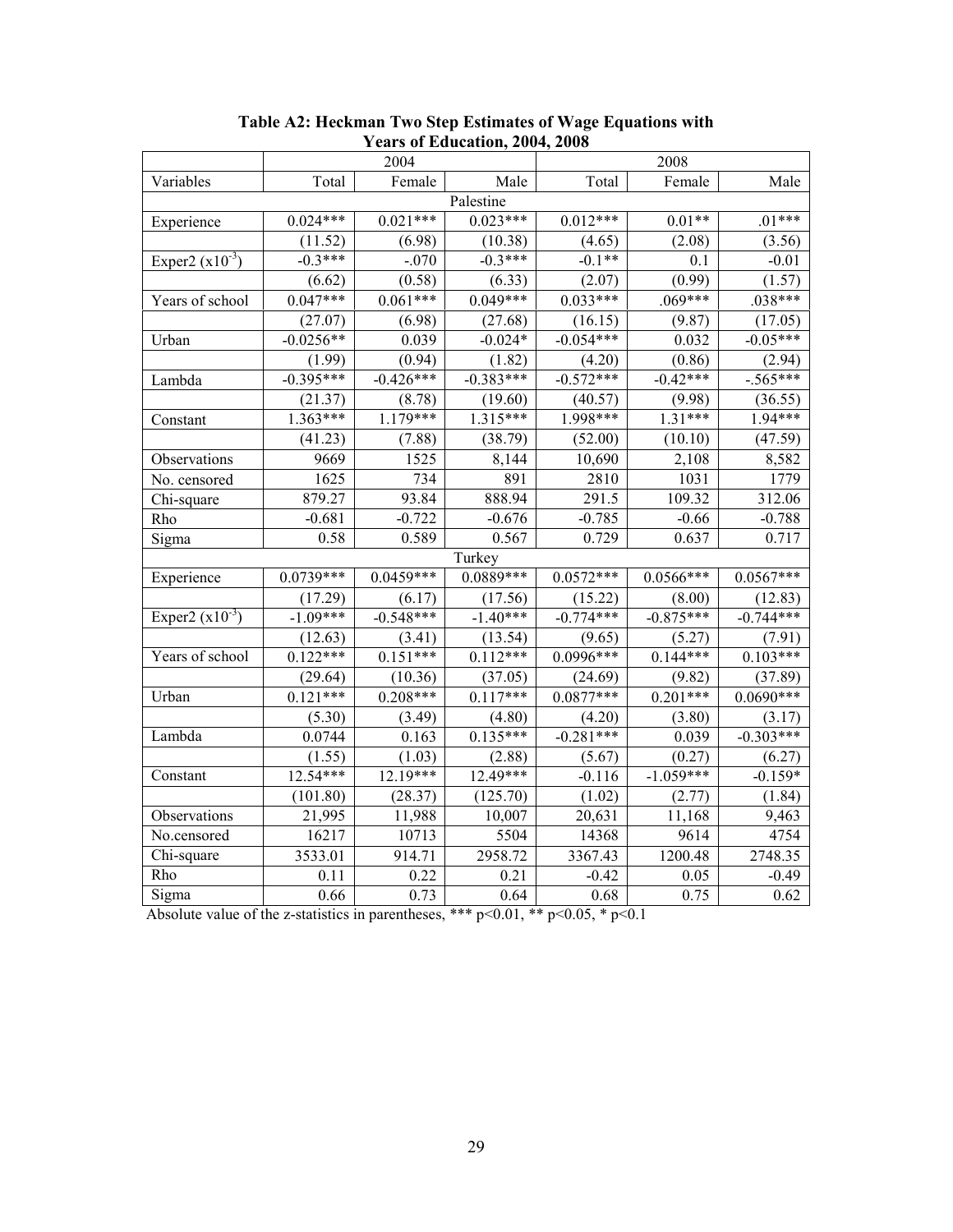|                     | Palestine<br>Turkey |            |            |             |             |                       |
|---------------------|---------------------|------------|------------|-------------|-------------|-----------------------|
|                     |                     |            | 2004       |             |             |                       |
| Variables           | Total               | Female     | Male       | Total       | Female      | Male                  |
| Experience          | $0.034***$          | $0.026***$ | $0.035***$ | $0.0670***$ | $0.0461***$ | $0.0744***$           |
|                     | (22.19)             | (8.03)     | (20.81)    | (23.26)     | (7.77)      | (22.09)               |
| Exper2 $(x10^{-3})$ | $-0.5***$           | $-0.1$     | $-0.5***$  | $-0.996***$ | $-0.645***$ | $-1.14***$            |
|                     | (13.47)             | (1.30)     | (13.53)    | (15.57)     | (4.57)      | (15.80)               |
| Primary             | $0.145***$          | $0.246**$  | $0.117***$ | $0.429***$  | 0.138       | $0.445***$            |
|                     | (5.20)              | (2.82)     | (4.07)     | (8.76)      | (1.56)      | (7.76)                |
| Middle school       | $0.193***$          | $0.32***$  | $0.173***$ | $0.632***$  | $0.500***$  | $0.607***$            |
|                     | (7.16)              | (4.16)     | (6.17)     | (12.04)     | (5.17)      | (9.86)                |
| High school         | $0.222***$          | $0.493***$ | $0.192***$ | $0.992***$  | $0.937***$  | $0.95\overline{1***}$ |
|                     | (8.05)              | (5.70)     | (6.73)     | (19.40)     | (9.82)      | (15.83)               |
| Voc. High school    |                     |            |            | $1.142***$  | $1.142***$  | $1.090***$            |
|                     |                     |            |            | (20.29)     | (9.90)      | (16.73)               |
| Two year university | $0.422***$          | $0.926***$ | $0.386***$ | $1.324***$  | $1.326***$  | $1.261***$            |
|                     | (14.93)             | (12.75)    | (12.56)    | (23.55)     | (13.17)     | (18.88)               |
| University          | $0.628***$          | 1.185***   | $0.576***$ | $1.657***$  | $1.656***$  | $1.595***$            |
|                     | (23.36)             | (15.88)    | (20.37)    | (31.69)     | (18.39)     | (25.45)               |
| Higher Diploma      | $0.777***$          | $1.228***$ | $0.750***$ |             |             |                       |
|                     | (8.11)              | (12.84)    | (6.11)     |             |             |                       |
| Master              | $1.058***$          | $1.600***$ | $1.003***$ | $2.162***$  | $2.197***$  | $2.082***$            |
|                     | (26.40)             | (14.73)    | (23.43)    | (19.96)     | (14.24)     | (14.39)               |
| Urban               | $-0.014$            | $0.068**$  | $-0.036**$ | $0.118***$  | $0.196***$  | $0.104***$            |
|                     | (1.39)              | (2.83)     | (3.34)     | (4.97)      | (3.14)      | (4.22)                |
| Constant            | $1.345***$          | $0.746***$ | $1.411***$ | $12.95***$  | $13.08***$  | 12.94***              |
|                     | (46.68)             | (10.07)    | (45.98)    | (222.60)    | (114.80)    | (193.90)              |
|                     |                     |            |            |             |             |                       |
| Observations        | 12,014              | 1,952      | 10,062     | 5,778       | 1,275       | 4,503                 |
| R-squared           | 0.197               | 0.355      | 0.193      | 0.332       | 0.388       | 0.327                 |
| Adj.Rsq             | 0.20                | 0.35       | 0.19       | 0.33        | 0.38        | 0.33                  |
| F test              | 296.86              | 104.17     | 242.45     | 335.66      | 111.22      | 235.92                |
| p-value             | 0.000               | 0.000      | 0.000      | 0.000       | 0.000       | 0.000                 |
| Root MSE            | 0.55                | 0.52       | 0.54       | 0.65        | 0.71        | 0.63                  |

**Table A3-1: OLS Estimates of Wage Equations with Education Levels, 2004**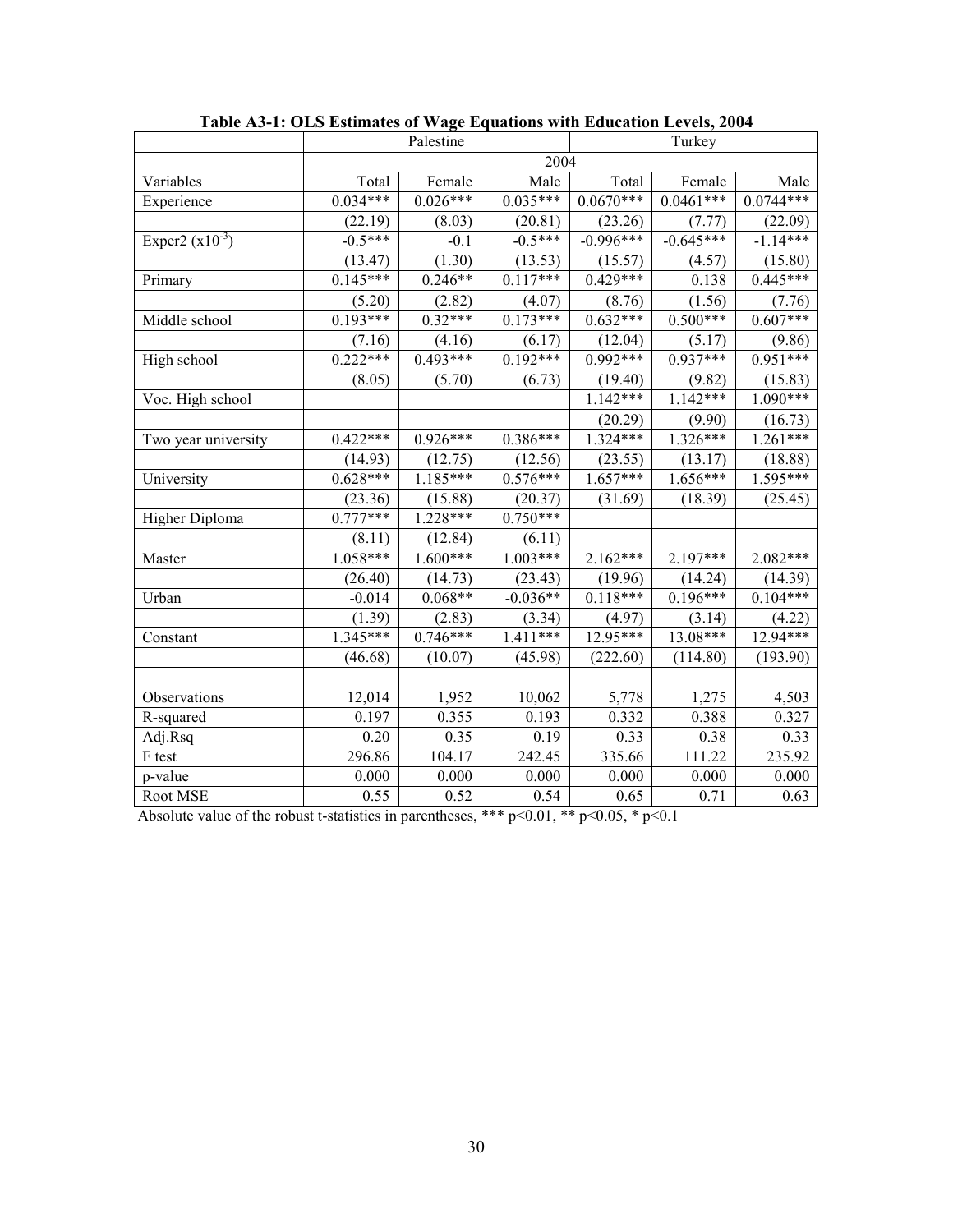|                     |             | Palestine  |             |             | Turkey      |             |
|---------------------|-------------|------------|-------------|-------------|-------------|-------------|
|                     |             |            |             | 2008        |             |             |
| Variables           | Total       | Female     | Male        | Total       | Female      | Male        |
| Experience          | $0.032***$  | $0.031***$ | $0.034***$  | $0.0726***$ | $0.0592***$ | $0.0766***$ |
|                     | (18.69)     | (9.50)     | (17.23)     | (27.10)     | (11.31)     | (24.30)     |
| Exper2 $(x10^{-3})$ | $-0.5***$   | $-0.3***$  | $-0.5***$   | $-1.15***$  | $-1.01***$  | $-1.21***$  |
|                     | (11.39)     | (3.77)     | (11.05)     | (18.48)     | (8.03)      | (16.93)     |
| Primary             | $0.097**$   | $-0.009$   | $0.084**$   | $0.239***$  | $-0.0503$   | $0.269***$  |
|                     | (3.08)      | (0.11)     | (2.54)      | (5.78)      | (0.59)      | (6.00)      |
| Middle school       | $0.121***$  | 0.015      | $0.105***$  | $0.484***$  | $0.352***$  | $0.459***$  |
|                     | (3.98)      | (0.17)     | (3.30)      | (11.21)     | (3.93)      | (9.69)      |
| High school         | $0.158***$  | $0.224**$  | $0.140***$  | $0.767***$  | $0.693***$  | $0.738***$  |
|                     | (4.92)      | (2.49)     | (4.15)      | (17.55)     | (7.67)      | (15.40)     |
| Vochigh             |             |            |             | $0.851***$  | $0.717***$  | $0.824***$  |
|                     |             |            |             | (18.36)     | (6.73)      | (16.48)     |
| Two year            | $0.240***$  | $0.662***$ | $0.208***$  | $1.138***$  | $1.135***$  | 1.089***    |
|                     | (7.60)      | (8.40)     | (5.97)      | (24.82)     | (12.59)     | (21.01)     |
| University          | $0.476***$  | $0.954***$ | $0.426***$  | $1.138***$  | $1.595***$  | $1.484***$  |
|                     | (15.53)     | (11.96)    | (12.88)     | (24.82)     | (16.54)     | (28.86)     |
| Higher Diploma      | $0.440***$  | $0.969***$ | $0.346**$   | $1.563***$  |             |             |
|                     | (5.74)      | (8.76)     | (3.06)      | (33.11)     |             |             |
| Master              | $0.783***$  | 1.269***   | $0.716***$  | 1.986***    | $2.032***$  | 1.918***    |
|                     | (19.28)     | (13.09)    | (15.86)     | (25.40)     | (15.48)     | (19.83)     |
| Urban               | $-0.050***$ | $0.047*$   | $-0.072***$ | $0.110***$  | $0.194***$  | $0.0973***$ |
|                     | (4.29)      | (1.92)     | (5.63)      | (5.10)      | (3.19)      | (4.69)      |
| Constant            | 1.685***    | $1.123***$ | 1.752***    | $-0.299***$ | $-0.256**$  | $-0.268***$ |
|                     | (52.35)     | (13.93)    | (50.51)     | (6.09)      | (2.49)      | (4.98)      |
|                     |             |            |             |             |             |             |
| Observations        | 13,278      | 2,394      | 10,884      | 6,263       | 1,554       | 4,709       |
| R-squared           | 0.101       | 0.315      | 0.095       | 0.372       | 0.386       | 0.397       |
| Adj.Rsq             | 0.10        | 0.31       | 0.09        | 0.37        | 0.38        | 0.4         |
| F test              | 165.41      | 113.88     | 121.59      | 395.47      | 109.26      | 296.21      |
| P-value             | 0.000       | 0.000      | 0.000       | 0.000       | 0.000       | 0.000       |
| Root MSE            | 0.66        | 0.58       | 0.66        | 0.63        | 0.73        | 0.57        |

**Table A3-2: OLS Estimates of Wage Equations with Education Levels, 2008**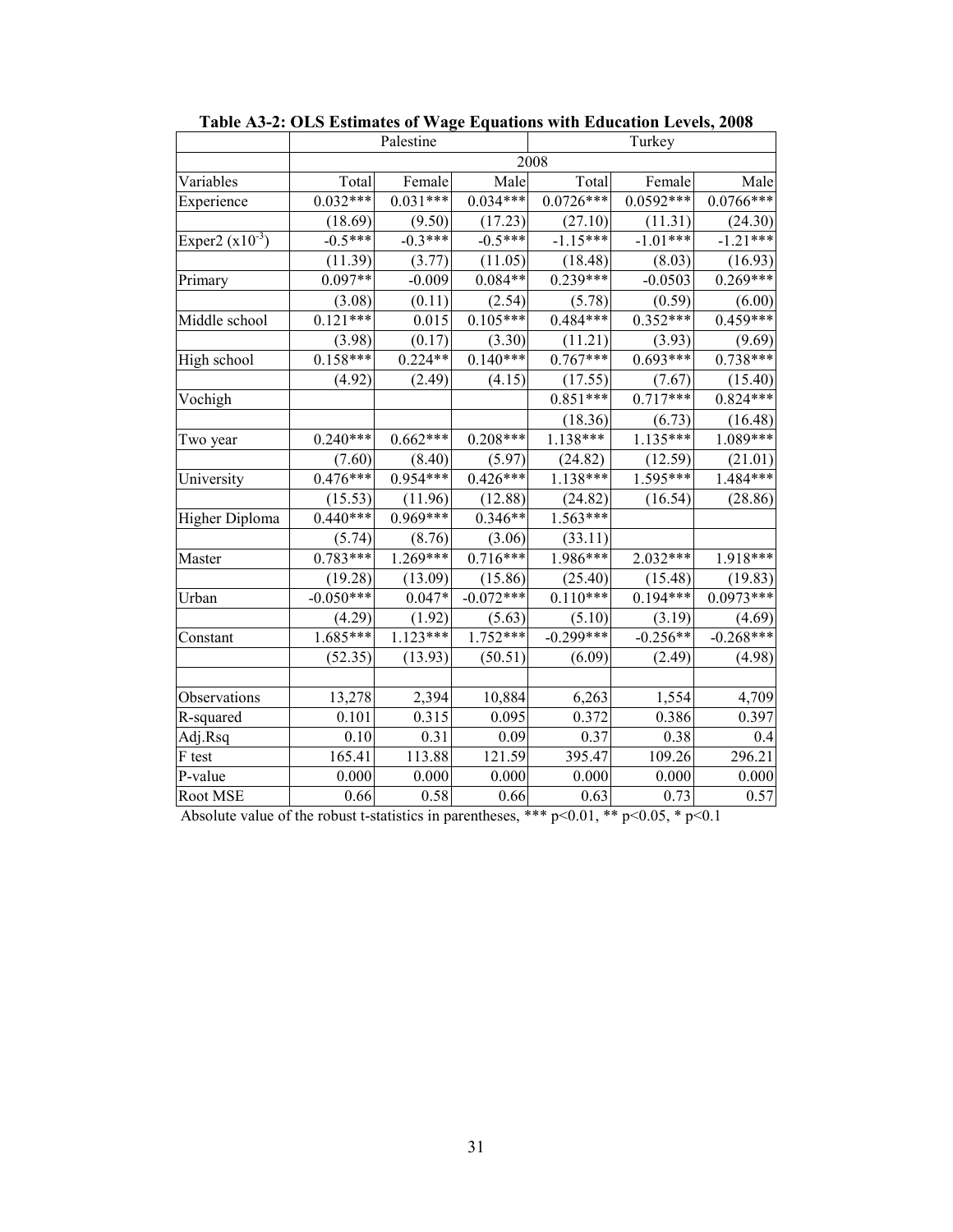|                                |                        | Palestine        |             | Turkey                                        |             |             |  |
|--------------------------------|------------------------|------------------|-------------|-----------------------------------------------|-------------|-------------|--|
|                                |                        |                  | 2004        |                                               |             |             |  |
| Variables                      | Total                  | Female           | Male        | Total                                         | Female      | Male        |  |
| experience                     | $0.024***$             | $0.031***$       | $0.022***$  | $0.0691***$                                   | $0.0488***$ | $0.0833***$ |  |
|                                | (11.84)                | (5.92)           | (9.94)      | (16.65)                                       | (6.82)      | (17.07)     |  |
| Pxper2 $(x10^{-3})$            | $-0.4***$              | $-0.3**$         | $-0.3***$   | $-1.04***$                                    | $-0.708***$ | $-1.33***$  |  |
|                                | (8.04)                 | (2.39)           | (7.04)      | (12.20)                                       | (4.39)      | (13.15)     |  |
| Primary                        | $0.082**$              | 0.286*           | $0.127***$  | $0.438***$                                    | $0.141*$    | $0.454***$  |  |
|                                | (2.48)                 | (1.68)           | (3.84)      | (10.01)                                       | (1.74)      | (9.13)      |  |
| Middle school                  | $0.089***$             | 0.164            | $0.139***$  | $0.645***$                                    | $0.516***$  | $0.604***$  |  |
|                                | (2.78)                 | (1.25)           | (4.32)      | (12.67)                                       | (5.08)      | (11.08)     |  |
| High school                    | $0.082**$              | 0.177            | $0.138***$  | $1.011***$                                    | $0.975***$  | $0.967***$  |  |
|                                | (2.49)                 | (1.21)           | (4.21)      | (18.90)                                       | (8.89)      | (17.89)     |  |
| Voc. High school               |                        |                  |             | $1.169***$                                    | $1.196***$  | 1.130***    |  |
|                                |                        |                  |             | (17.95)                                       | (8.34)      | (18.40)     |  |
| Two year university            | $0.328***$             | $0.429**$        | $0.30***$   | $1.355***$                                    | $1.416***$  | 1.306***    |  |
|                                | (9.71)                 | (3.38)           | (11.04)     | (18.39)                                       | (7.84)      | (18.46)     |  |
| University                     | $0.495***$             | $0.708***$       | $0.544***$  | $1.688***$                                    | $1.766***$  | $1.630***$  |  |
|                                | (15.49)                | (5.38)           | (16.72)     | (24.76)                                       | (8.92)      | (27.23)     |  |
| Higher Dip.                    | $0.725***$             | $0.931***$       | $0.777***$  |                                               |             |             |  |
|                                | (5.68)                 | (4.95)           | (5.43)      |                                               |             |             |  |
| Master                         | $0.903***$             | 0.984***         | $0.977***$  | $2.199***$                                    | 2.329***    | $2.129***$  |  |
|                                | (19.57)                | (4.92)           | (21.10)     | (16.56)                                       | (7.69)      | (14.45)     |  |
| Urban                          | $-0.029**$             | 0.055            | $-0.027***$ | $0.122***$                                    | $0.211***$  | $0.120***$  |  |
|                                | (2.27)                 | (1.36)           | (2.07)      | (5.39)                                        | (3.60)      | (4.96)      |  |
| Lambda                         | $-0.379***$            | $-0.407***$      | $-0.366***$ | 0.0316                                        | 0.0902      | $0.110**$   |  |
|                                | (20.51)                | (8.84)           | (17.79)     | (0.67)                                        | (0.63)      | (2.38)      |  |
| Constant                       | $1.701***$             | $1.446***$       | $1.60**$    | $12.88***$                                    | 12.88***    | $12.75***$  |  |
|                                | (45.20)                | (10.46)          | (42.34)     | (107.20)                                      | (38.19)     | (127.50)    |  |
|                                |                        |                  |             |                                               |             |             |  |
| Observations                   | 9,669                  | 1,525            | 8,144       | 21,995                                        | 11,988      | 10,007      |  |
| No. censored                   | 1,625                  | 734              | 891         | 16,217                                        | 10,713      | 5,504       |  |
| Chi-square                     | 1407.17                | 142.81           | 1352.36     | 3625.82                                       | 1103.88     | 3065.93     |  |
| Rho<br>$\lambda$ 1. 1. 1. 0.1. | $-0.67$<br>$-1.111111$ | $-0.71$<br>41.11 | $-0.66$     | 0.05<br>$444 - 20.01$ $44 - 20.05$ $4 - 20.1$ | 0.13        | 0.17        |  |

**Table A4-1: Heckman Two Step Estimates of Wage Equations with Education Levels, 2004**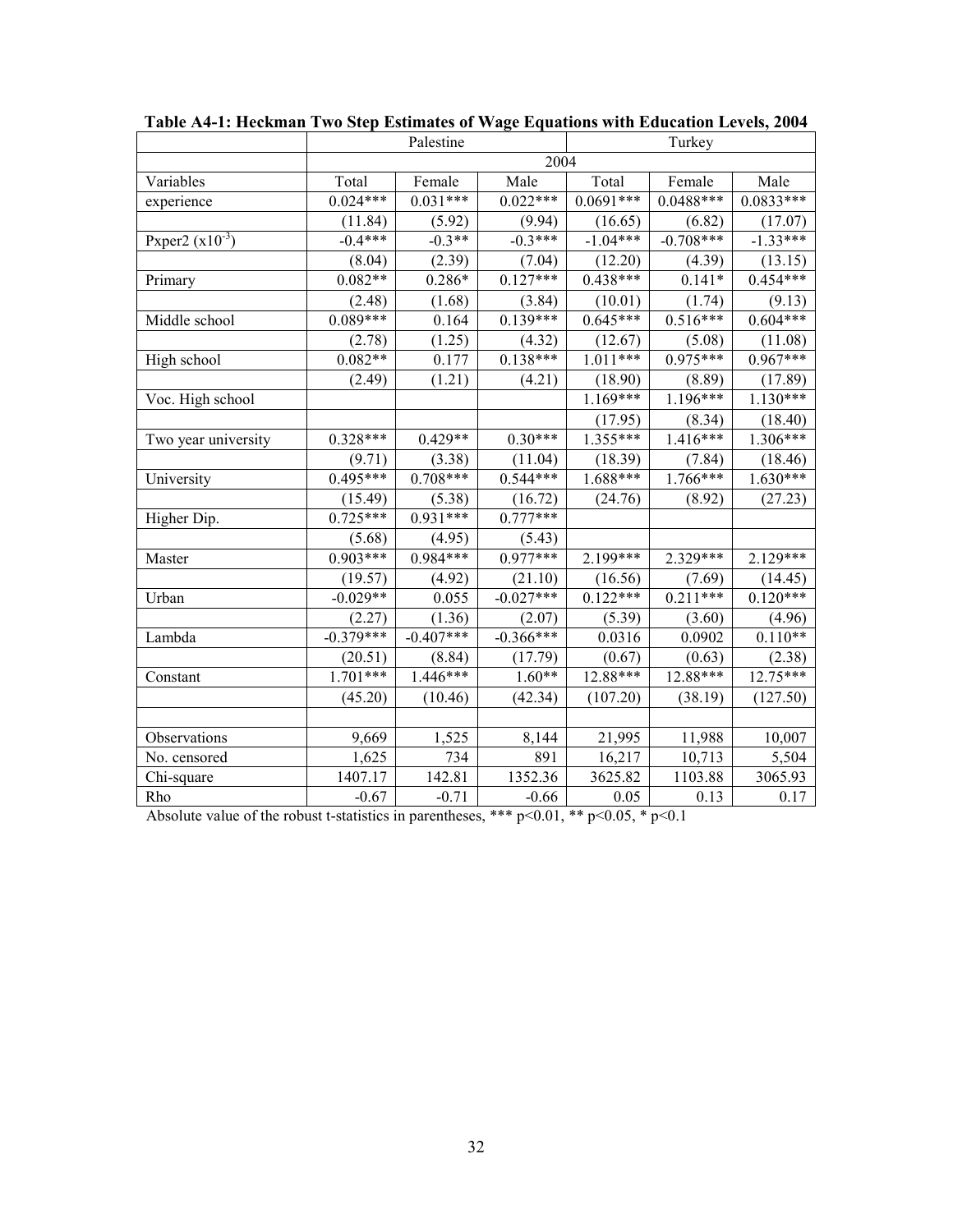|                     |             | Palestine   |             | Turkey      |             |             |  |
|---------------------|-------------|-------------|-------------|-------------|-------------|-------------|--|
|                     |             |             | 2008        |             |             |             |  |
| Variables           | Total       | Female      | Male        | Total       | Female      | Male        |  |
| Experience          | $0.013***$  | $0.016**$   | $0.011***$  | $0.0542***$ | $0.0549***$ | $0.0548***$ |  |
|                     | (5.28)      | (3.41)      | (3.68)      | (14.96)     | (8.27)      | (13.11)     |  |
| Exper2 $(x10^{-3})$ | $-0.2***$   | $-.007$     | $-0.1**$    | $-0.750***$ | $-0.896***$ | $-0.738***$ |  |
|                     | (3.20)      | (0.66)      | (2.27)      | (9.59)      | (5.62)      | (8.18)      |  |
| Primary             | 0.018       | 0.0750      | 0.067       | $0.107**$   | $-0.0854$   | $0.212***$  |  |
|                     | (0.44)      | (0.55)      | (1.59)      | (2.36)      | (0.93)      | (4.53)      |  |
| Middle school       | 0.047       | 0.0928      | $0.098**$   | $0.318***$  | $0.304***$  | $0.435***$  |  |
|                     | (1.18)      | (0.68)      | (2.41)      | (6.28)      | (2.82)      | (8.88)      |  |
| High school         | $0.094**$   | 0.162       | $0.162***$  | $0.558***$  | $0.594***$  | $0.694***$  |  |
|                     | (2.23)      | (1.17)      | (3.76)      | (10.33)     | (4.58)      | (13.89)     |  |
| Voc. High school    |             |             |             | $0.577***$  | $0.601***$  | $0.727***$  |  |
|                     |             |             |             | (9.35)      | (4.07)      | (13.66)     |  |
| Two year            | $0.137**$   | $0.452**$   | $0.224***$  | $0.793***$  | $0.941***$  | $0.956***$  |  |
|                     | (3.29)      | (3.43)      | (5.07)      | (11.10)     | (4.66)      | (15.88)     |  |
| University          | $0.359***$  | $0.720***$  | $0.441***$  | $1.222***$  | 1.392***    | $1.381***$  |  |
|                     | (8.90)      | (5.35)      | (10.41)     | (17.88)     | (6.74)      | (25.22)     |  |
| Higher Dip.         | $0.222**$   | $0.577**$   | $0.342**$   |             |             |             |  |
|                     | (2.07)      | (3.43)      | (2.30)      |             |             |             |  |
| Master              | $0.571***$  | $0.970***$  | $0.633***$  | $1.537***$  | $1.766***$  | $1.730***$  |  |
|                     | (10.51)     | (6.67)      | (10.74)     | (13.57)     | (6.04)      | (15.93)     |  |
| Urban               | $-0.061***$ | 0.041       | $-0.055***$ | $0.079***$  | $0.177***$  | $0.066***$  |  |
|                     | (3.84)      | (1.12)      | (3.26)      | (3.81)      | (3.40)      | (3.04)      |  |
| Lambda              | $-0.565***$ | $-0.394***$ | $-0.561***$ | $-0.341***$ | $-0.16$     | $-0.319***$ |  |
|                     | (39.40)     | (8.920)     | (35.27)     | (6.88)      | (1.11)      | (6.73)      |  |
| Constant            | $2.243***$  | $1.70***$   | $2.195***$  | $0.419***$  | 0.0965      | $0.218**$   |  |
|                     | (49.44)     | (11.72)     | (45.72)     | (3.64)      | (0.29)      | (2.43)      |  |
|                     |             |             |             |             |             |             |  |
| Observations        | 10,690      | 2,108       | 8,582       | 20,631      | 11,168      | 9,463       |  |
| No. censored        | 2,810       | 1,031       | 1,779       | 14,368      | 9,614       | 4754        |  |
| Chi-square          | 423.54      | 179         | 397.23      | 3589.77     | 1393.92     | 2958.7      |  |
| Rho                 | $-0.782$    | $-0.643$    | $-0.788$    | $-0.5$      | $-0.22$     | $-0.52$     |  |
| Sigma               | 0.72        | 0.61        | 0.71        | 0.69        | 0.74        | 0.62        |  |

**Table A4-2: Heckman Two Step Estimates of Wage Equations with Education Levels, 2008**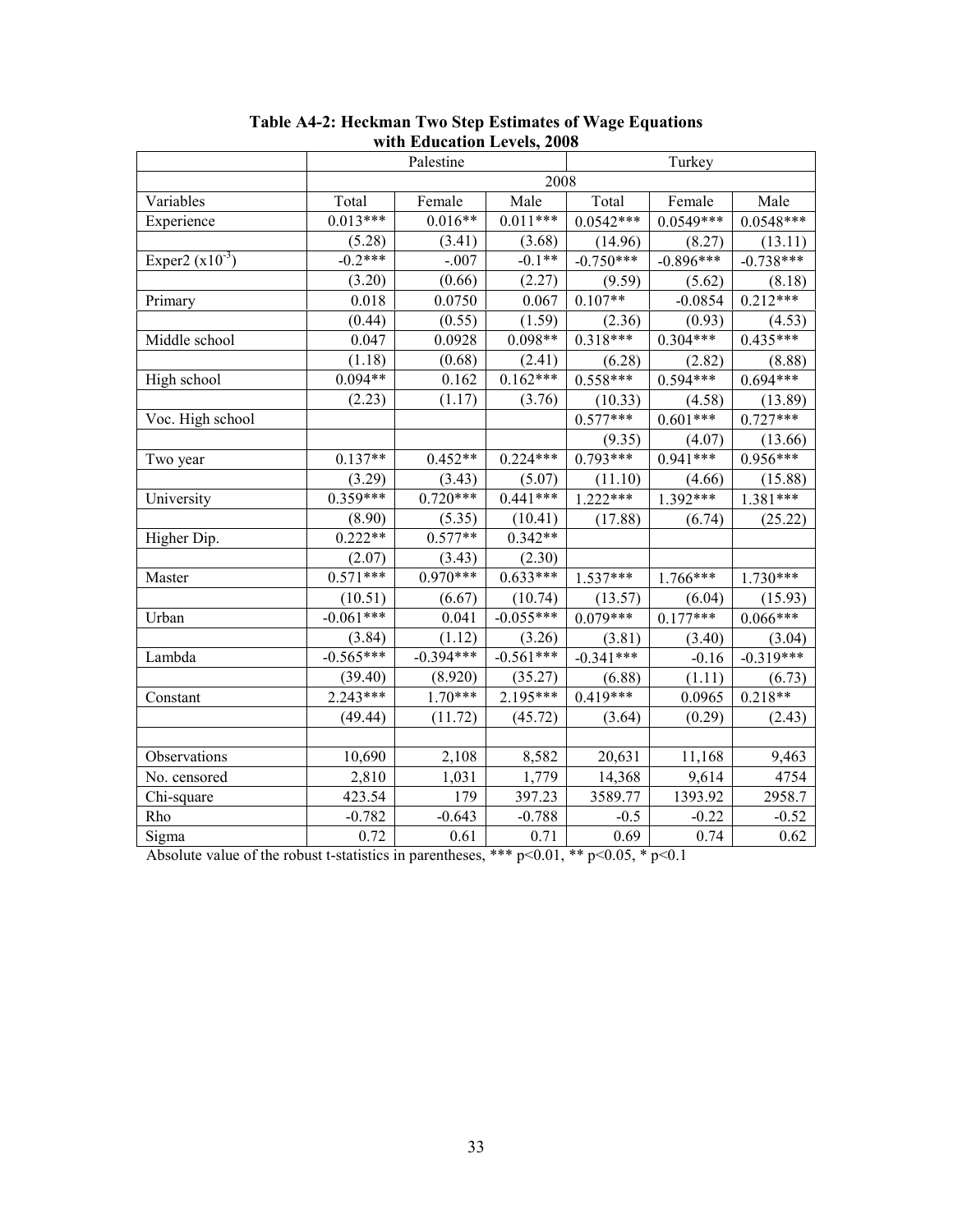| Palestine           | 10, 100<br>2004 |                       |             |              | 2008             |                |                |                  |
|---------------------|-----------------|-----------------------|-------------|--------------|------------------|----------------|----------------|------------------|
| Variables           | Public<br>Adm.  | Other/SOE             | Formal PS.  | Informal PS. | Public<br>Adm.   | Other/SOE      | Formal PS.     | Informal PS.     |
| Experience          | $0.025***$      | $0.020***$            | $0.0388***$ | $0.031***$   | $0.027***$       | $0.014*$       | $0.037***$     | 0.012            |
|                     | (16.45)         | (3.83)                | (15.28)     | (4.74)       | (9.34)           | (1.73)         | (16.81)        | (1.36)           |
| Exper2 $(x10^{-3})$ | $-0.2***$       | $-0.2$                | $-0.6***$   | $-0.5***$    | $-0.3***$        | 0.1            | $-0.5***$      | $-0.1$           |
|                     | (5.52)          | (1.38)                | (9.82)      | (3.84)       | (4.09)           | (0.25)         | (10.55)        | (0.58)           |
| Years of school     | $0.075***$      | $0.046***$            | $0.045***$  | $0.021**$    | $0.072***$       | $0.076***$     | $0.029***$     | $0.023*$         |
|                     | (49.07)         | (8.52)                | (17.35)     | (1.65)       | (31.75)          | (13.75)        | (11.62)        | (1.75)           |
| Urban               | $0.022**$       | $0.159***$            | $-0.036**$  | $-0.049$     | $-0.0178$        | $0.157***$     | $-0.059***$    | $-0.317***$      |
|                     | (2.14)          | (4.47)                | (2.05)      | (0.75)       | (1.20)           | (4.08)         | (3.48)         | (4.36)           |
| Constant            | $0.714***$      | $1.42$ <sup>***</sup> | $1.089***$  | $1.772***$   | $0.953***$       | $0.949***$     | $1.543***$     | $1.939***$       |
|                     | (29.44)         | (14.50)               | (27.99)     | (11.76)      | (22.90)          | (9.52)         | (42.43)        | (11.49)          |
|                     |                 |                       |             |              |                  |                |                |                  |
| Observations        | 4,993           | 1,020                 | 5,572       | 457          | 4,117            | 925            | 7,607          | 569              |
| R-sq.               | 0.398           | 0.118                 | 0.100       | 0.050        | 0.250            | 0.194          | 0.063          | 0.046            |
| Adj.Rsq             | 0.398           | 0.115                 | 0.099       | 0.042        | 0.249            | 0.190          | 0.063          | 0.039            |
| F test              | 771.00          | 28.16                 | 140.70      | 5.82         | 301.39           | 63.88          | 128.18         | 6.27             |
| P-value             | 0.000           | 0.000                 | 0.000       | 0.000        | 0.000            | 0.000          | 0.000          | 0.000            |
| Root MSE            | 0.357           | 0.558                 | 0.646       | 0.635        | 0.465            | 0.572          | 0.728          | 0.807            |
|                     |                 |                       |             | Turkey       |                  |                |                |                  |
| Experience          | $-0.00318$      | $0.0446***$           | $0.0585***$ | $0.0553***$  | $0.0125**$       | $0.0484***$    | $0.0481***$    | $0.0517***$      |
|                     | (0.49)          | (3.19)                | (11.69)     | (12.15)      | (2.54)           | (5.12)         | (13.63)        | (12.13)          |
| Exper2 $(x10^{-3})$ | $0.305*$        | $-0.462$              | $-0.901***$ | $-0.785***$  | $-0.038$         | $-0.477***$    | $-0.665***$    | $-0.740***$      |
|                     | (1.86)          | (1.51)                | (7.67)      | (8.83)       | (0.33)           | (2.74)         | (8.20)         | (8.06)           |
| Years of school     | $0.0623***$     | $0.0492***$           | $0.0937***$ | $0.0744***$  | $0.0900***$      | $0.0697***$    | $0.0764***$    | $0.0544***$      |
|                     | (11.17)         | (4.20)                | (20.63)     | (12.06)      | (15.88)          | (6.79)         | (17.89)        | (9.59)           |
| Urban               | $0.115***$      | $0.116*$              | $-0.0256$   | $0.167***$   | $0.0983***$      | 0.0221         | $0.0724**$     | $0.123***$       |
|                     | (3.49)          | (1.69)                | $(-0.650)$  | (4.53)       | (4.01)           | (0.35)         | (2.48)         | (3.42)           |
| Constant            | 14.38***        | $13.89***$            | $13.25***$  | 12.87***     | $0.648***$       | 0.303          | 0.00163        | $-0.376***$      |
|                     | (150.70)        | (66.06)               | (164.30)    | (161.40)     | (6.91)           | (1.63)         | (0.03)         | (5.34)           |
|                     |                 |                       |             |              |                  |                |                |                  |
| Observations        | 949             | 425                   | 2,156       | 2,138        | 963              | 446            | 2,736          | 2,059            |
| R-sq.               | 0.155           | 0.108                 | 0.209       | 0.122        | 0.262            | 0.2            | 0.182          | 0.125            |
| Adj.Rsq             | 0.15            | 0.1                   | 0.21        | 0.12         | 0.26             | 0.19           | 0.18           | 0.12             |
| F test              | 40.45           | 13.1                  | 115.18      | 66.74        | 71.67            | 19.34          | 120.8          | 72.24            |
| P-value             | $\theta$        | $\overline{0}$        | $\theta$    | $\theta$     | $\boldsymbol{0}$ | $\overline{0}$ | $\overline{0}$ | $\boldsymbol{0}$ |
| Root MSE            | 0.39            | 0.58                  | 0.55        | 0.74         | 0.35             | 0.51           | 0.52           | 0.72             |

**Table A5: OLS Estimates of Wage Equations of Total Sample with Years of Education by Employment Sector, 2004, 2008** 

♣Other for Palestine and SOE for Turkey. See notes at the end of Table A7. Absolute value of the robust t-statistics in parentheses, \*\*\*  $p<0.01$ , \*\*  $p<0.05$ , \*  $p<0.1$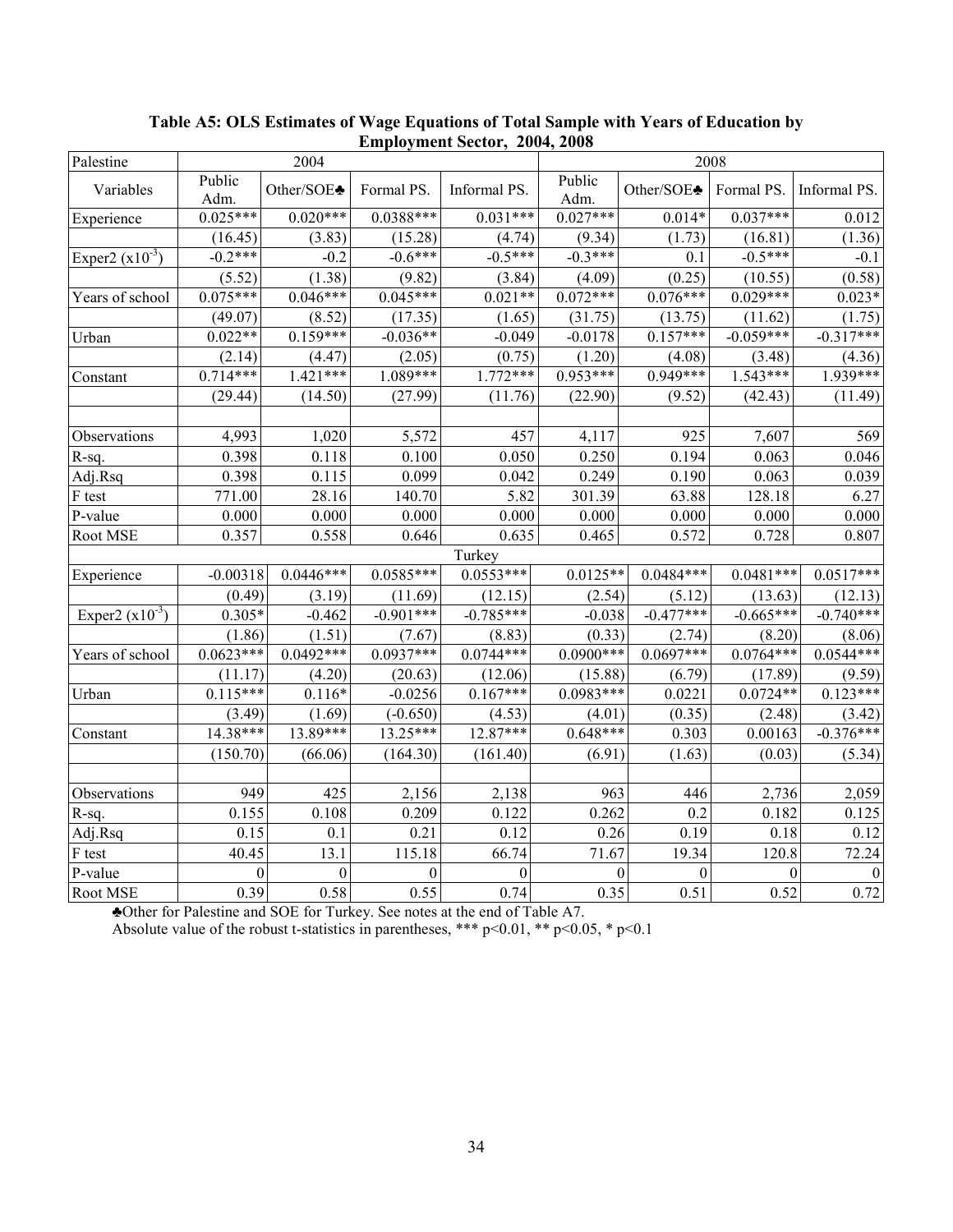|                     | 2004           |            |                      |                  | 2008           |                      |                  |                  |  |  |
|---------------------|----------------|------------|----------------------|------------------|----------------|----------------------|------------------|------------------|--|--|
| Variables           | Public<br>Adm. |            | Other/SOE Formal PS. | Informal<br>PS.  | Public<br>Adm. | Other/SOE Formal PS. |                  | Informal<br>PS.  |  |  |
| Palestine           |                |            |                      |                  |                |                      |                  |                  |  |  |
| Experience          | $0.024***$     | $0.028***$ | 0.007                | $-0.044$         | $0.018***$     | $0.024***$           | $0.015***$       | $-0.037$         |  |  |
|                     | (5.75)         | (3.25)     | (1.39)               | (1.23)           | (3.04)         | (2.36)               | (3.36)           | (0.66)           |  |  |
| Exper2 $(x10^{-3})$ | $-0.2$         | $-0.1$     | $0.3***$             | 1.165            | $-0.04$        | $-0.3$               | 0.1              | $-0.2$           |  |  |
|                     | (1.56)         | (0.52)     | (2.65)               | (1.12)           | (0.23)         | (0.96)               | (1.42)           | (0.14)           |  |  |
| Years of<br>school  | $0.077***$     | $0.075***$ | $0.089***$           | 0.065            | $0.077***$     | $0.107***$           | $0.081***$       | $-0.075$         |  |  |
|                     | (11.01)        | (6.71)     | (11.49)              | (1.36)           | (11.69)        | (8.62)               | (11.13)          | (1.51)           |  |  |
| Urban               | 0.019          | $0.188***$ | $0.197***$           | $-0.2258$        | $-0.011$       | $0.104*$             | $0.145***$       | 0.324            |  |  |
|                     | (0.74)         | (3.08)     | (4.30)               | (0.69)           | (0.40)         | (1.83)               | (3.16)           | (0.96)           |  |  |
| Constant            | $0.750***$     | $0.733***$ | $0.244**$            | $1.347**$        | $0.993***$     | $0.455**$            | $0.455***$       | $3.707***$       |  |  |
|                     | (6.86)         | (3.89)     | (2.08)               | (2.33)           | (8.83)         | (2.14)               | (4.12)           | (4.42)           |  |  |
|                     |                |            |                      |                  |                |                      |                  |                  |  |  |
| Observations        | 842            | 360        | 725                  | 24               | 981            | 374                  | 1,015            | 22               |  |  |
| R-sq.               | 0.2469         | 0.1818     | 0.2431               | 0.2161           | 0.1793         | 0.1972               | 0.1667           | 0.222            |  |  |
| Adj.Rsq             | 0.243          | 0.173      | 0.239                | 0.051            | 0.176          | 0.188                | 0.163            | 0.039            |  |  |
| F test              | 50.19          | 24.00      | 47.02                | 2.16             | 45.50          | 23.48                | 49.31            | 3.04             |  |  |
| P-value             | 0.000          | 0.000      | 0.000                | 0.112            | 0.000          | 0.000                | 0.000            | 0.046            |  |  |
| Root MSE            | 0.357          | 0.569      | 0.599                | 0.568            | 0.437          | 0.542                | 0.680            | 0.721            |  |  |
|                     |                |            |                      | Turkey           |                |                      |                  |                  |  |  |
| Experience          | $-0.00222$     | $-0.00235$ | 0.0161               | $0.0383***$      | $0.0254*$      | $0.0382**$           | $0.0192**$       | $0.0345***$      |  |  |
|                     | (0.243)        | (0.116)    | (1.35)               | (4.63)           | (1.81)         | (2.04)               | (2.12)           | (4.14)           |  |  |
| Exper2 $(x10^{-3})$ | $0.461*$       | 0.502      | 0.0919               | $-0.497***$      | $-0.37$        | $-0.7$               | $-0.0244$        | $-0.502***$      |  |  |
|                     | (1.73)         | (1.12)     | (0.30)               | (2.98)           | (0.86)         | (1.50)               | (0.10)           | (2.92)           |  |  |
| Years of            |                |            |                      |                  |                |                      |                  |                  |  |  |
| school              | $0.0643***$    | 0.0452     | $0.0883***$          | $0.0804***$      | $0.118***$     | $0.0811***$          | $0.0723***$      | $0.0483***$      |  |  |
|                     | (4.64)         | (1.59)     | (8.47)               | (6.35)           | (9.44)         | (4.46)               | (5.51)           | (4.04)           |  |  |
| Urban               | 0.071          | $-0.316*$  | $-0.00192$           | $0.382***$       | $0.156***$     | $-0.262$             | 0.0786           | $0.352***$       |  |  |
|                     | (0.98)         | (1.71)     | (0.02)               | (4.71)           | (2.89)         | (1.43)               | (0.78)           | (4.24)           |  |  |
| Constant            | $14.36***$     | 14.53***   | 13.53***             | $12.68***$       | 0.125          | $0.535*$             | 0.155            | $-0.515***$      |  |  |
|                     | (75.23)        | (30.92)    | (72.40)              | (81.37)          | (0.56)         | (1.94)               | (1.14)           | (3.26)           |  |  |
|                     |                |            |                      |                  |                |                      |                  |                  |  |  |
| Observations        | 233            | 54         | 413                  | 554              | 259            | 94                   | 561              | 628              |  |  |
| R-sq.               | 0.121          | 0.137      | 0.169                | 0.133            | 0.301          | 0.202                | 0.113            | 0.08             |  |  |
| Adj.Rsq             | 0.11           | 0.07       | $0.16\,$             | 0.13             | 0.29           | 0.17                 | 0.11             | 0.07             |  |  |
| F test              | 8.48           | 1.97       | 19                   | 16.77            | 25.19          | 6.58                 | 14.79            | 10.63            |  |  |
| P-value             | $\theta$       | 0.11       | $\boldsymbol{0}$     | $\boldsymbol{0}$ | $\theta$       | $\boldsymbol{0}$     | $\boldsymbol{0}$ | $\boldsymbol{0}$ |  |  |
| Root MSE            | 0.39           | 0.59       | 0.61                 | 0.78             | 0.37           | 0.51                 | 0.6              | 0.83             |  |  |

#### **Table A6: OLS Estimates of Wage Equations of Women with Years of Education by Employment Sector, 2004, 2008**

♣Other for Palestine and SOE for Turkey. See notes at the end of Table A7.